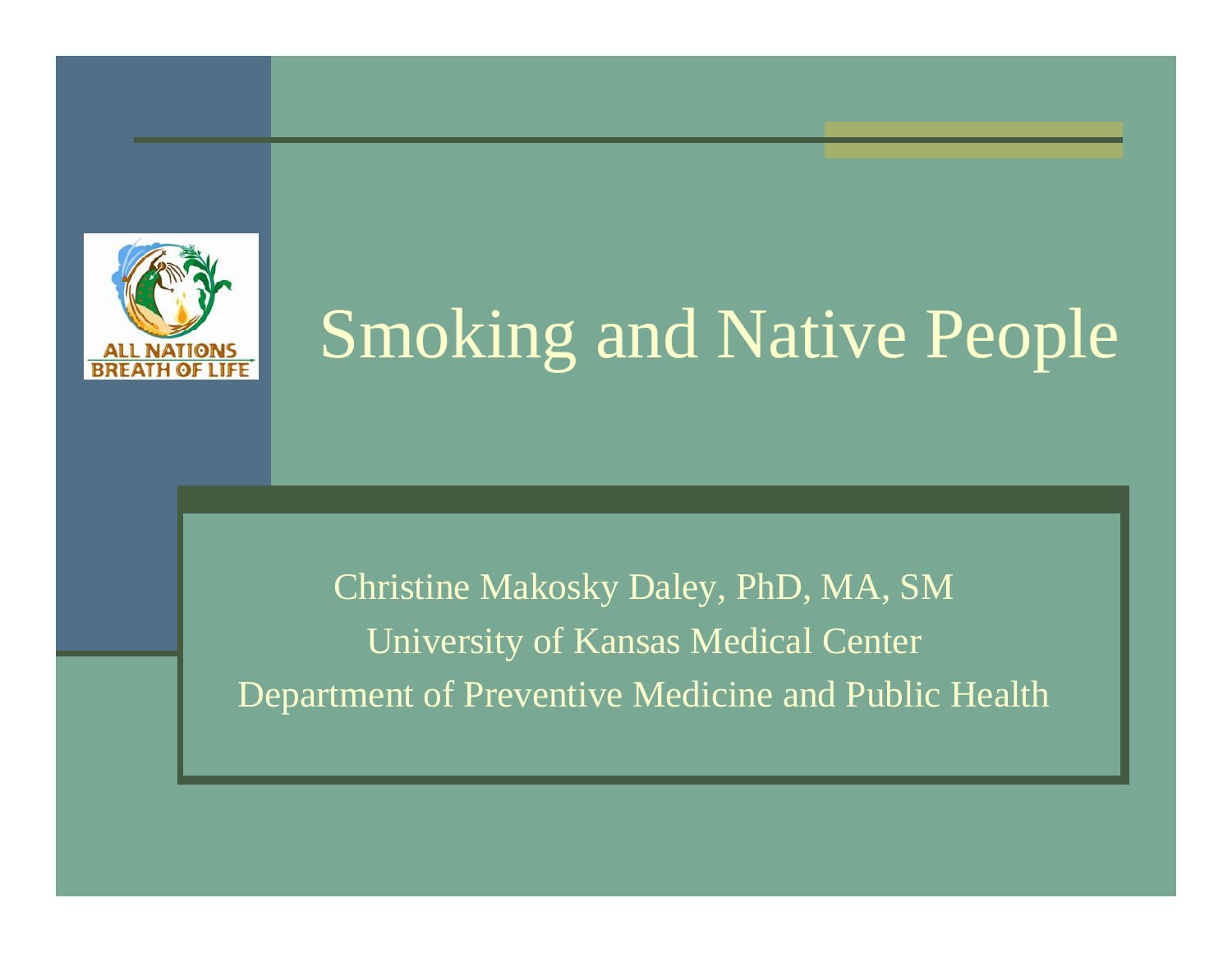#### Who are American Indians/Alaska Natives/Native Americans/Native People/Indigenous People, etc?



- American Indian people whose pre-Columbian ancestors are from the lower 48 states
- Alaska Native people whose pre-Columbian ancestors are from Alaska
- Native Hawaiian people whose pre-Columbian ancestors are from Hawaii
- Native American generic term referring to anyone whose pre-Columbian ancestors are from the Americas
- Indigenous Peoples generic term referring to any of the fourth world nations (i.e. people currently or previously living under colonialism)
- First Nations Peoples similar to indigenous peoples, also the preferred term for people whose pre-Columbian ancestors are from Canada
- Native People generic term similar to indigenous or first nations people, often preferred in the lower 48 if a tribal name is unknown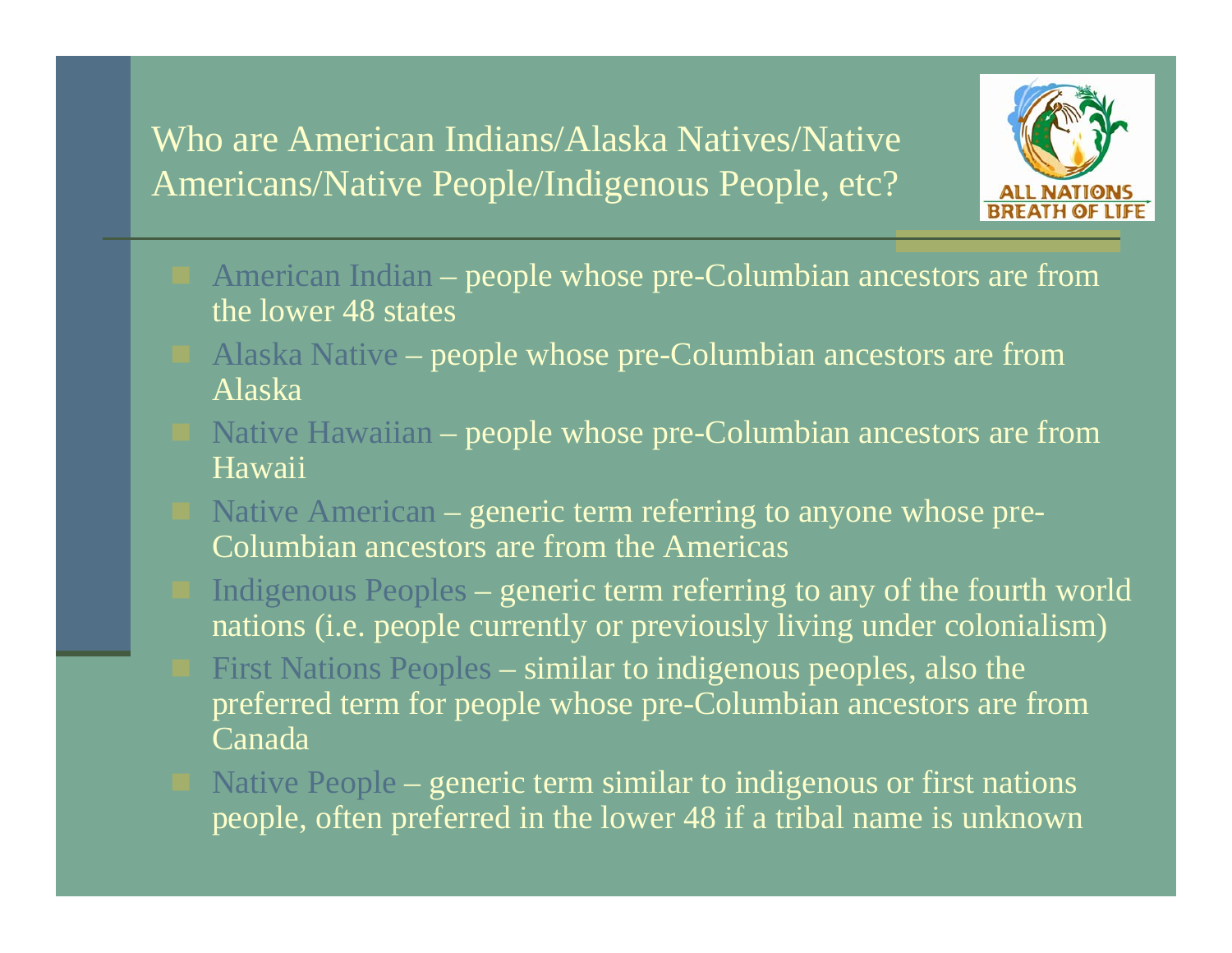# Who is included in the health statistics?



- The category most often seen is "American Indian/Alaska Native"
	- $\Box$  Not always useful health outcomes are very different between American Indians and Alaska Natives
	- $\Box$  Health outcomes vary regionally across the US
- Native Hawaiians are included with Pacific Islanders
- Sometimes data refer to only federally recognized tribes, other times they include state recognized tribes or selfreport data
- Inter-marriage blurs the lines and varies across the country Often the % AI/AN in the sample is too small for accurate estimates, especially if the data are local Racial miscoding is a huge problem!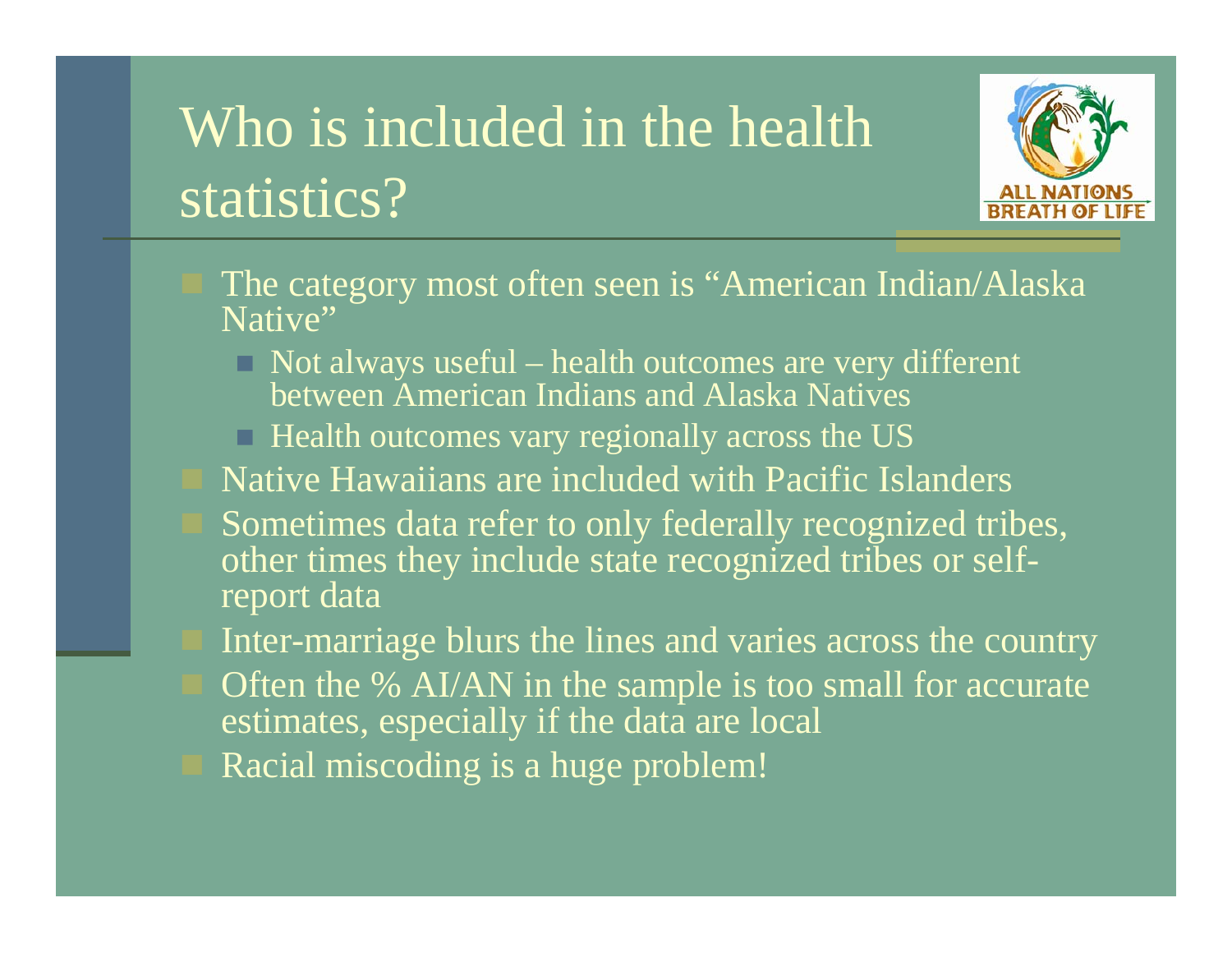### Are there still Indians in the US?



 Pre-Columbus there were over 2000 distinct cultures in the Americas and over 500 in the lower 48 contiguous states

 Today there are 558 federally recognized American Indian nations and Alaska Native villages and over 2.5 million individuals claiming American Indian or Alaska Native ancestry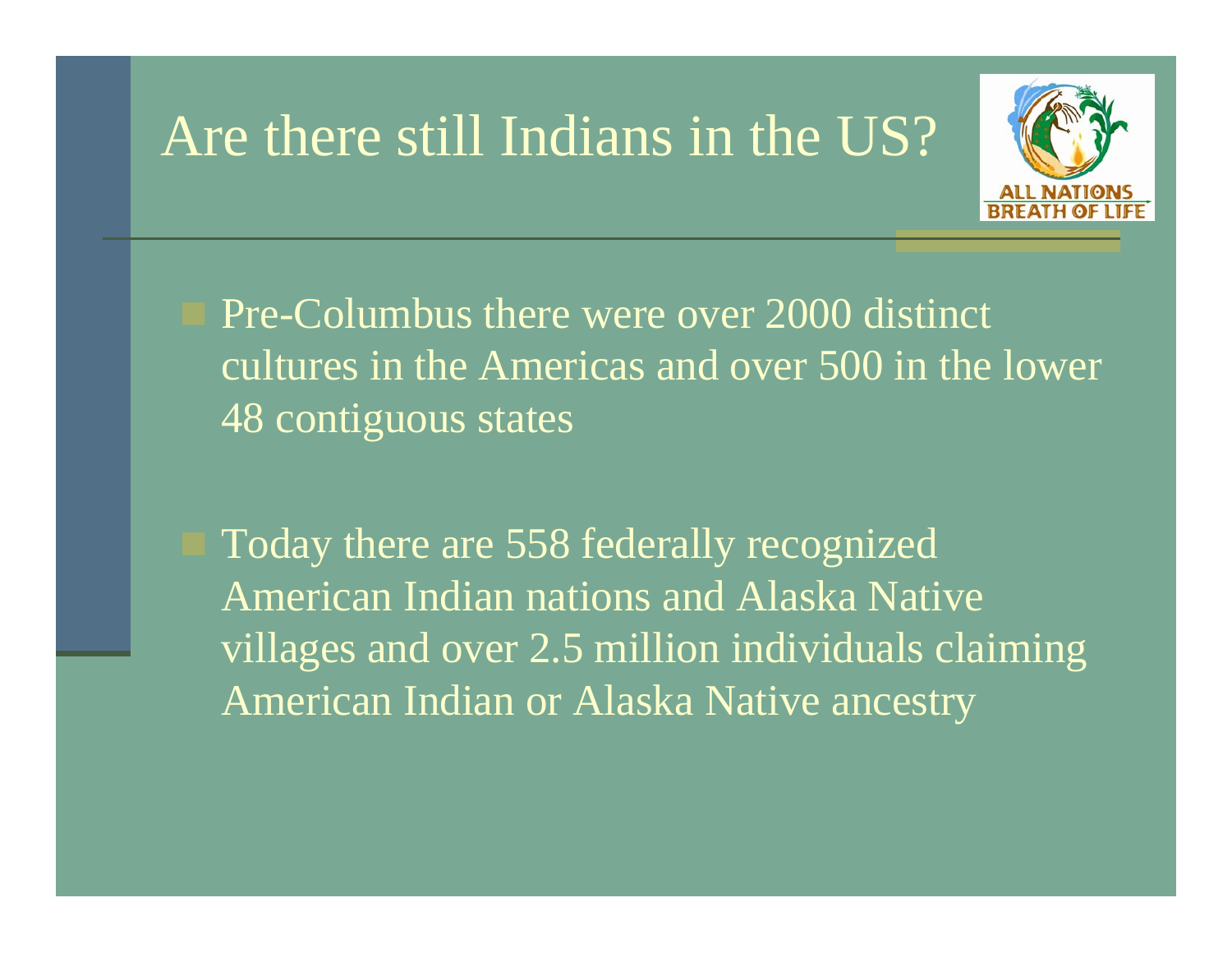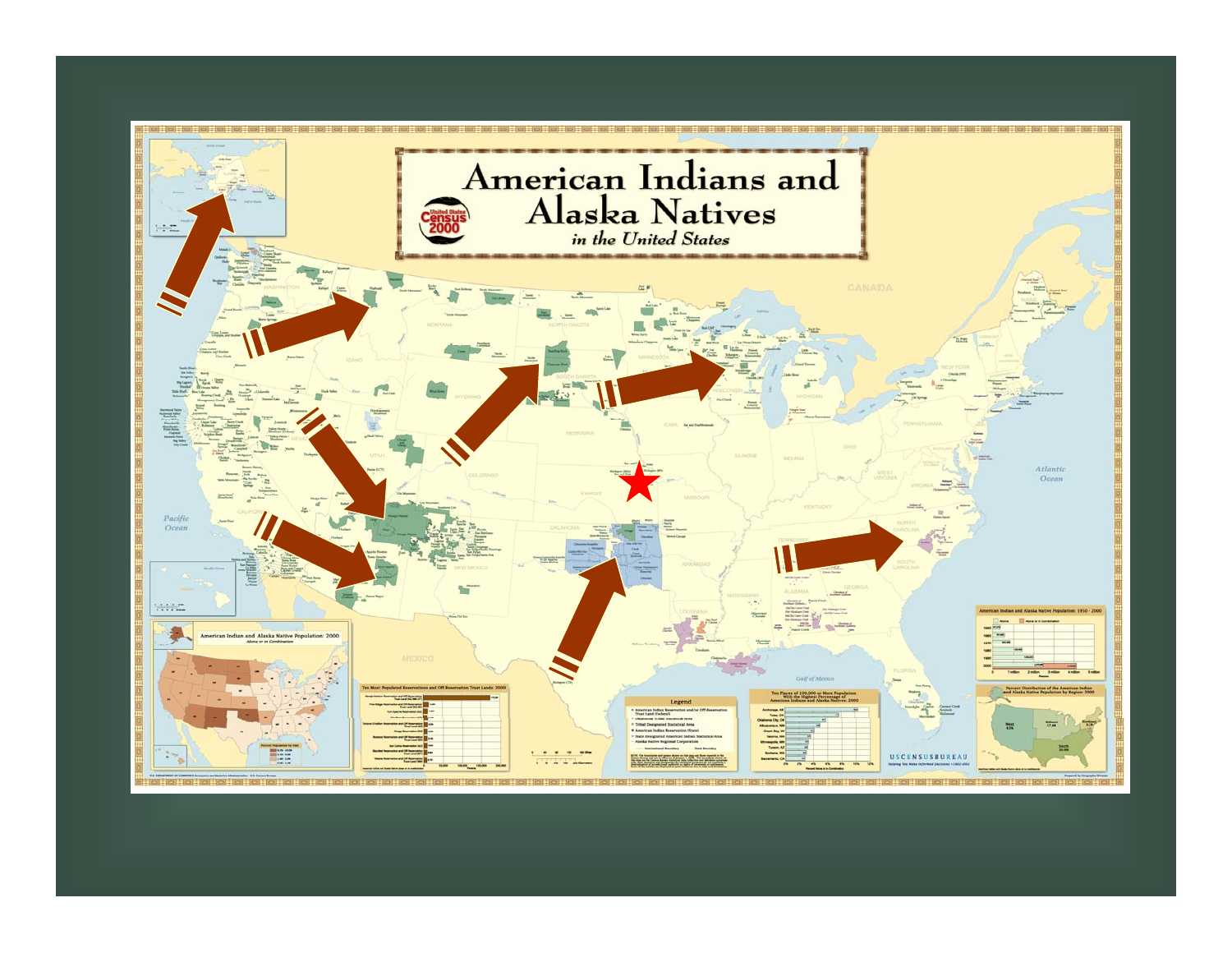#### American Indians in Kansas and the KC Metro



#### Kansas

- 24,000 people identify themselves as solely AI/AN
- 47,500 people identify themselves as either solely or partially AI/AN (1.8% of the population); over 88% live in the urban areas
- 4 Federal reservations (Prairie Band Potawatomi Nation, Kickapoo Nation, Sac & Fox Nation, and Ioway Nation)
- Kansas City Metro of Missouri
	- 24,300 people identify themselves as either solely or partially AI/AN
- Haskell Indian Nations University
	- 1000 students representing over 200 AI nations and 30 AN incorporated villages**HASKELL**

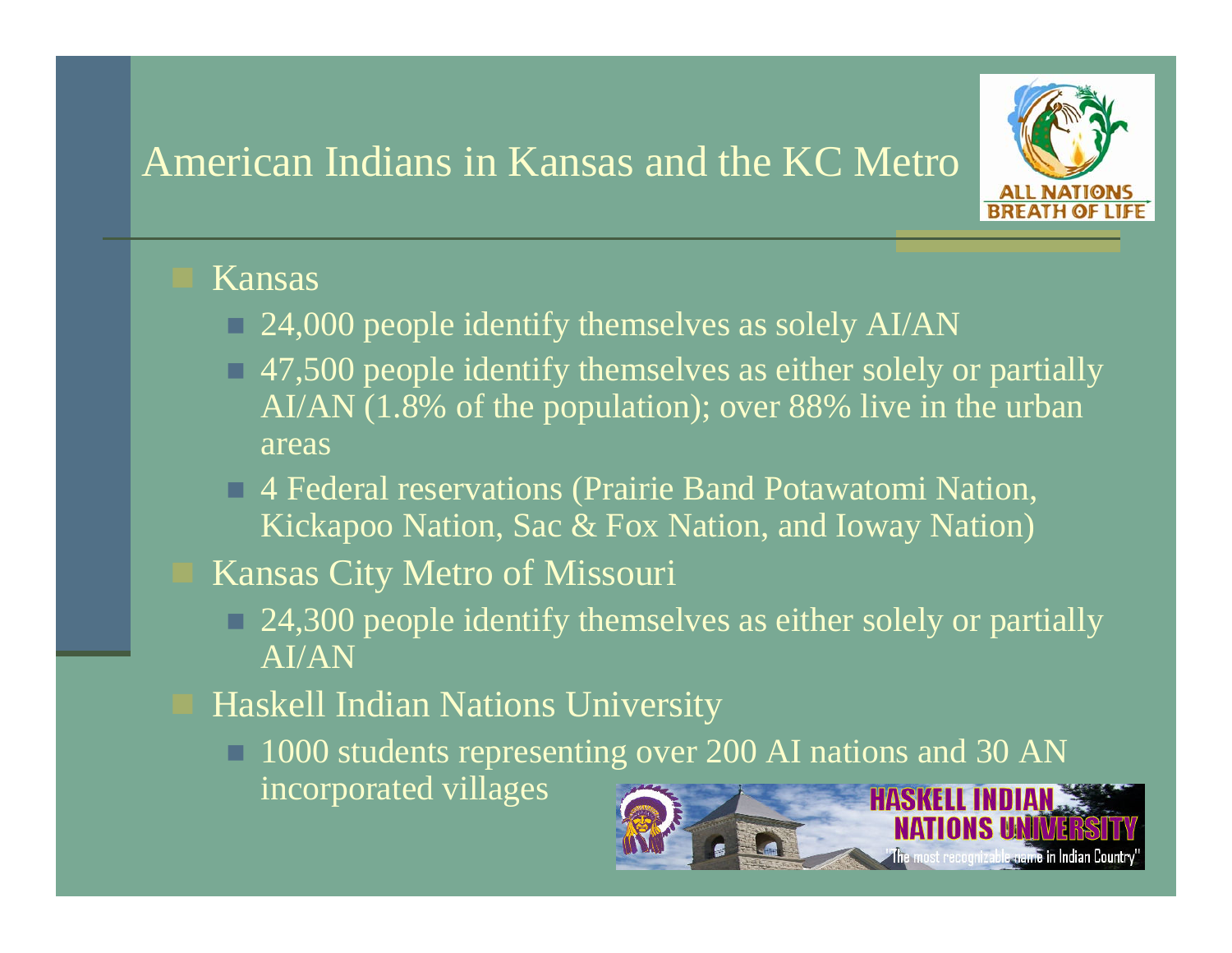

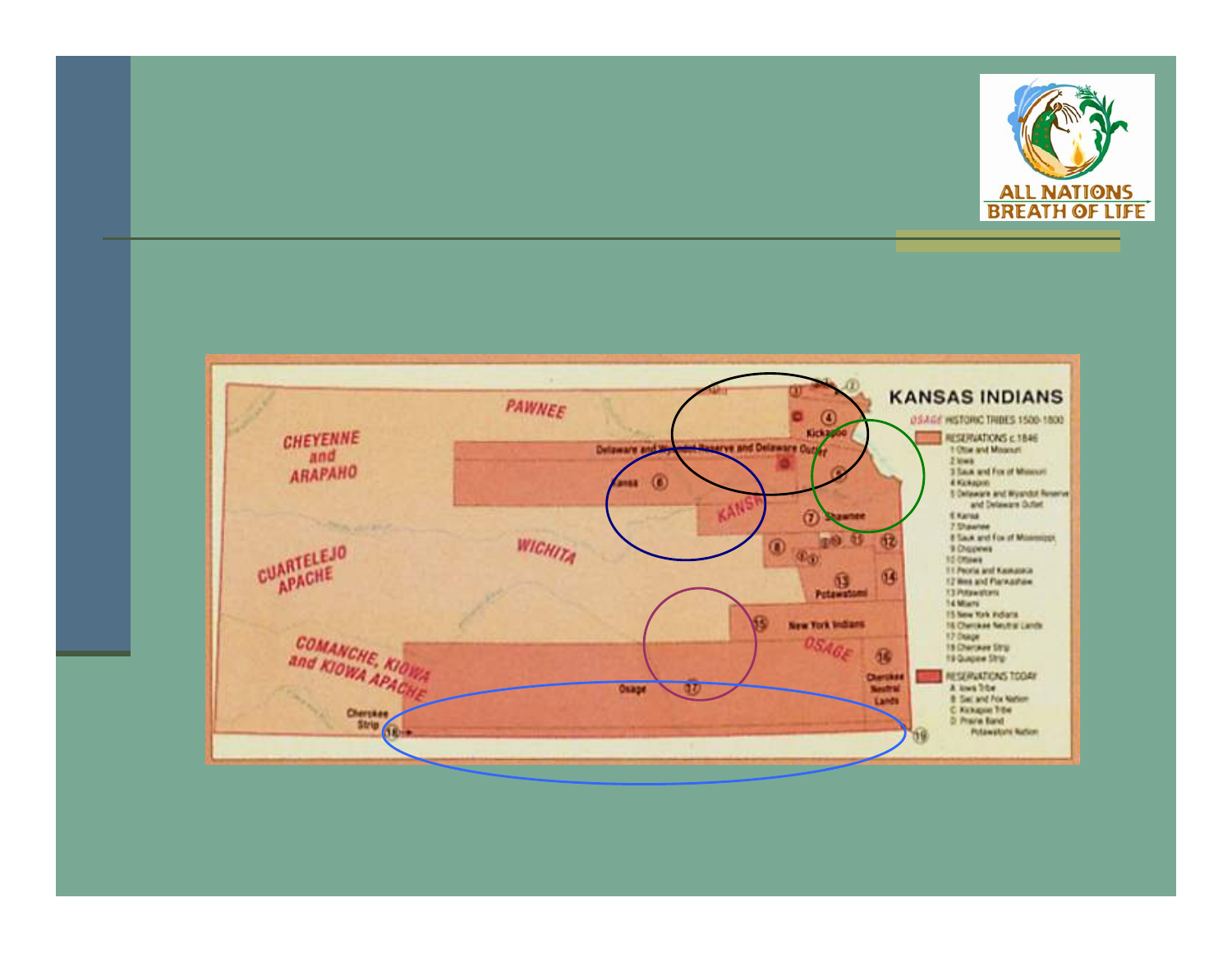

# A little history...

...or why Native people don't want to participate in research, clinical trials, medicine, or really anything else White people have to offer...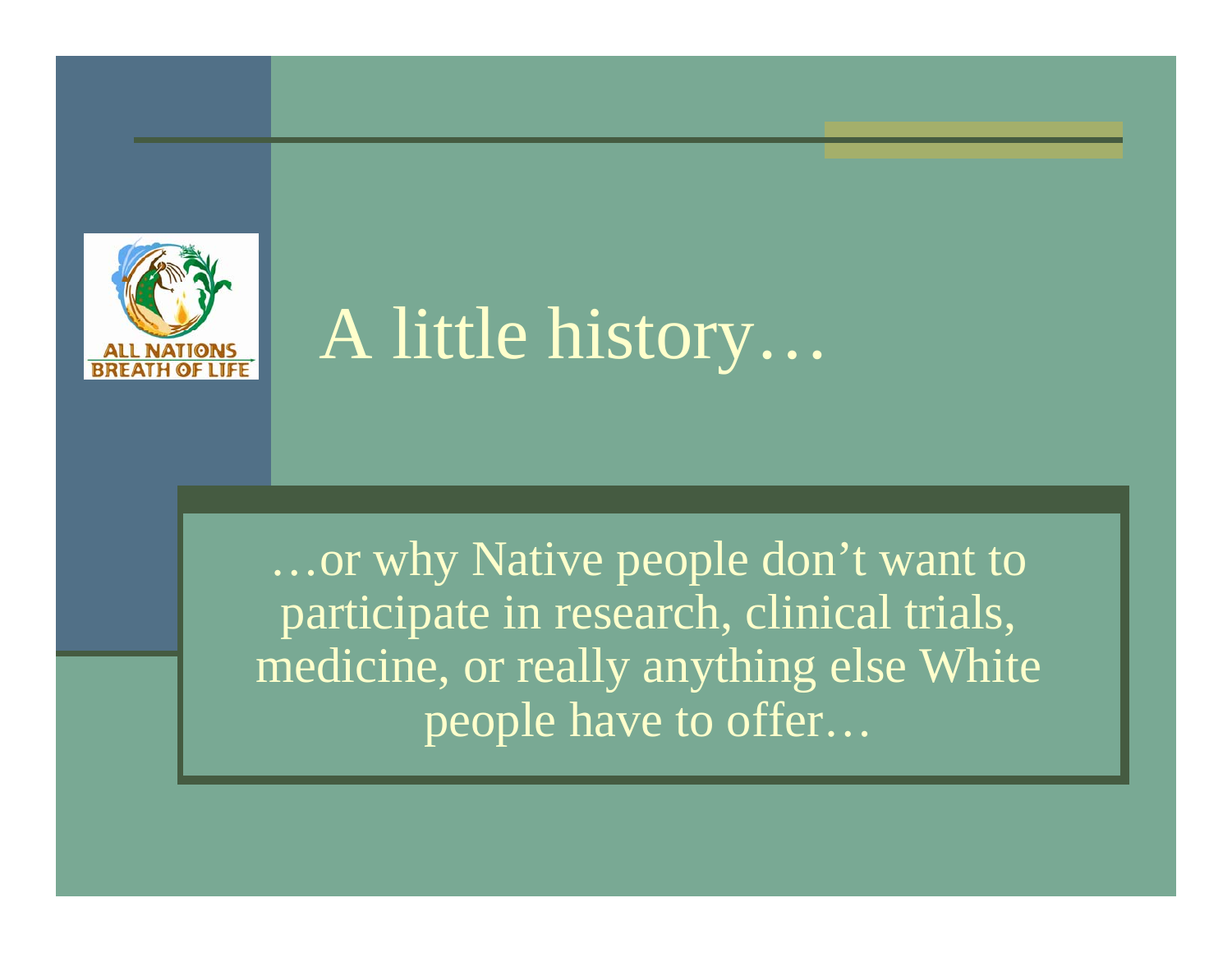## Indian-White Relations



- The first contact Native people had with Whites was through disease
	- e.g. Smallpox, typhus
	- Courts of Indian Offenses
	- Indian Boarding Schools
- Termination
	- **100 tribes terminated**
	- 12,000 people lost tribal affiliations
	- □ 2.5 million acres of Indian land lost



 Termination policies, though no longer actively pursued, are largely still on the books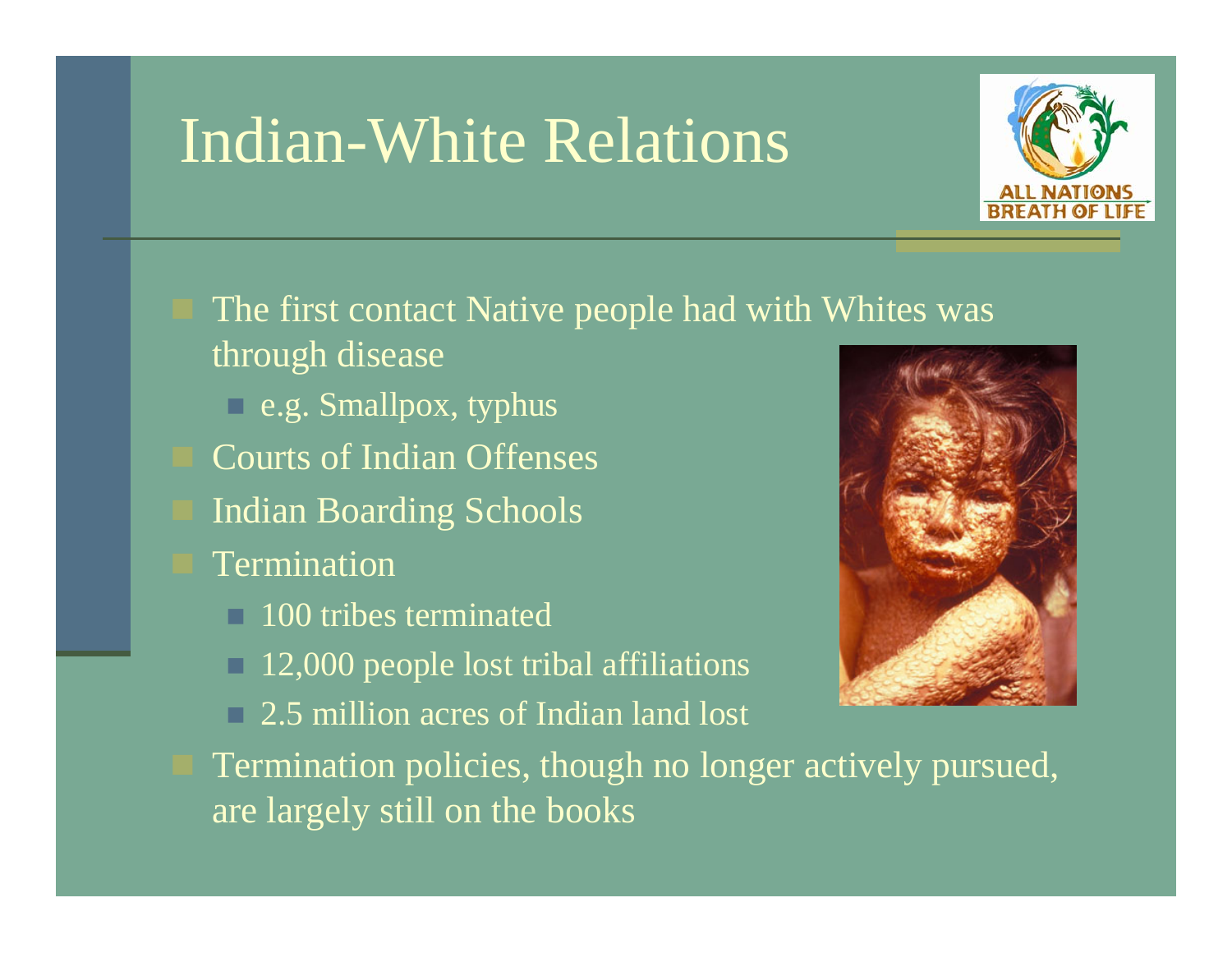# Disease Conception



 Among many Native cultures, diseases are broken into three groups

Indian

Diseases that existed in the Americas before Contact

■ White

Diseases Whites brought with them

□ Combination

 Diseases that always existed, but have increased in prevalence in recent years, often attributed to a "White" or non-traditional lifestyle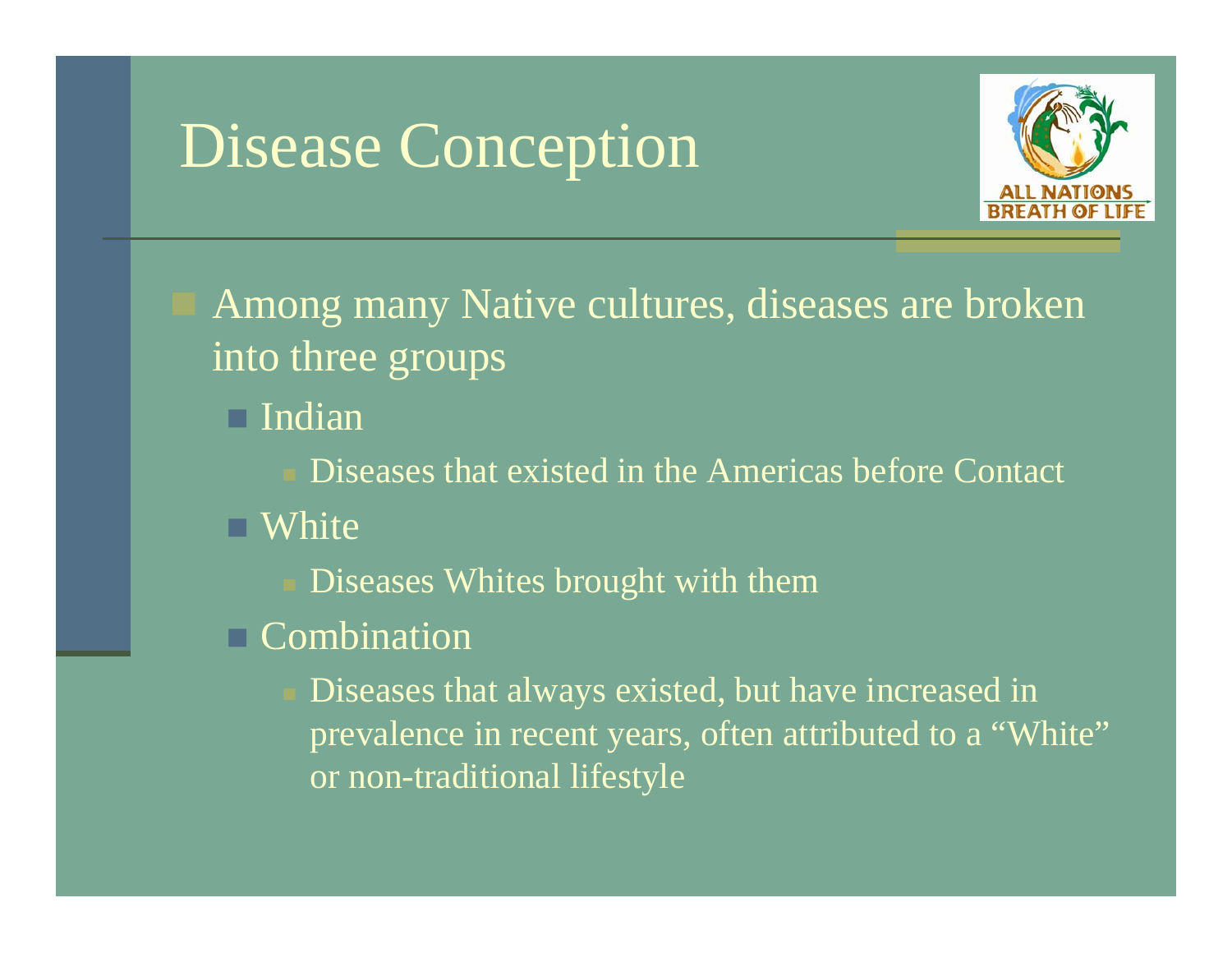# Disease Conception



- Diseases should be treated according to their type
	- $\Box$  Only go to a White doctor if you have a disease that White doctors can *cure*
- Hospitals are where you go to die
- Talking about a disease (or something else) will make it occur
	- You invite illness by talking about it or looking for it
- Healing is not only physical, it must include spiritual and mental/emotional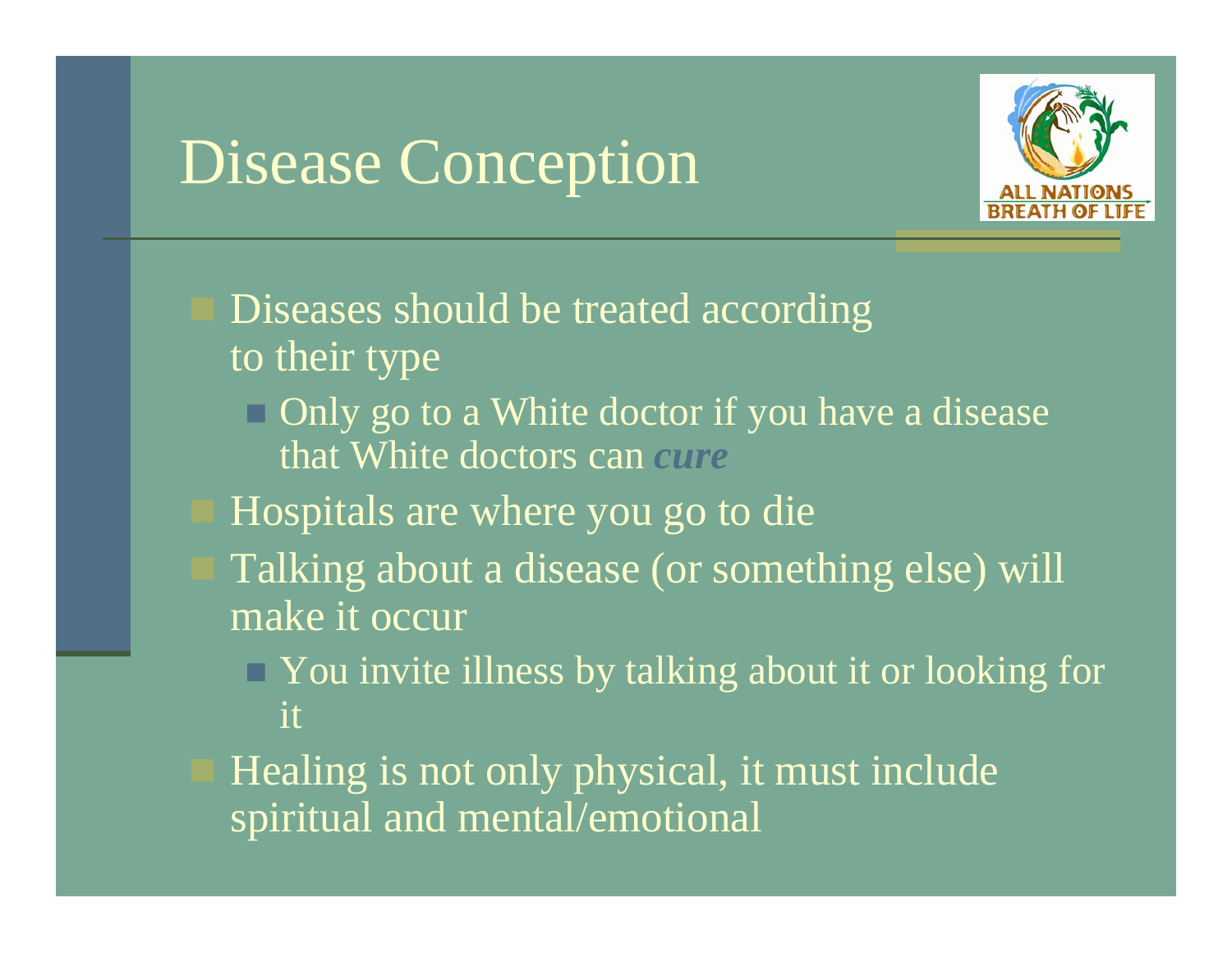### Combination Diseases



- Growing category
- Need to be treated by both allopathic and traditional means
- Many Native people regularly combine treatment modalities
- Allopathic medicine can name something as "cured" and a Native person may disagree or vice versa
- Cancer of any type fits into this category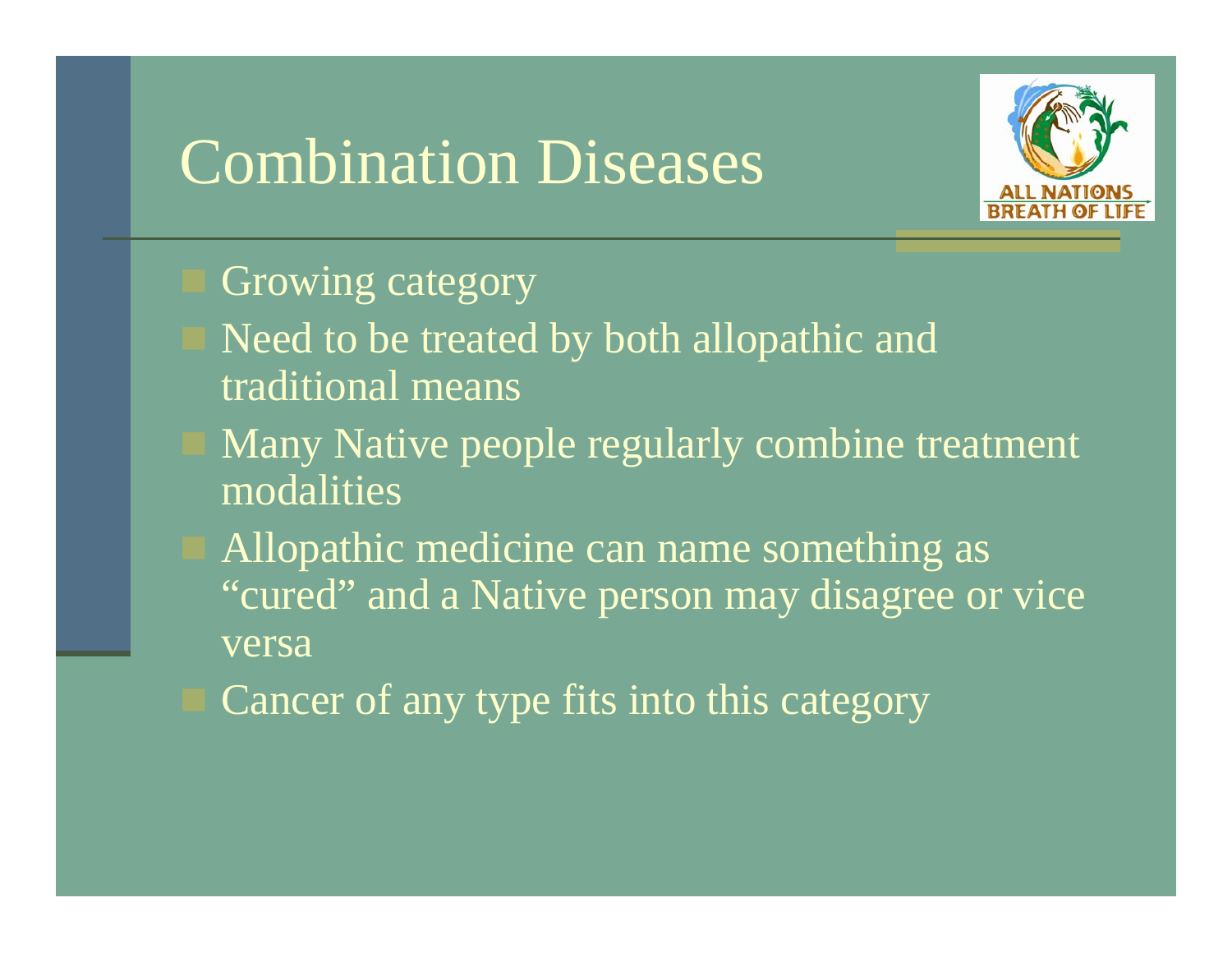

# Basic Health Indicators

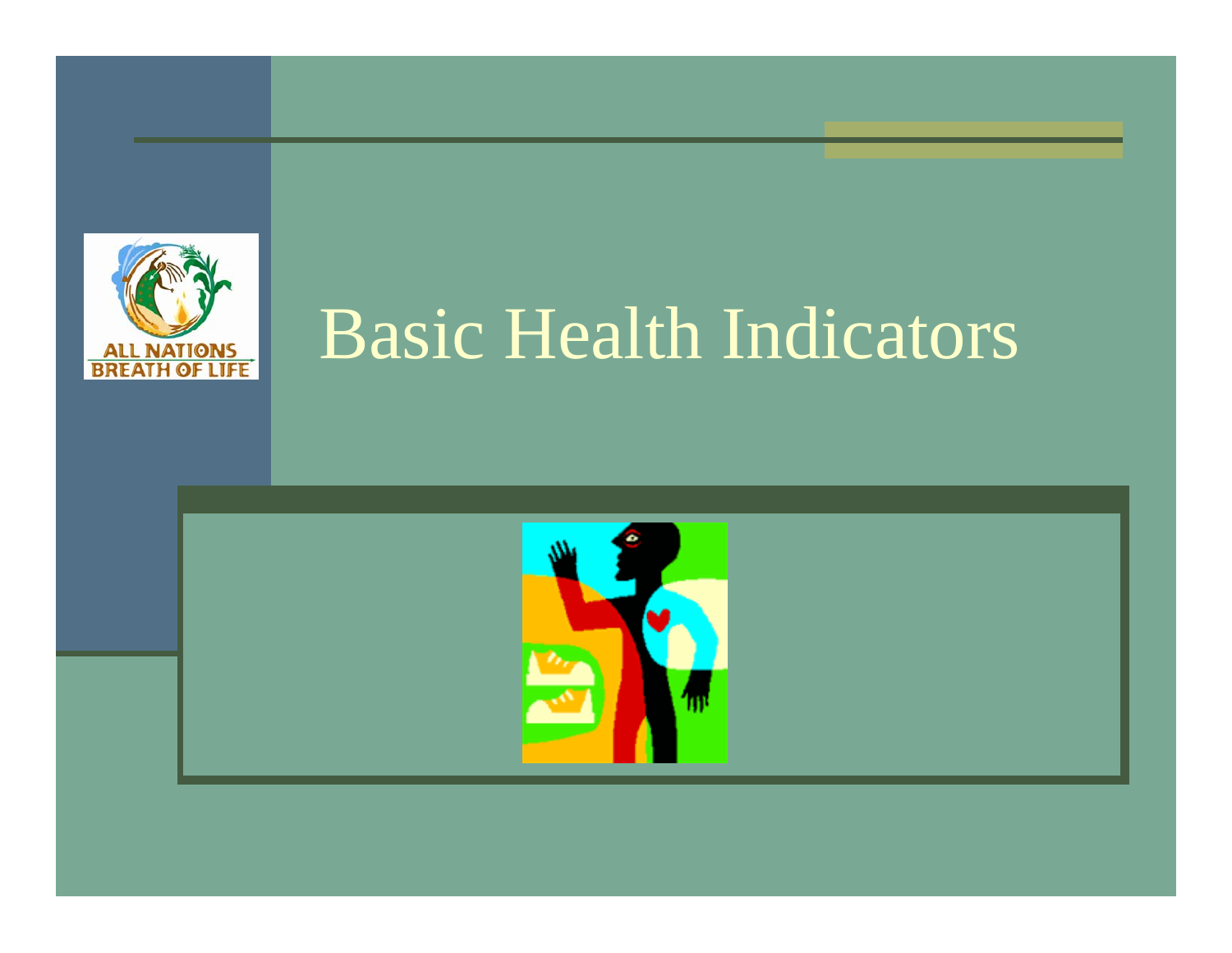| . .                                |                |                                |                |                        |                |                                  |          |                        |
|------------------------------------|----------------|--------------------------------|----------------|------------------------|----------------|----------------------------------|----------|------------------------|
|                                    | Men            |                                |                |                        |                |                                  |          |                        |
|                                    |                | American Indian<br>$(n = 751)$ |                | Black<br>$(n = 3,218)$ |                | <b>Hispanic</b><br>$(n = 1.535)$ |          | Asian<br>$(n = 1.655)$ |
| Risk factors/Chronic diseases      | $\frac{0}{10}$ | (95% Cl*)                      | $\frac{0}{10}$ | $(95\% C)$             | $\frac{0}{10}$ | (95% C)                          | %        | (95% CI)               |
| <b>Obesity</b>                     | 40.1           | $(36.2 - 44.0)$                | 26.5           | $(24.4 - 28.6)$        | 26.6           | $(24.1 - 29.2)$                  | 2.7      | $(1.7-4.1)$            |
| Current smoking                    | 42.6           | $(38.6 - 46.6)$                | 29.3           | $(27.3 - 31.5)$        | 26.8           | $(24.2 - 29.5)$                  | 34.4     | $(30.7 - 38.2)$        |
| Cardiovascular diseases            | 16.4           | $(13.6 - 19.7)$                | 9.9            | $(8.7 - 11.3)$         | 7.4            | $(6.0 - 9.1)$                    | 75       | $(5.6 - 10.1)$         |
| Hypertension                       | 38.5           | $(34.6 - 42.5)$                | 34,5           | $(32.3 - 36.7)$        | 20.5           | $(18.2 - 23.0)$                  | 16.1     | $(13.7 - 18.9)$        |
| High cholesterol                   | 37.1           | $(32.5 - 41.9)$                | 31.4           | $(29.0 - 33.9)$        | 35.7           | $(31.9 - 39.7)$                  | 31.4     | $(27.6 - 35.6)$        |
| <b>Diabetes</b>                    | 16.8           | $(14.1 - 19.9)$                | 11.6           | $(10.2 - 13.1)$        | 7.1            | $(6.0 - 8.5)$                    | 4.8      | $(3.6 - 6.4)$          |
| No. risk factors/chronic diseasest |                |                                |                |                        |                |                                  |          |                        |
| 0                                  | 11.7           | $(8.8 - 15.5)$                 | 24.8           | $(22.5 - 27.3)$        | 25.4           | $(21.8 - 29.4)$                  | 36.3     | $(32.3 - 40.5)$        |
|                                    | $2\!\!\!.6.1$  | $(Z2.2 - 30.4)$                | 30.5           | $(27.9 - 33.2)$        | 34,6           | $(30.7 - 38.8)$                  | $37.1\,$ | $(33.1 - 41.4)$        |
| 2                                  | 26.4           | $(22.4 - 30.9)$                | 22.9           | $(20.7 - 25.3)$        | 20.0           | $(17.0 - 23.4)$                  | 19,3     | $(15.6 - 23.8)$        |
| $\geq 3$                           | 35.7           | $(31.2 - 40.5)$                | 21.7           | $(19.7 - 24.0)$        | 19.9           | $(16.9 - 23.3)$                  | 7.2      | $(5.6 - 9.2)$          |

TABLE 1. Prevalence of selected risk factors and chronic diseases among four minority populations, by race/ethnicity and sex-Racial and Ethnic Approaches to Community Health 2010 Risk Factor Survey, selected states, 2001-2002  $\blacksquare$ 

\*Confidence interval.

fincludes obesity, current smoking, cardiovascular diseases, hypertension, high cholesterol, and diabetes.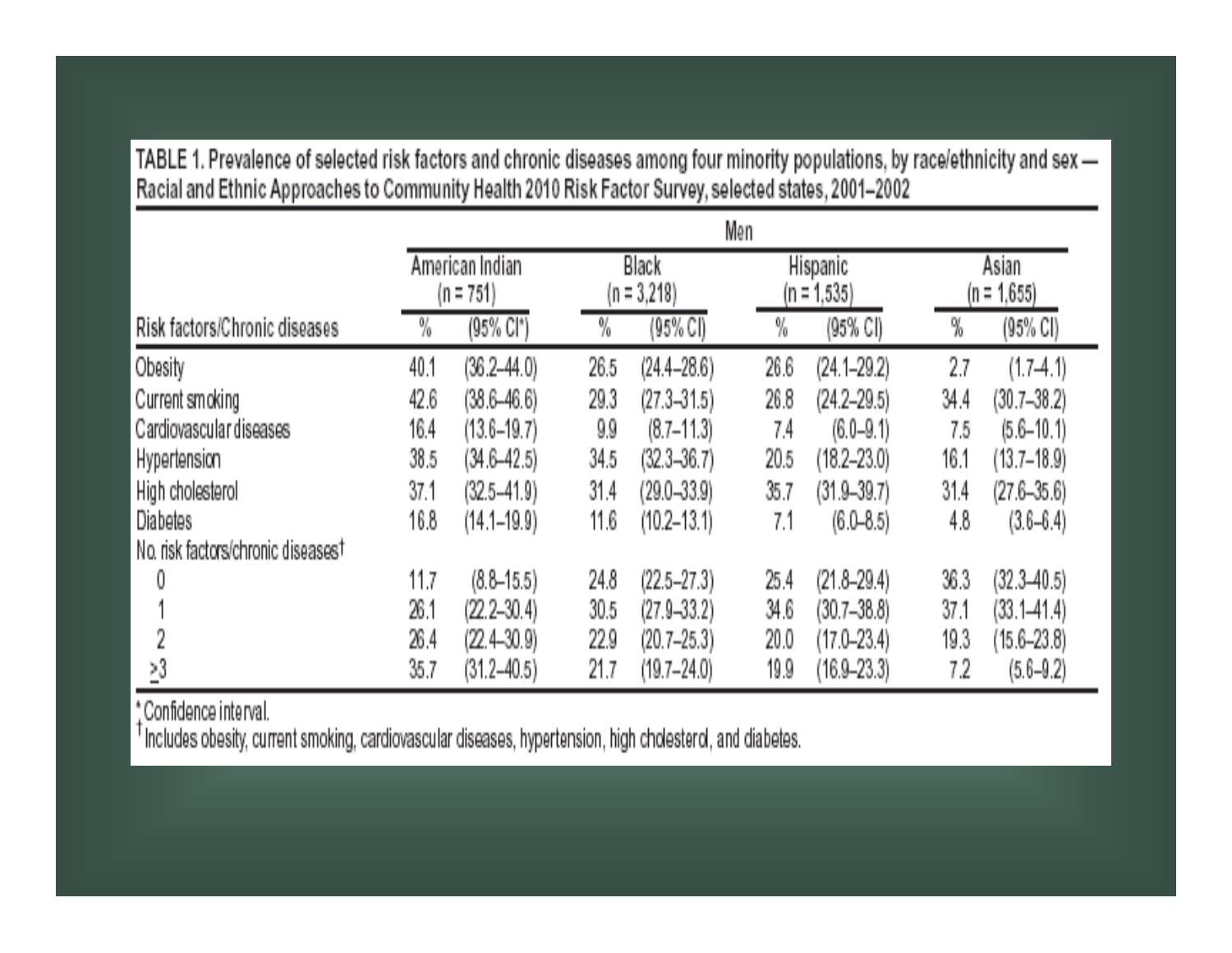|                                    | Women          |                                  |                |                         |                |                                  |      |                        |
|------------------------------------|----------------|----------------------------------|----------------|-------------------------|----------------|----------------------------------|------|------------------------|
|                                    |                | American Indian<br>$(n = 1,040)$ |                | Black<br>$(n = 7, 735)$ |                | <b>Hispanic</b><br>$(n = 2,722)$ |      | Asian<br>$(n = 2,549)$ |
| Risk factors/Chronic diseases      | $\frac{0}{10}$ | (95% CI)                         | $\frac{0}{10}$ | (95% CI)                | $\frac{0}{10}$ | $(95\% \text{ Cl})$              | %    | $(95\% \text{ Cl})$    |
| <b>Obesity</b>                     | 37.7           | $(34.4-41.1)$                    | 37.6           | $(36.1 - 39.2)$         | 28.4           | $(26.4 - 30.6)$                  | 3.1  | $(2.3-4.1)$            |
| Current smoking                    | 36.8           | $(33.6 - 40.1)$                  | 20.4           | $(19.2 - 21.7)$         | 11.2           | $(9.9 - 12.7)$                   | 33   | $(2.3-4.7)$            |
| Cardiovascular diseases            | 13.Q           | $(11.0 - 15.4)$                  | 9.4            | $(8.5 - 10.3)$          | 5.6            | $(4.8 - 6.6)$                    | 5.5  | $(4.4 - 6.9)$          |
| Hypertension                       | 36.8           | $(33.7 - 40.1)$                  | 40.9           | $(39.4 - 42.5)$         | 22.4           | $(20.7 - 24.3)$                  | 17.6 | $(15.6 - 19.7)$        |
| High cholesterol                   | 33.5           | $(30.0 - 37.2)$                  | 34.2           | $(32.5 - 35.8)$         | 28.9           | $(26.5 - 31.5)$                  | 23.3 | $(20.5 - 26.3)$        |
| Diabetes                           | 19.7           | $(17.2 - 22.4)$                  | 14.5           | $(13.4 - 15.7)$         | 8.4            | $(7.4 - 9.5)$                    | 4.7  | $(3.8 - 5.8)$          |
| No. risk factors/chronic diseases† |                |                                  |                |                         |                |                                  |      |                        |
| 0                                  | 17.2           | (14.3–20.4)                      | 22.7           | $(21.1 - 24.4)$         | 35.9           | $(32.9 - 38.9)$                  | 57.8 | $(54.5 - 60.9)$        |
|                                    | 27.6           | $(24.3 - 31.2)$                  | 28.4           | $(26.7 - 30.1)$         | 30.2           | $(27.6 - 33.1)$                  | 25.8 | $(22.7 - 29.2)$        |
| 2                                  | 21.9           | $(18.9 - 25.2)$                  | 22.2           | $(20.8 - 23.7)$         | 18.4           | $(16.2 - 20.7)$                  | 11.6 | $(9.6 - 14.0)$         |
| $\S 3$                             | 33.3           | $(29.8 - 37.1)$                  | 26.7           | $(25.1 - 28.3)$         | 15.5.          | $(13.7 - 17.5)$                  | 4.8  | $(3.6 - 6.3)$          |

TABLE 1. (Continued) Prevalence of selected risk factors and chronic diseases among four minority populations, by race/ethnicity and sax .... Racial and Ethnic Annroaches to Community Health 2010 Risk Eactor Survey selected states 2001-2002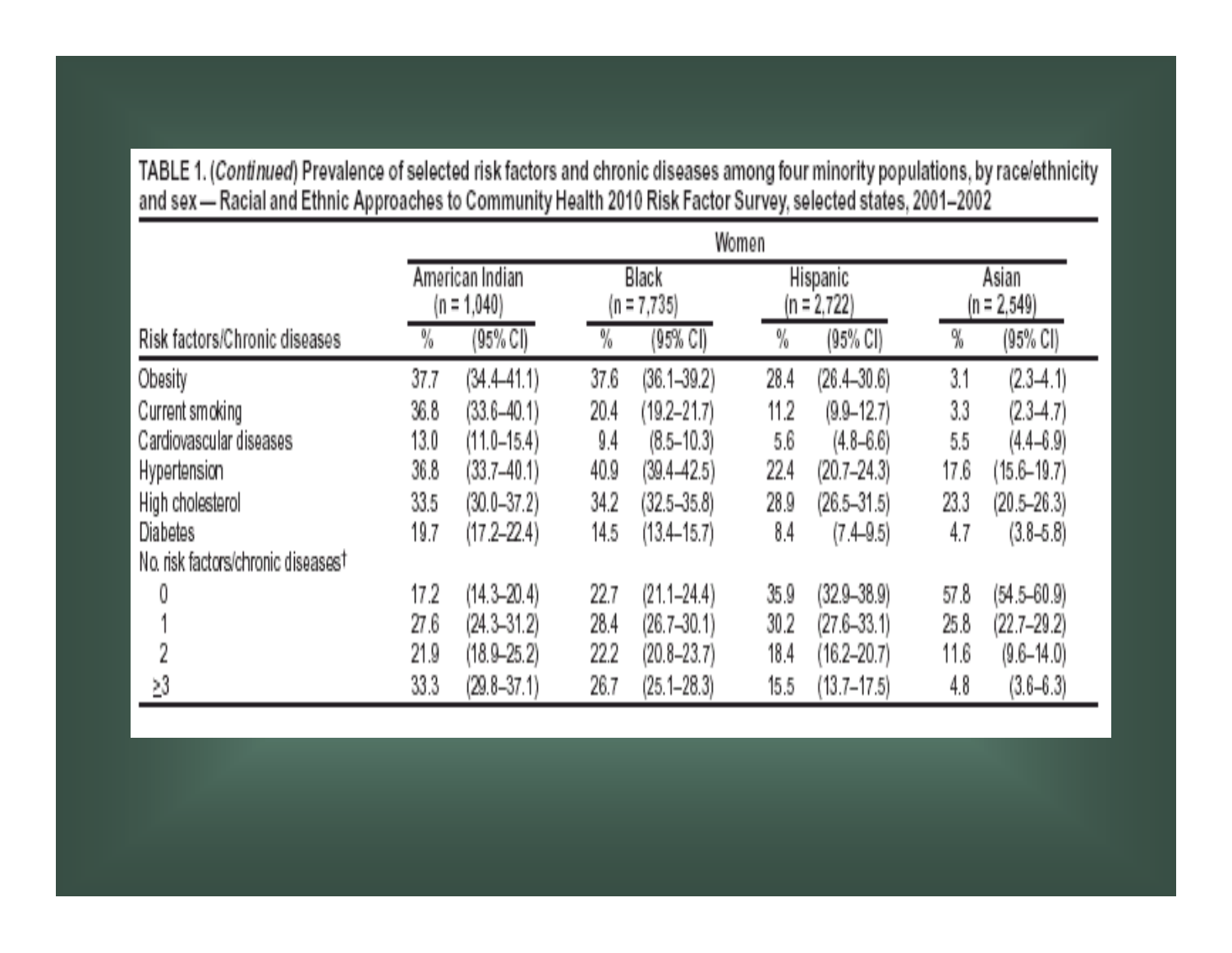#### Cigarette Smoking among American Indians



 Highest smoking rates of all ethnic groups at 41% versus 15% to 24% in other ethnic groups

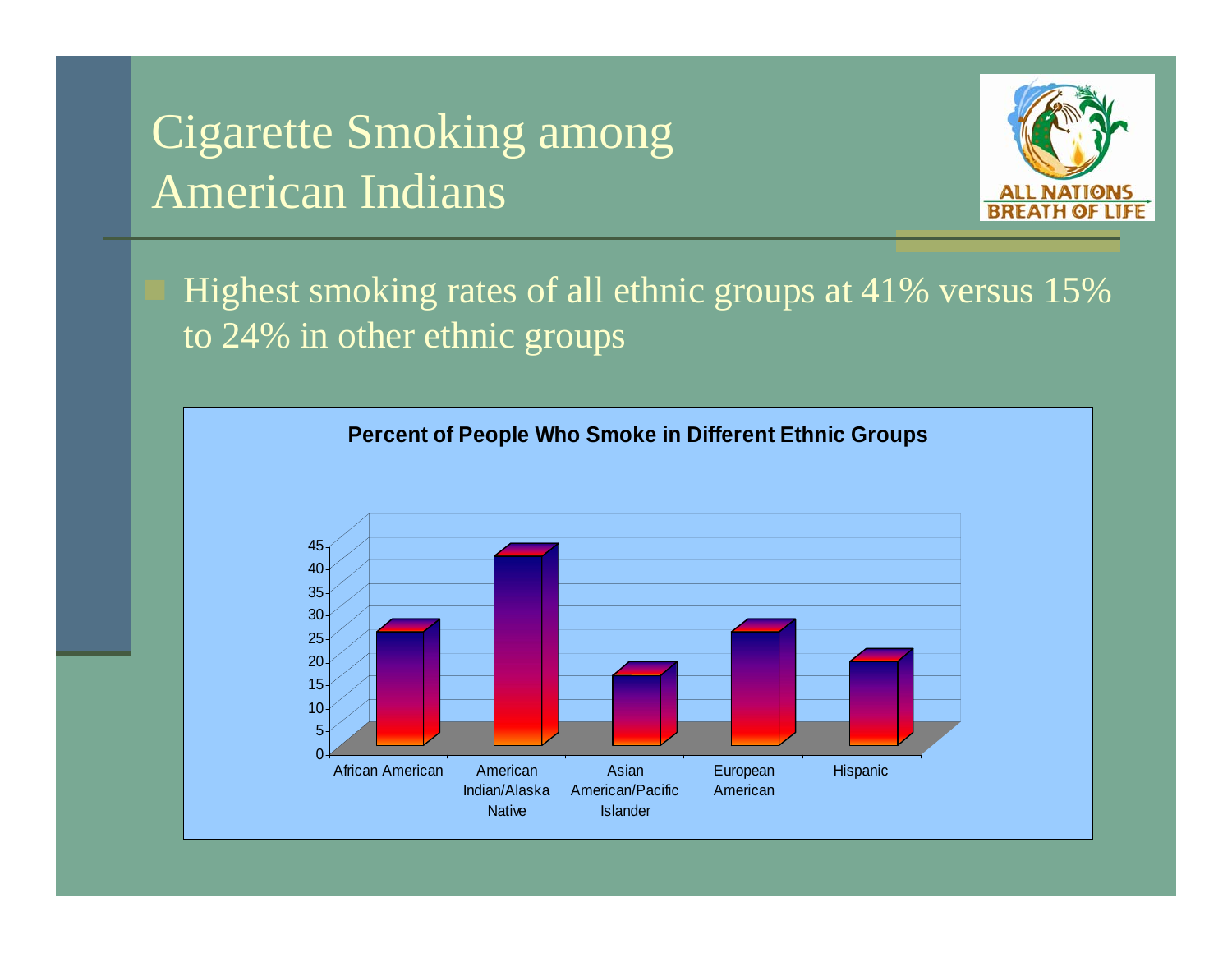#### Cigarette Smoking among American Indians



- American Indian women are the only group in whom smoking rates have increased over the last 20 years, from 34% to 41%
- Very low cessation and abstinence rates at 5% success at 3 months
- Cigarette smoking is the number one cause of preventable death among American Indians
- Mortality rates from tobacco-related diseases are double mortality rates of other Americans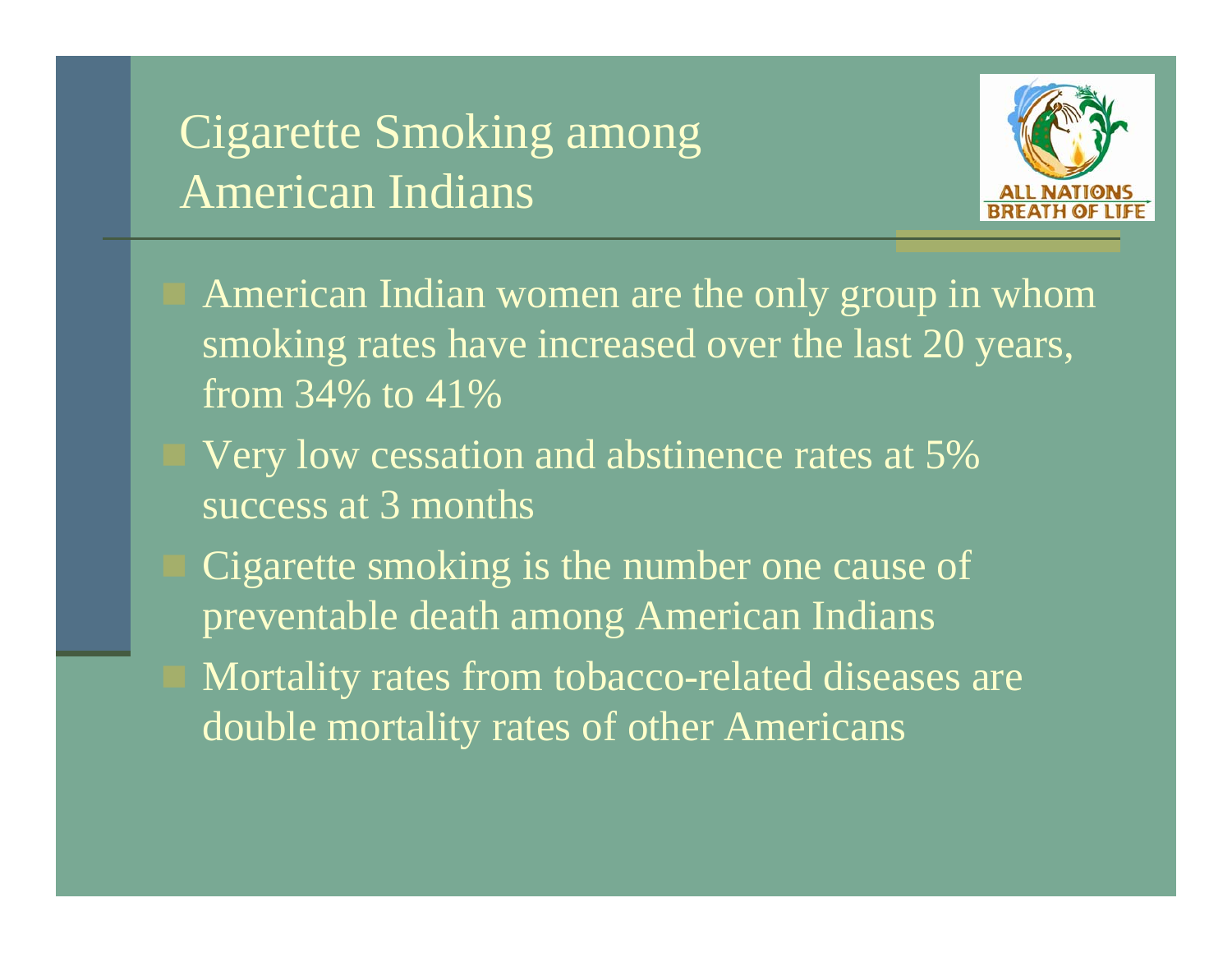### Traditional Use of Tobacco



 Many Native peoples of North America have used tobacco traditionally for spiritual, ceremonial, or medicinal purposes

 There is very little evidence of recreational use and that is only in the eastern part of the country Even though many Native people DO use tobacco, not all tribes nor all individuals within a tribe use it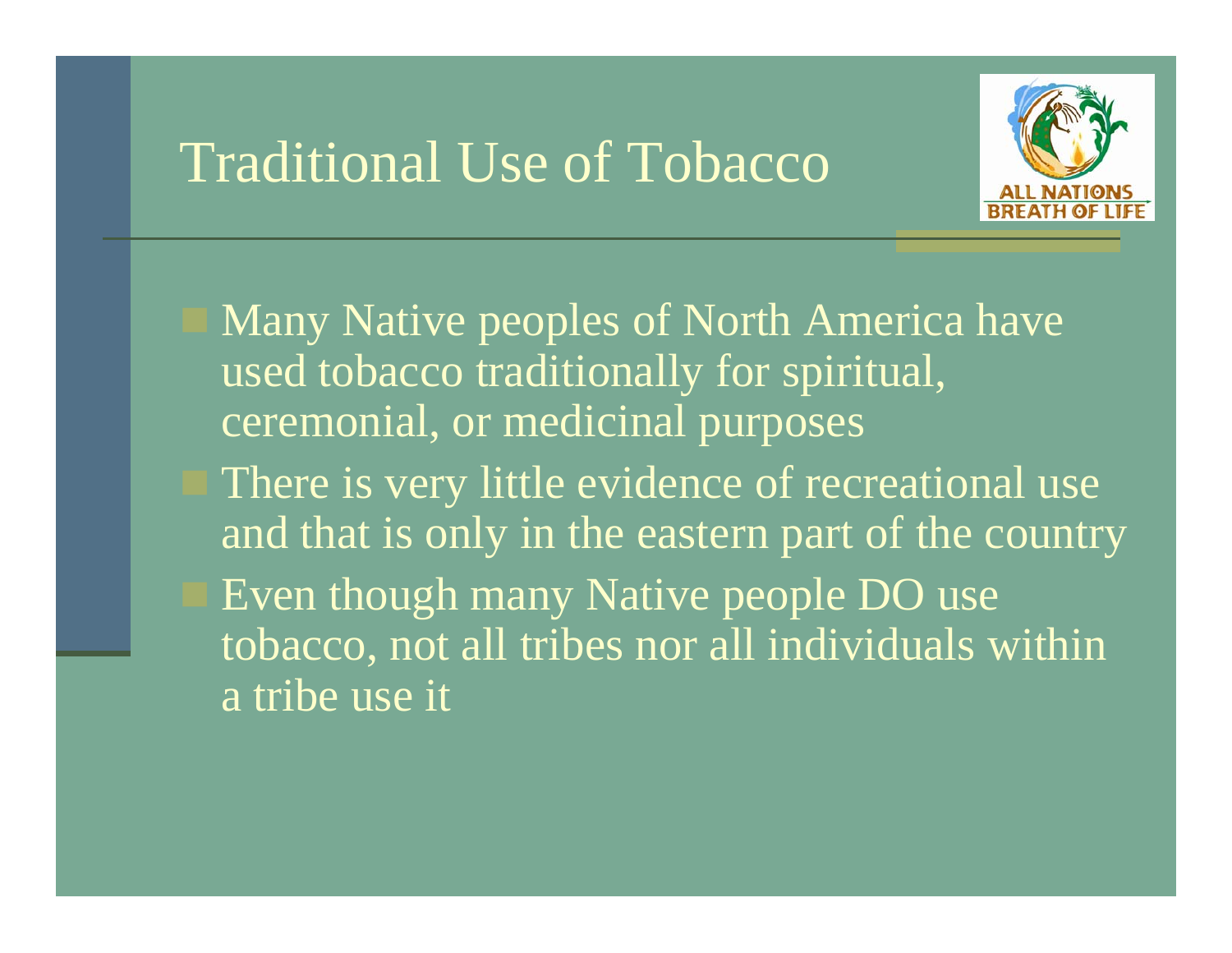# Historic Use of Tobacco



#### Delaware Nation

- Used as a gift to a healer
- Used as a sacrifice for prayer
- Burned to honor the Creator and to send requests

#### Six Nations of the Iroquois

- Used to open ceremonies or other events
- Used to convey messages to the sky world
- Used as an offering when gathering plants
- Used to heal insect or spider bites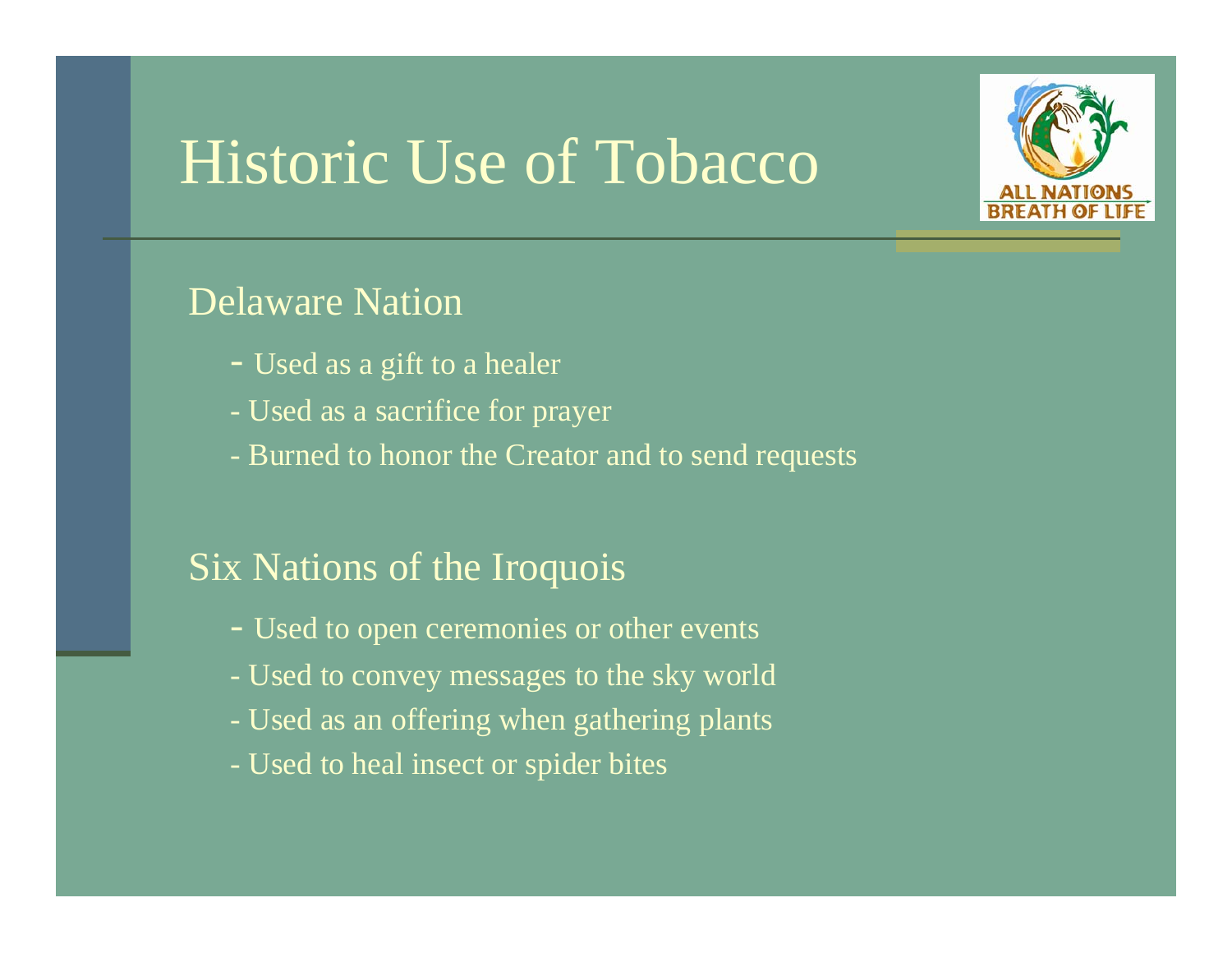## Contemporary Use of Tobacco



- Some people still use tobacco for many traditional purposes
- Tobacco is often given as a gift, for example, to the host drum at a pow wow
- Tobacco is still considered a sacred plant to many Native people from many different tribes
- It is inaccurate to try to portray Native tobacco use as an homogenous behavior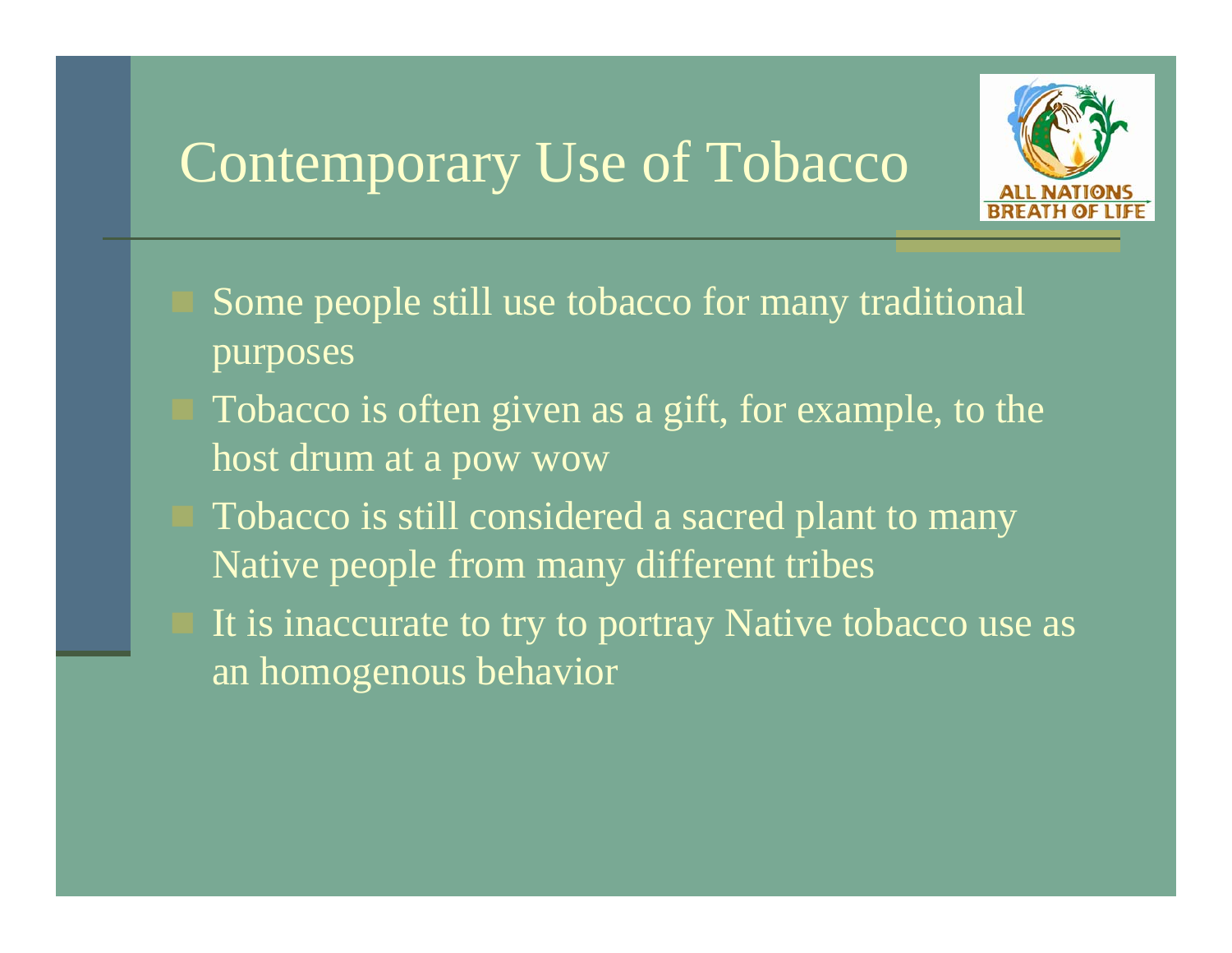### Implications for a Smoking Cessation Program



- Due to the status of tobacco for many Native people, negative portrayals of tobacco as are normally used in smoking cessation programs are inappropriate for this community
- Some Native people may feel uncomfortable in a smoking cessation program developed for other populations, including other Native populations
- The development of a smoking cessation program that is appropriate for and successful in a heterogeneous Native population becomes exceedingly difficult, as evidenced by current quit rates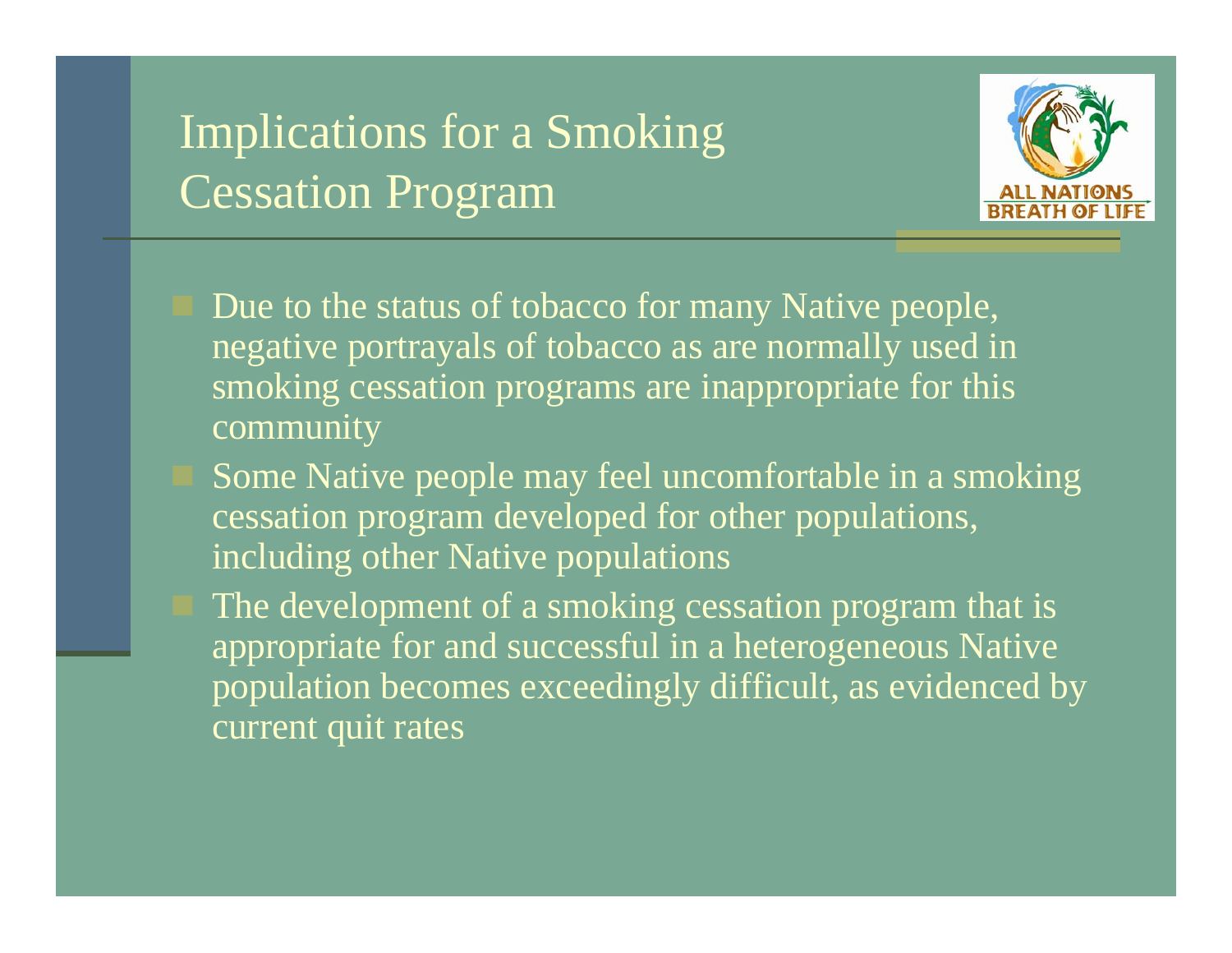### Attempts at Smoking Cessation in American Indians



A few attempts at the tribal level

We have found no current smoking cessation programs for a diverse American Indian population that have been shown efficacious in clinical settings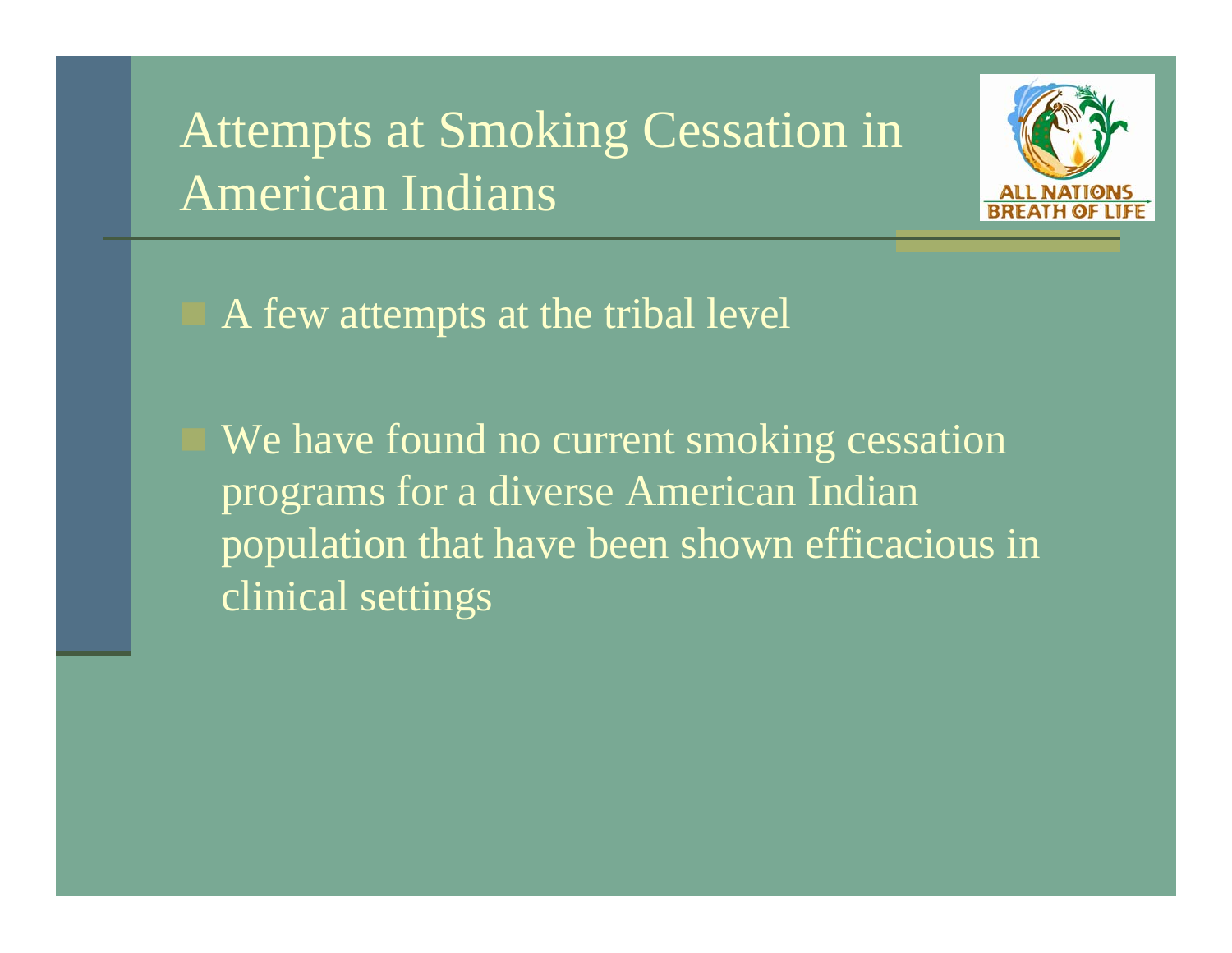### "It's Your Life – It's Our Future"



 Four urban and seven rural or reservation clinics in Northern California

 Most effective messages used in this program were related to cultural identity, responsibility to family and tribe, and respect for tobacco products

 Quit rates at 18-months were 5.7% for the intervention group and 3.1% for the control (significant difference)

Never used in other populations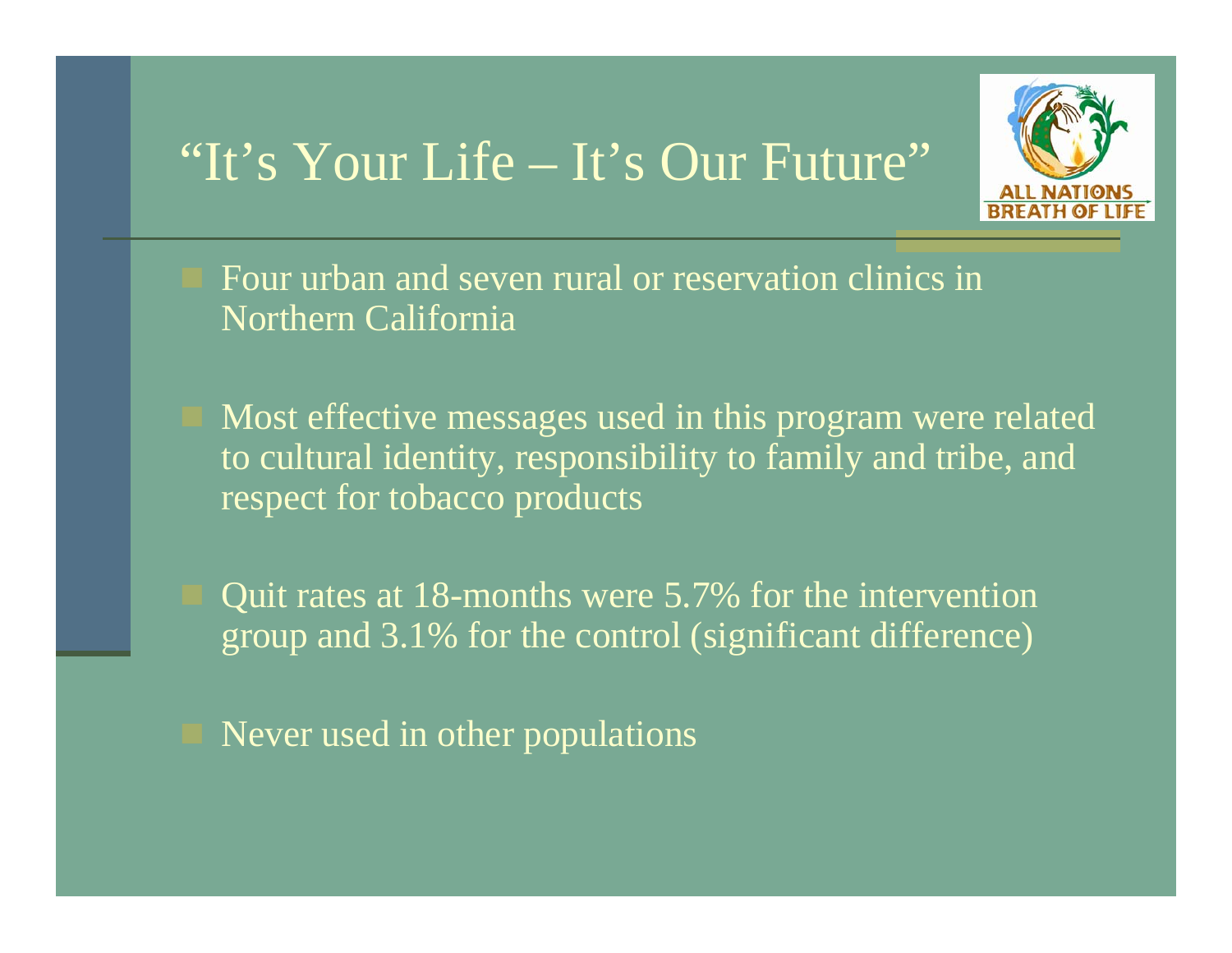### Giving American Indians No-smoking Strategies (GAINS)



- Pan-tribal population with 4 urban sites (Seattle, Milwaukee, Minneapolis, Spokane)
- Adaptation of the Doctors Helping Smokers Model

 Quit rates at 12-months were 6.7% for the intervention group and 6.8% for the control (not significant)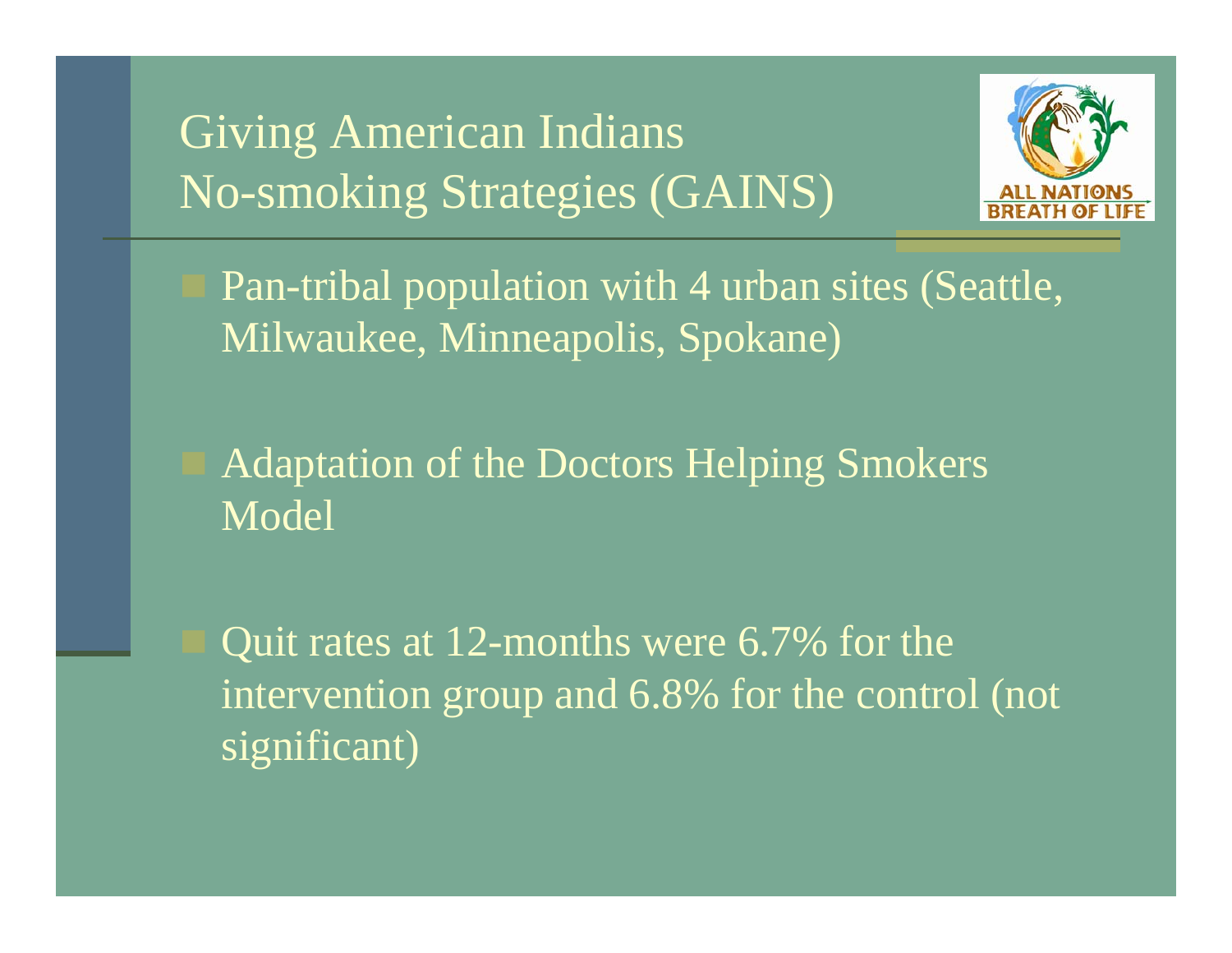# Second Wind



 Developed by the Tobacco Prevention Program at Muscogee Nation in Oklahoma

 Based on FreshStart, developed by the American Cancer Society

Uses Talking Circles and NRT/Pharmacotherapy

Culturally-tailored

NEVER TESTED – NO DATA ON EFFICACY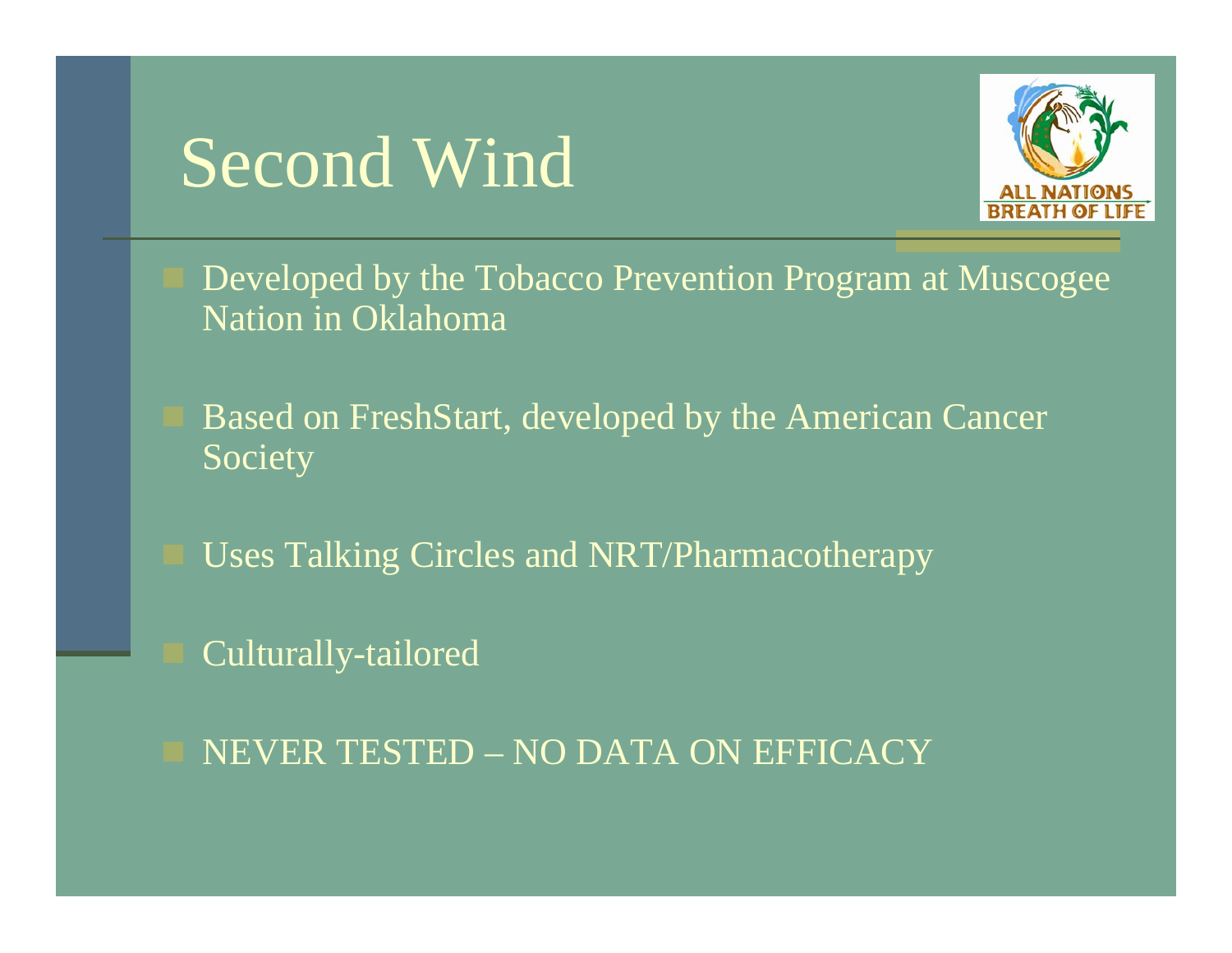

Program Development: All Nations Breath of Life

SB-11343-N

(American Lung Association, PI: Choi) KUMC Research Institute, Inc. (PI: Daley) RSGT-06-260-01-CPPB (American Cancer Society, PI: Choi)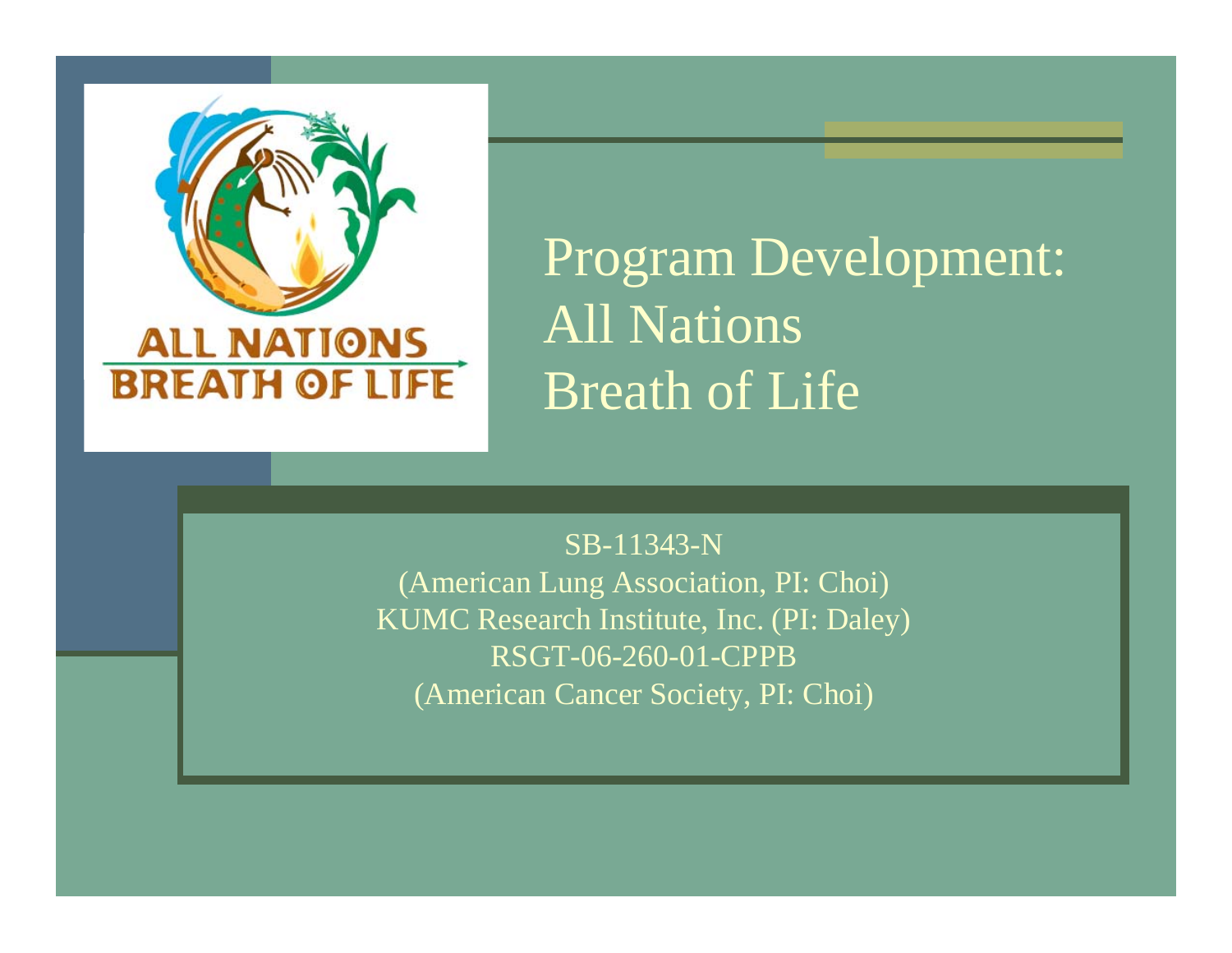### Studies



- 1. Formative focus groups and collaborative effort to develop program
- 2. Pilot test and development of initial educational materials
- 3. Assessment and further development of educational materials
- 4.Clinical Trial of the Program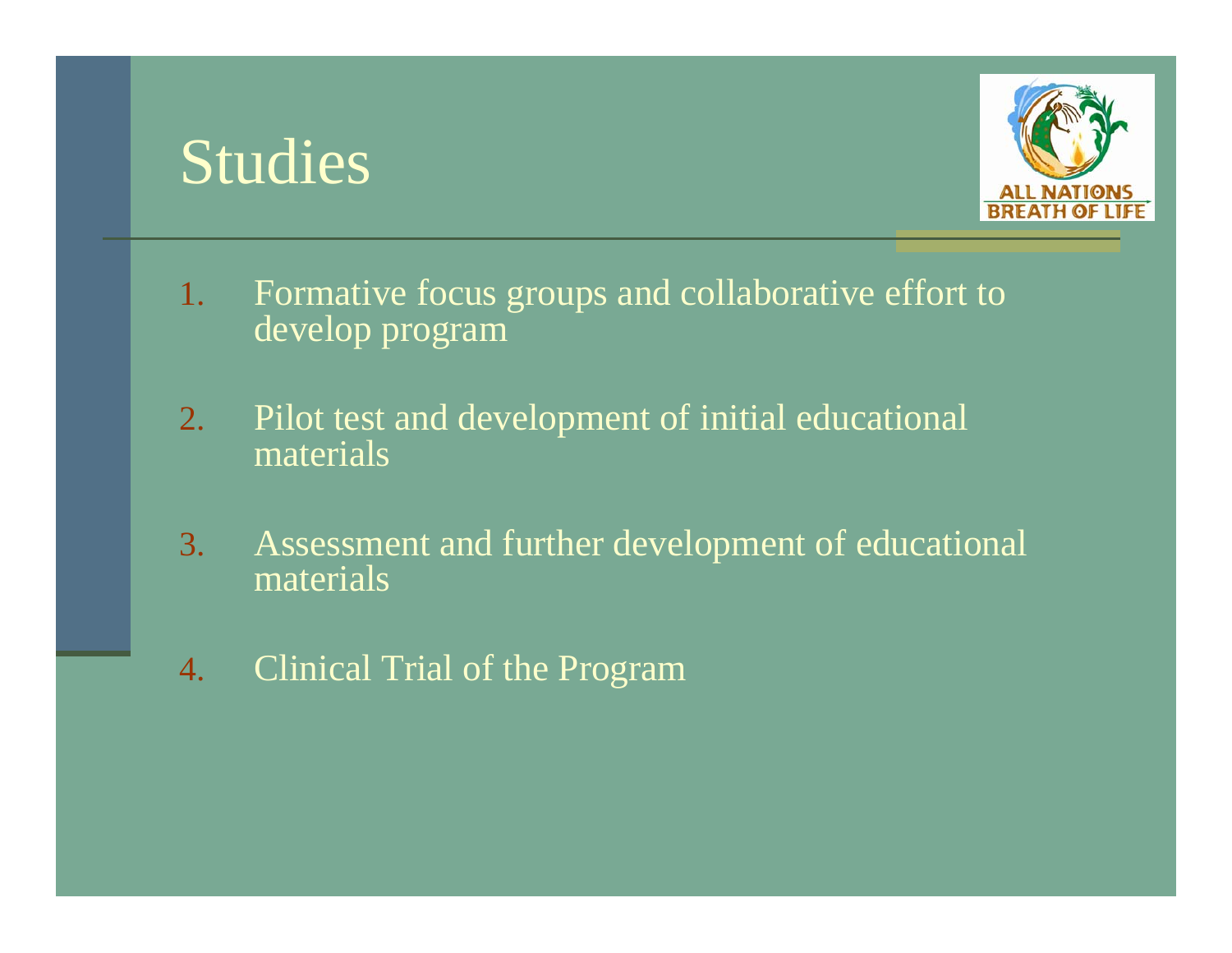### Formative Focus Groups



 Collaborated with the Indian Health Service and Muscogee Nation of Oklahoma

 Asked what should be included in a smoking cessation program for Native people

 Brought copies of the Second Wind curriculum for participants to look over and comment on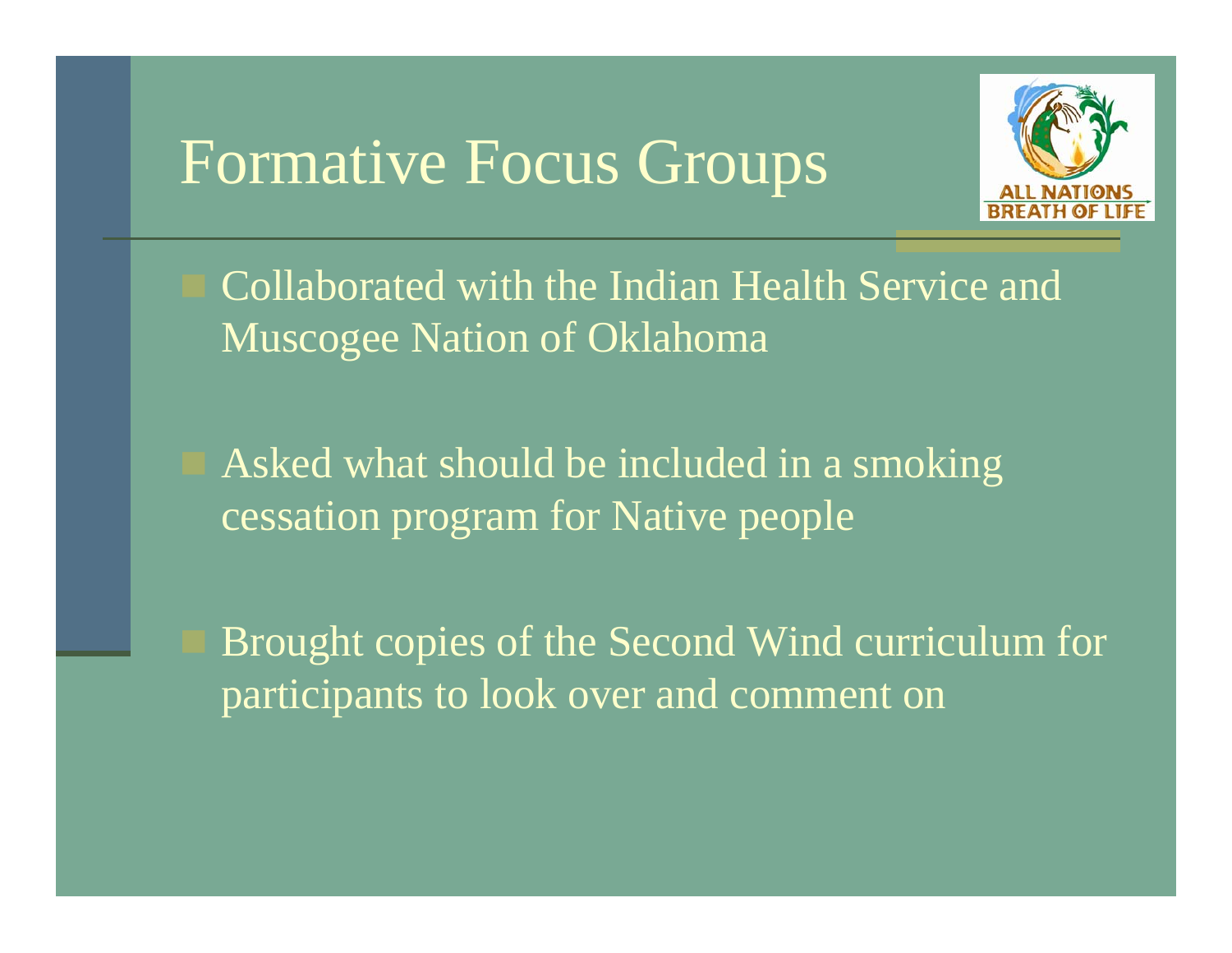## Methods



#### 6 focus groups of American Indian smokers  $(N=41)$

 Recruited from the patient population at an Indian Health Service clinic in Kansas through referral from practitioners and posters in the waiting room

60-90 minutes, taped and transcribed verbatim

 Analyzed through domain analysis (strict inclusion and means-end)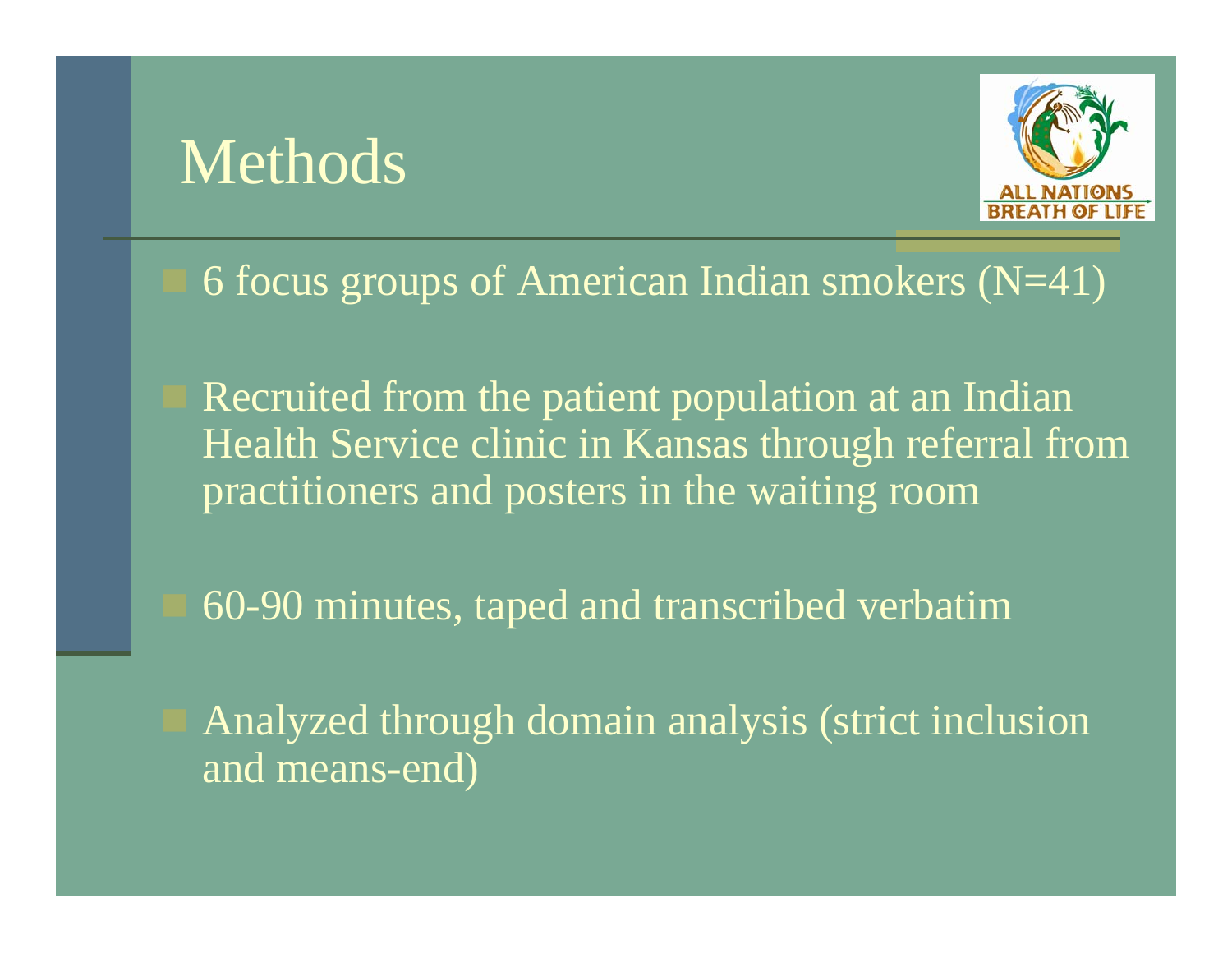

# Demographics

Mean age  $=$  41 years Range (21-67) 63% female Education 63% college education or more 22% high school or GED **15%** less than high school Mean number of cigarettes per day  $= 13$ Mean age started smoking regularly  $= 18$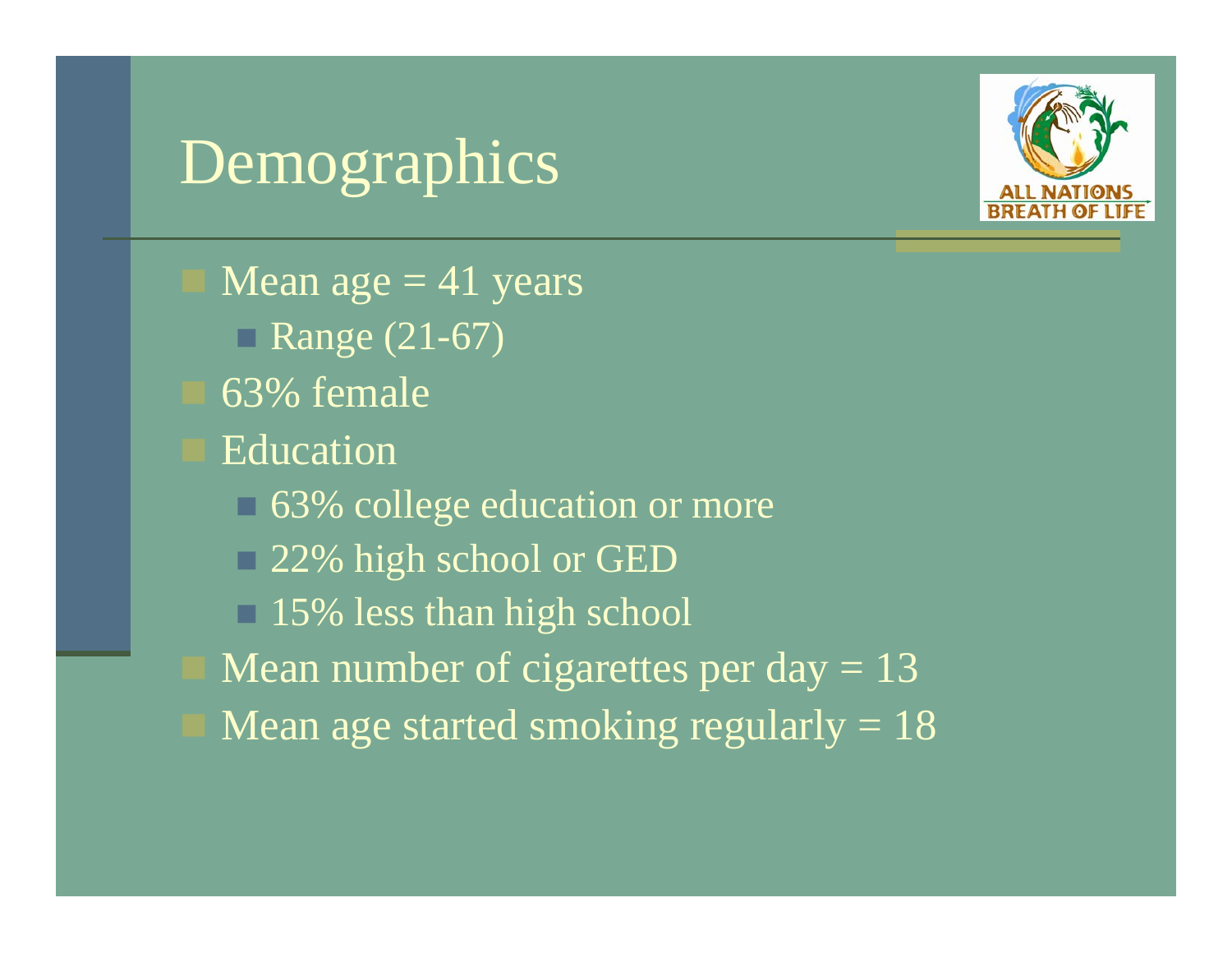# Tribes Represented



#### Sample

- 23 tribes or distinct combinations (2 individuals did not give tribal affiliation)
- Most common:
	- Prairie Band Potawatomie  $(N=6)$
	- п Cherokee (N=4)
	- Citizen Band Potawatomie, Muscogee, Kiowa (N=3)
	- п Diné, Northern Arapaho  $(N=2)$

#### Clinic Population

- Total tribes  $= 229$
- Total AN incorporations = 31
- Most common:
	- Prairie Band Potawatomie
	- . Cherokee Nation of Oklahoma
	- . Diné
	- Muscogee
	- Choctaw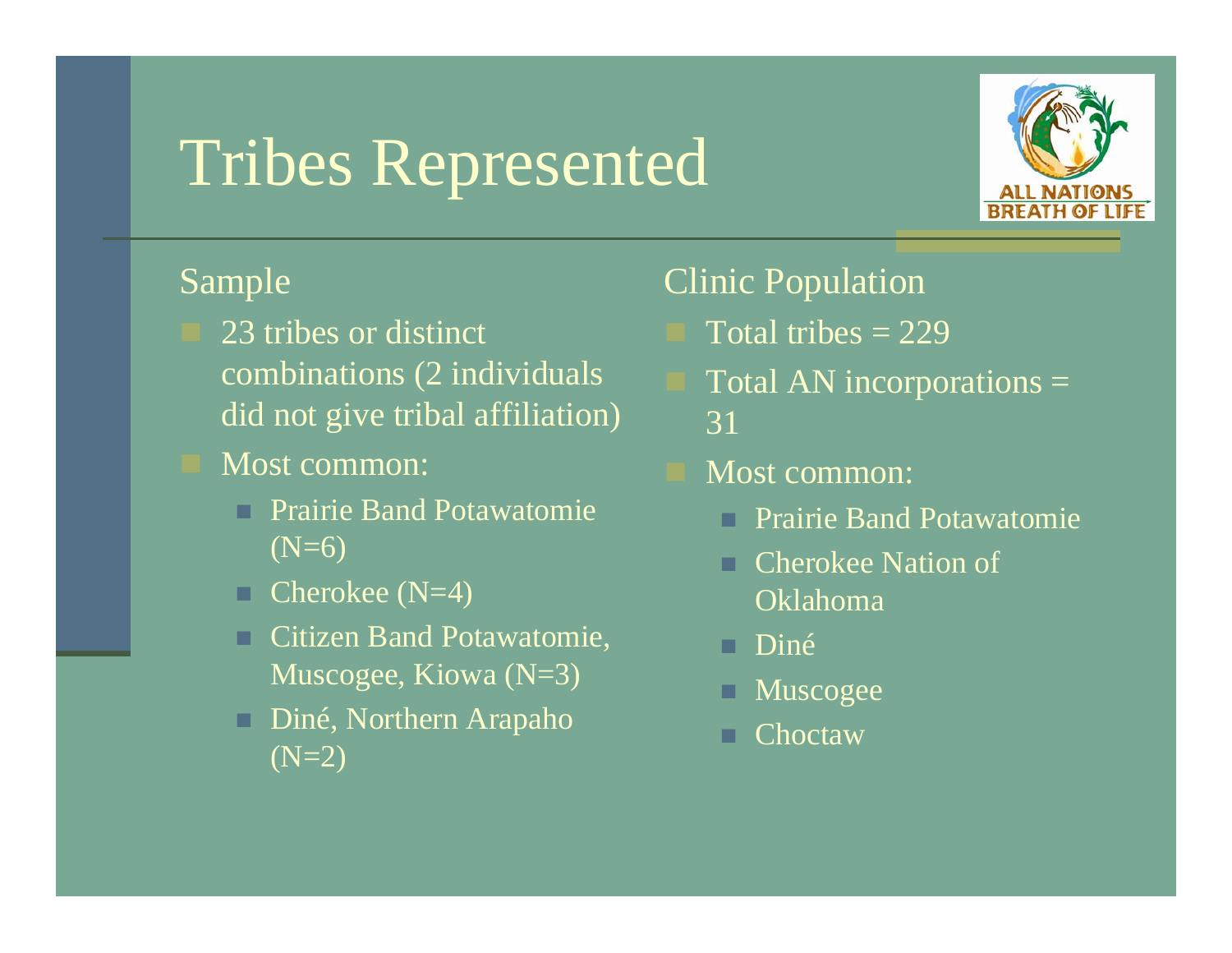# Tribes Represented



- Prairie Band Potawatomie
- Cherokee
- Citizen Band Potawatomie
- Kiowa
- Muscogee
- Diné
- Northern Arapaho
- Arikara
- **Choctaw**
- Kickapoo
- Northern Ute
- Ojibwa
- **Otoe**
- Ponca
- Taos Pueblo
- Tlingit
- Yankton Sioux
- Cherokee and Osage
- Crow and Onondaga
- Eastern Shoshone and Northern Arapaho
- Kiowa and Comanche
- Northern Cheyenne and Crow
- Paiute and Iowa
- Unknown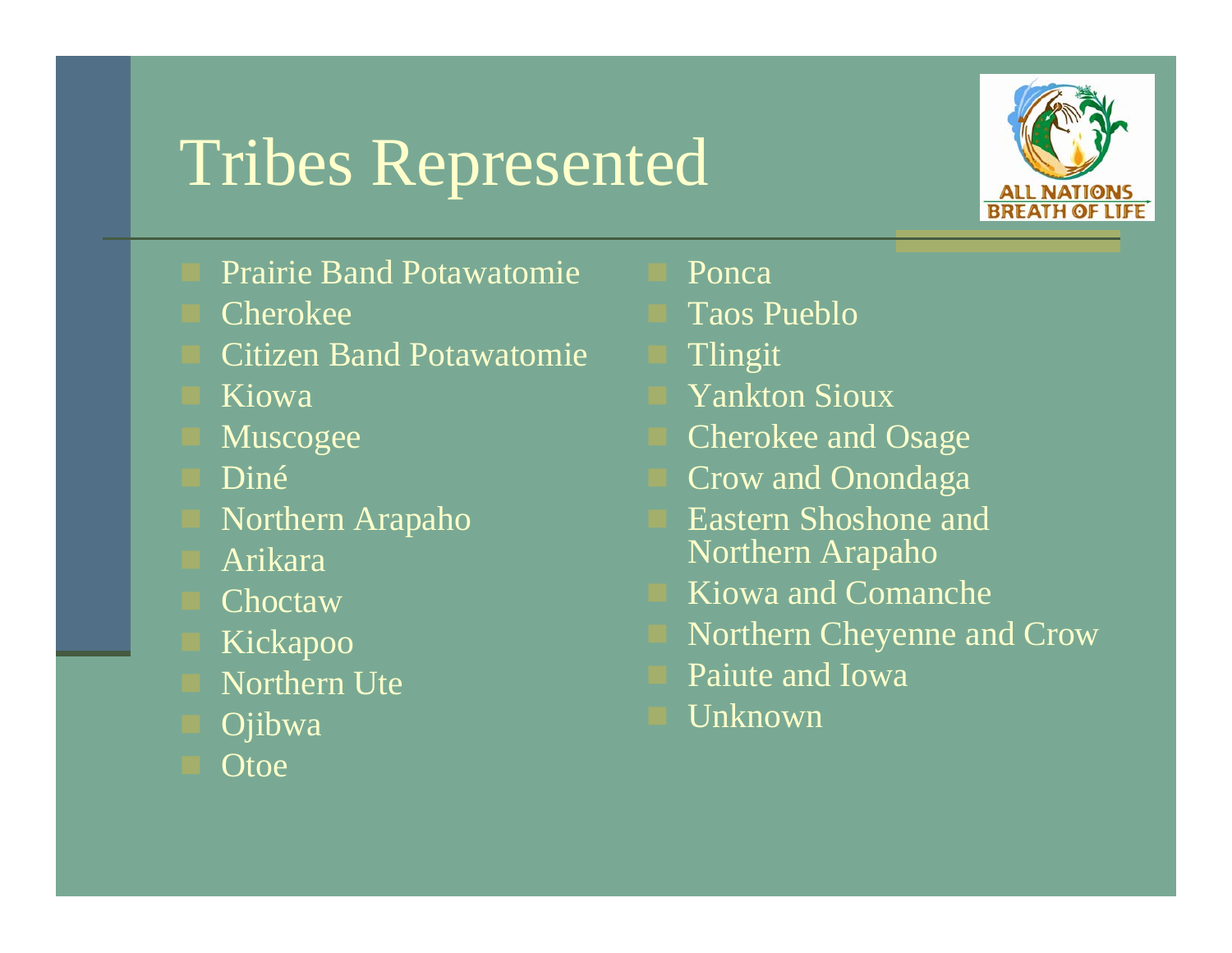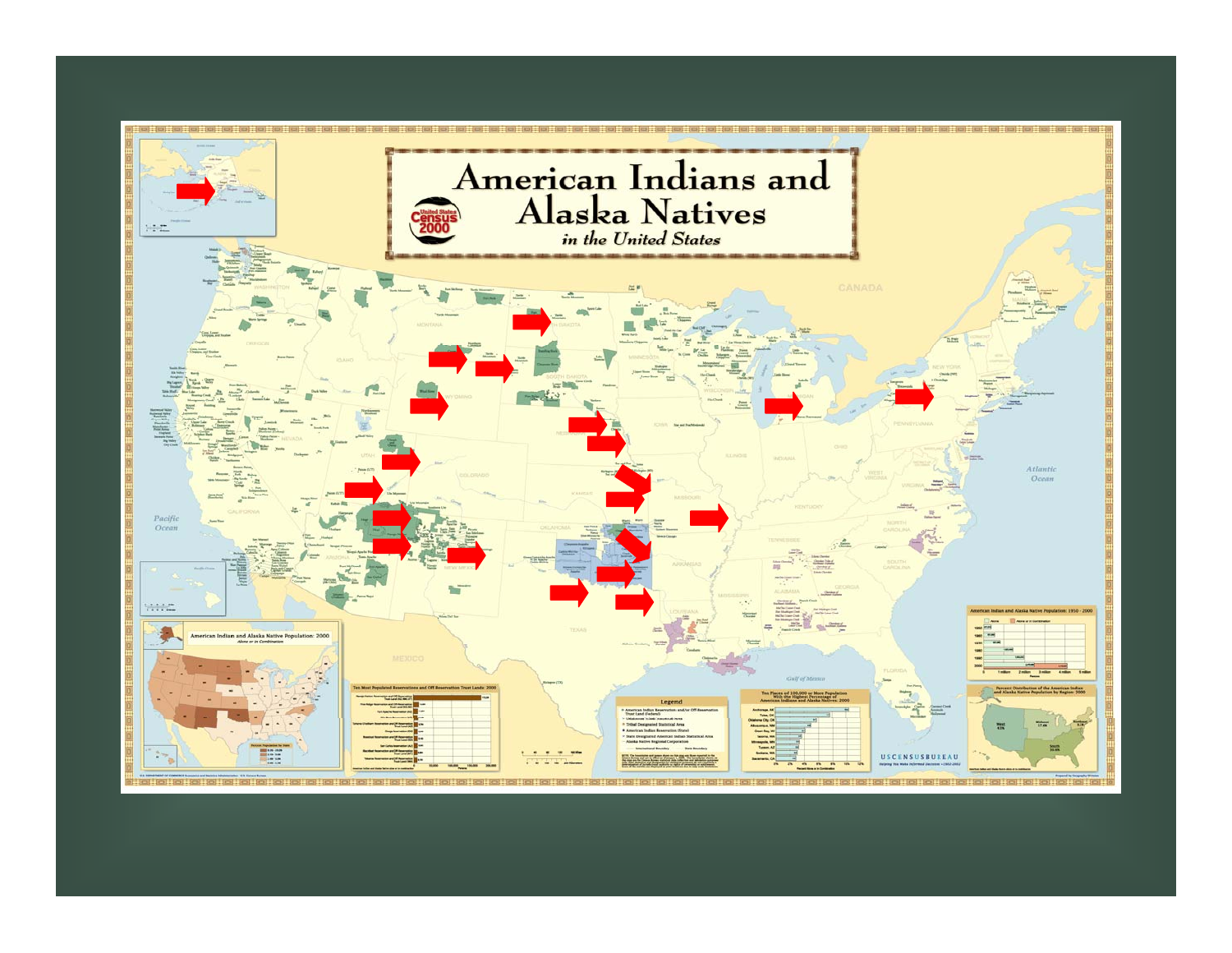### Basic Themes



Barriers and Facilitators to Quitting

Quit Attempts

 *Tailoring a Program to a Pan-Indian Community*

*Traditional Use of Tobacco*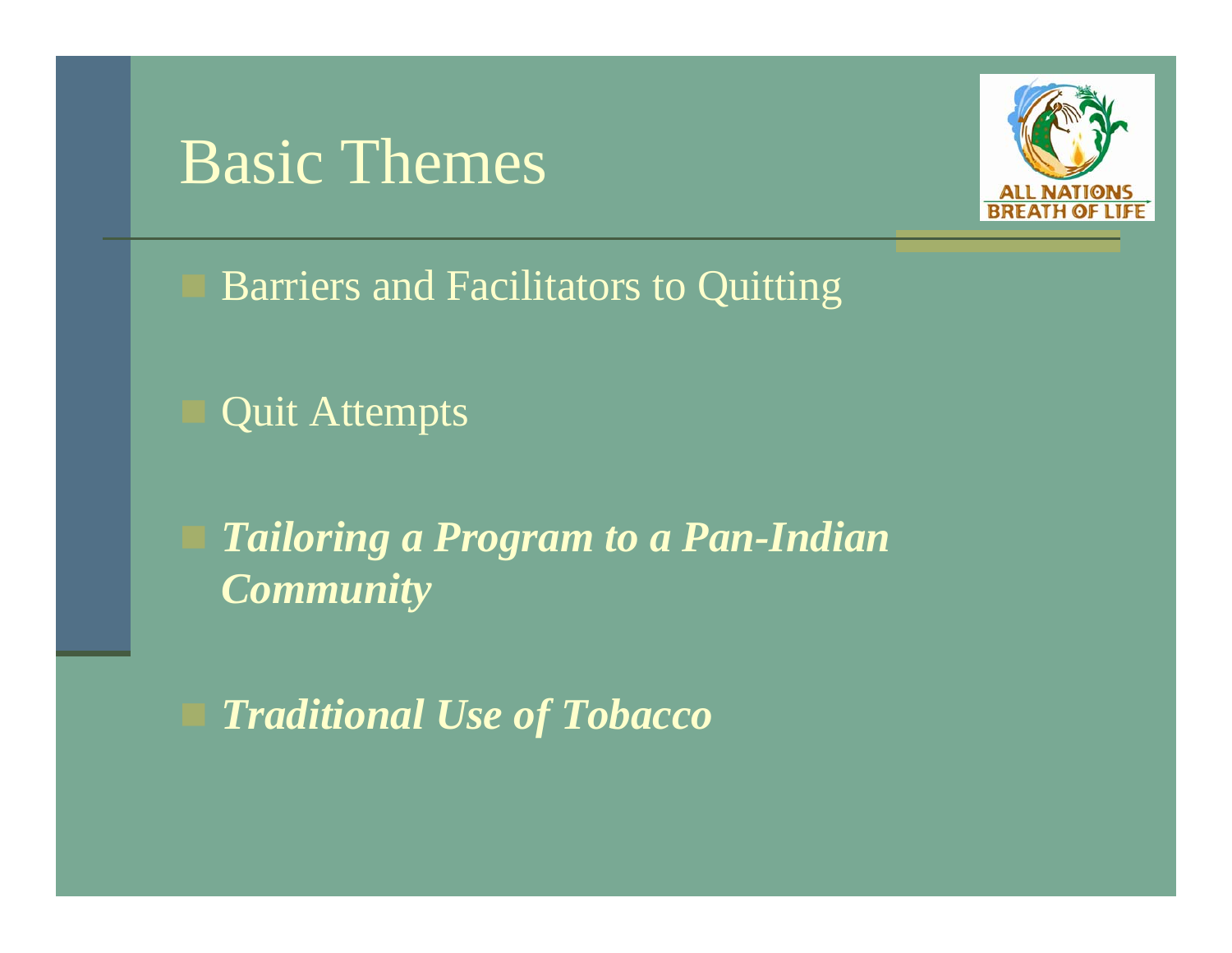

# Print Materials

*"I don't think this way. I don't do graphs. I don't do charts. I'm a Native person. First of all we have oral history as the key and visual understanding is the second most important thing to get and attract the attention of different Native people."*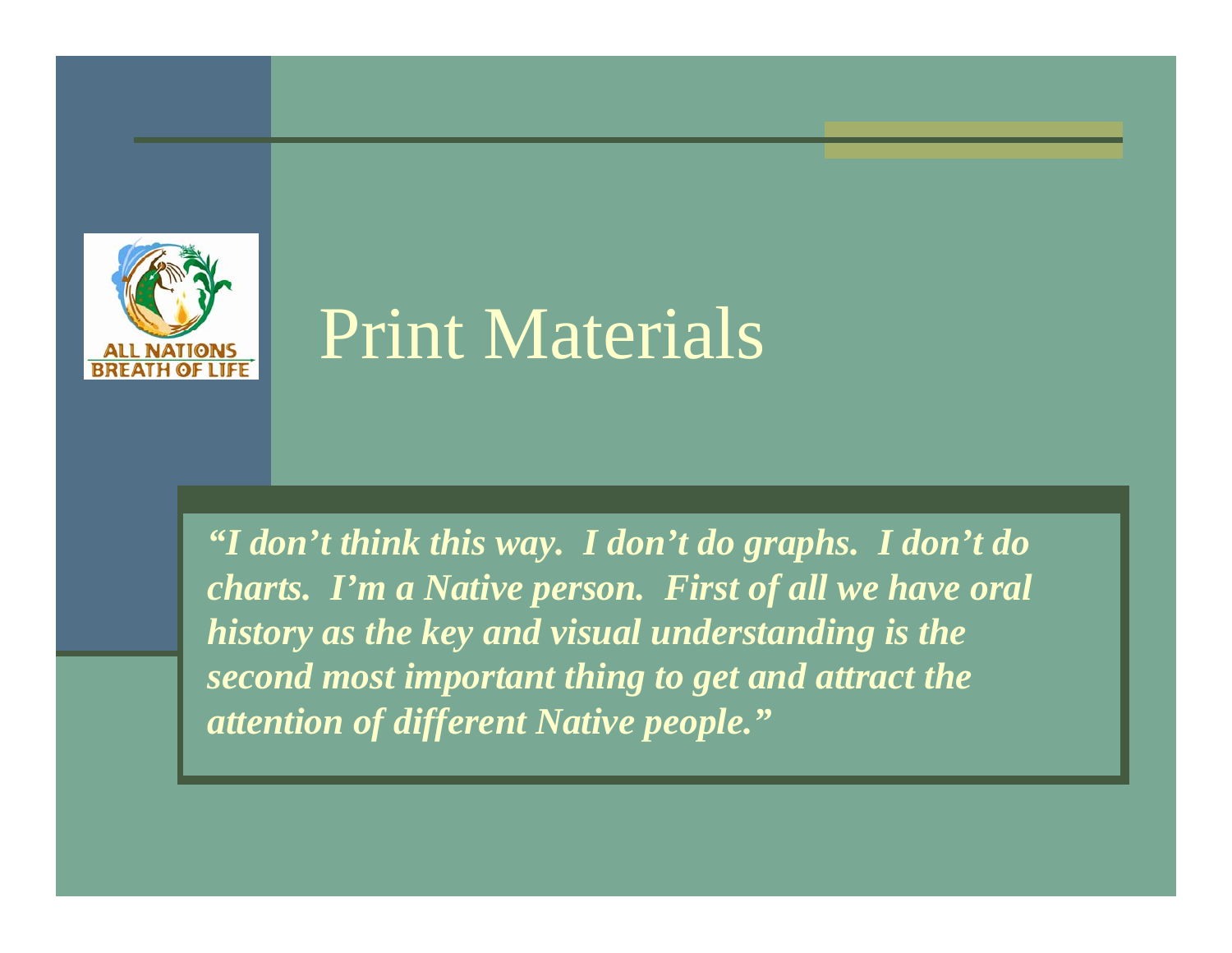# Print Materials – "It needs to be Indian!"



- More pictures, less text
- More colors
- Less "institutional" shouldn't look like a government pamphlet Needs to say that it's free No in-depth writing, should use bullets Leave space for notes Overall – should be more attractive
- Quotes from famous American Indians
- Personal stories, especially from elders
- Honor spirituality of tobacco
- Origin stories of tobacco
- Have an elder explain tobacco
- Ties to nature and the sacred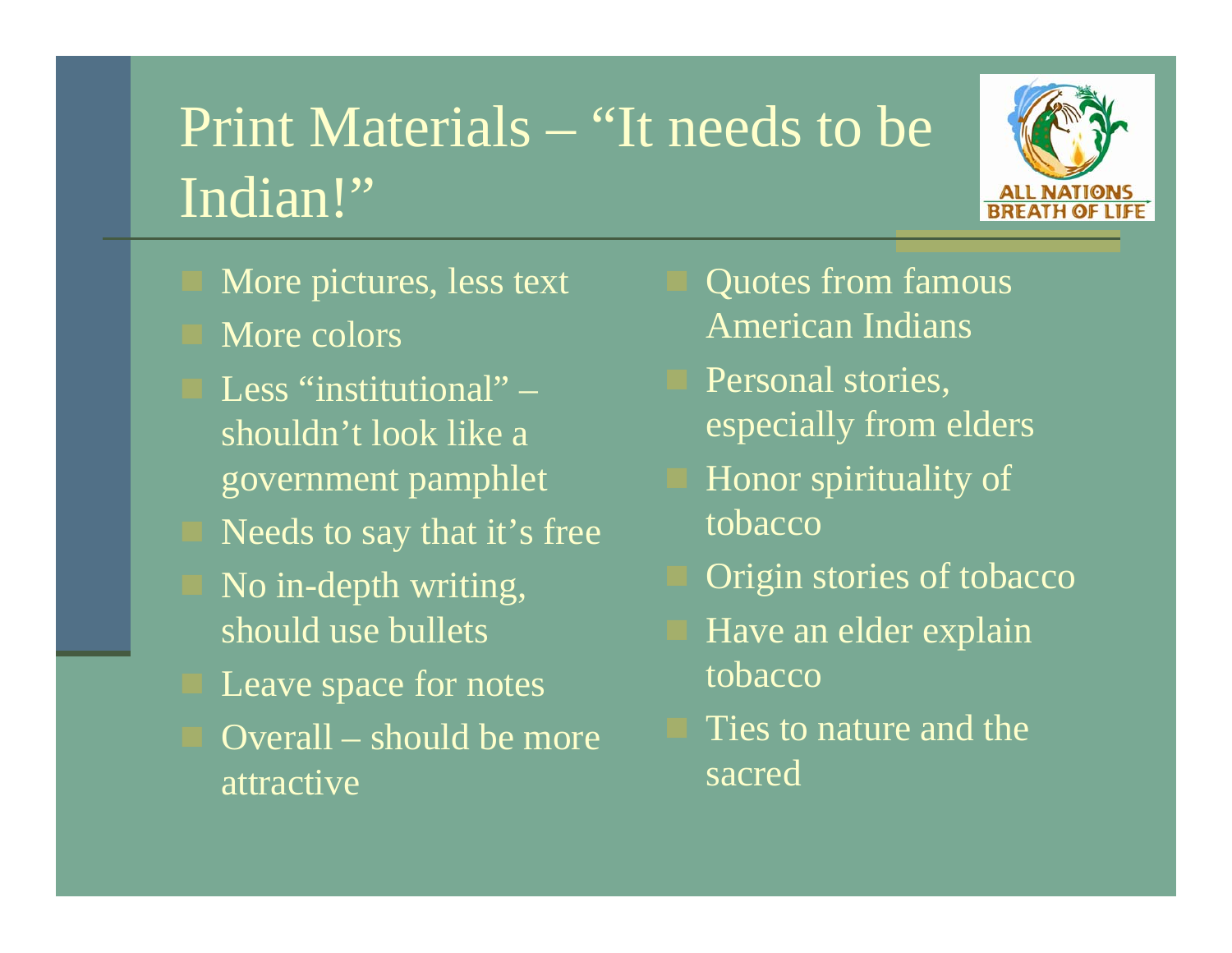# Talking Circles and Counseling



- Not all tribes use the talking circle format – not everyone will be familiar with it
- People who are familiar with talking circles think they are a good idea
- More people talked about support through groups or individual counseling – can be tied to talking circles
- Any group facilitator or counselor needs to be Native
- Want more support in the beginning – right after quitting
- Also want long-term support – someone to call or a monthly meeting
- Weekly meetings after the first few weeks, then every two weeks
- What happens if you miss a group session?
	- Make-up sessions
	- **Phone counseling**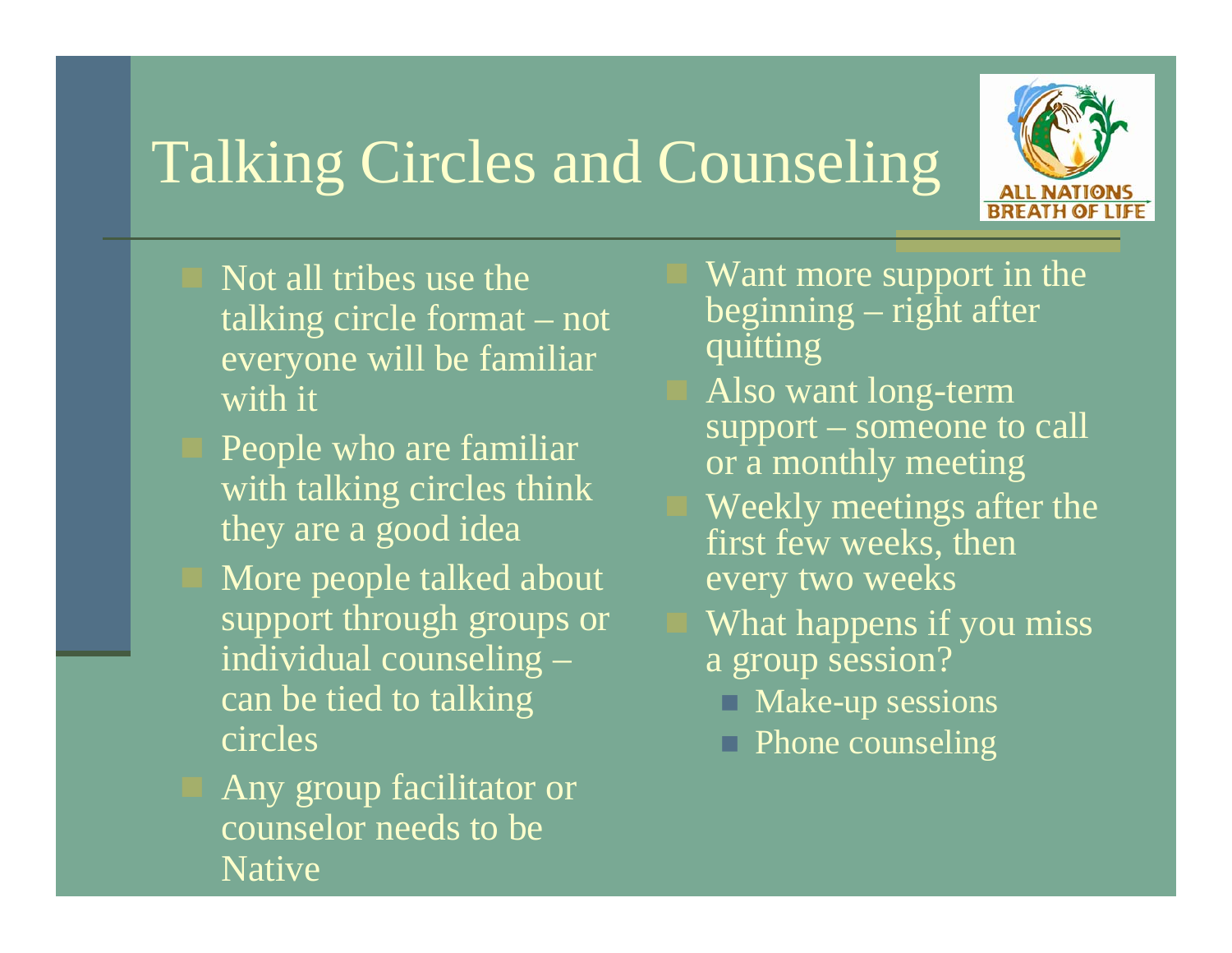## NRT and Pharmacotherapy



#### No consensus

- About half of the participants did not want any at all they preferred counseling or group sessions alone
- Most commonly mentioned  $NRT =$  patch, gum
- Much discussion of Zyban®
- Some discussion of combined NRT and Pharmacotherapy
- Many knew about or had heard of side effects of NRT and **Pharmacotherapy**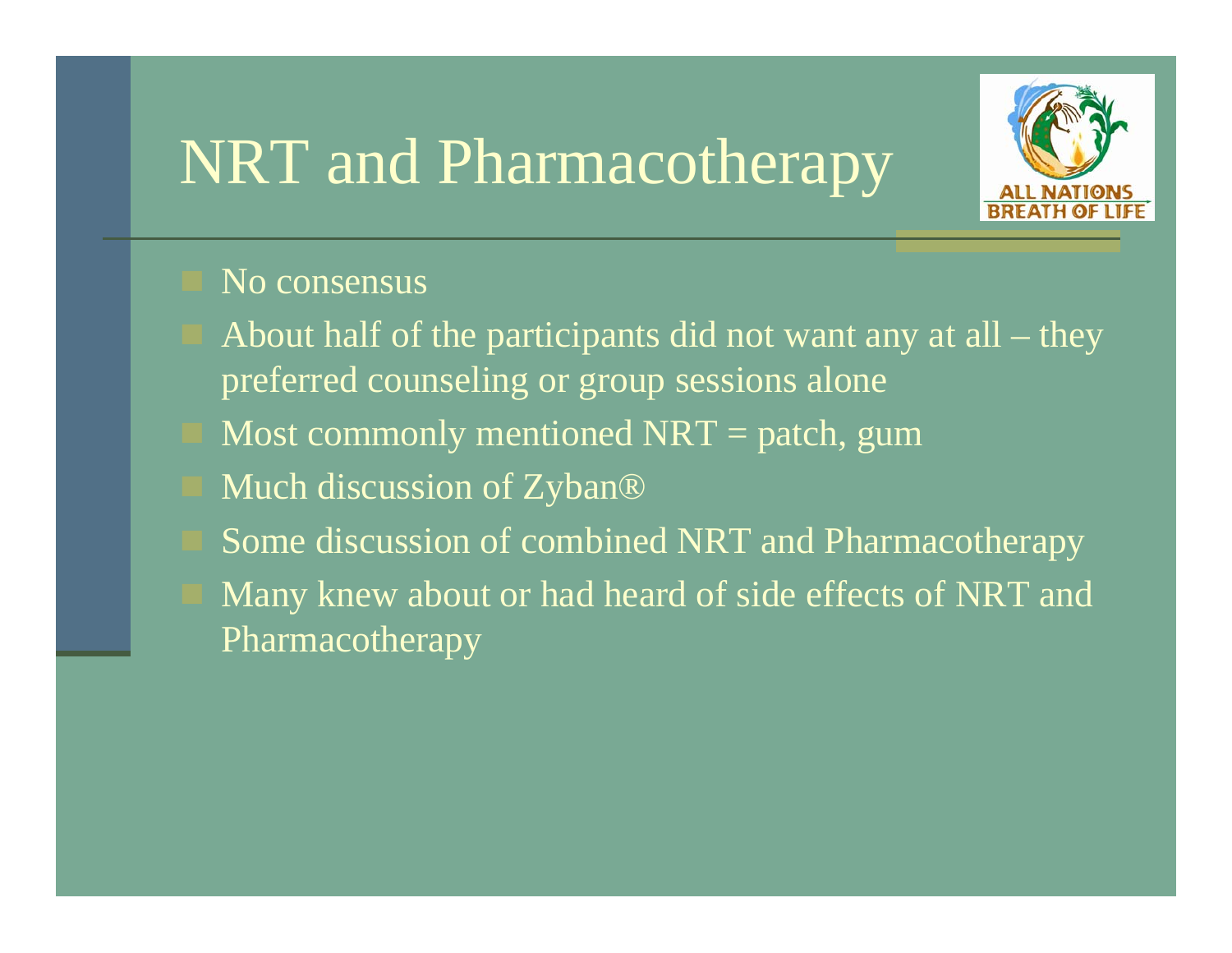### Traditional Tobacco Use



- Not all Native groups use tobacco traditionally Not all Native people use tobacco traditionally Types of Use: ceremonial, spiritual, prayers Type of tobacco: commercial versus home-grown How the tobacco is used: smoked, smudged, chewed, etc.
- How often and how long vary tremendously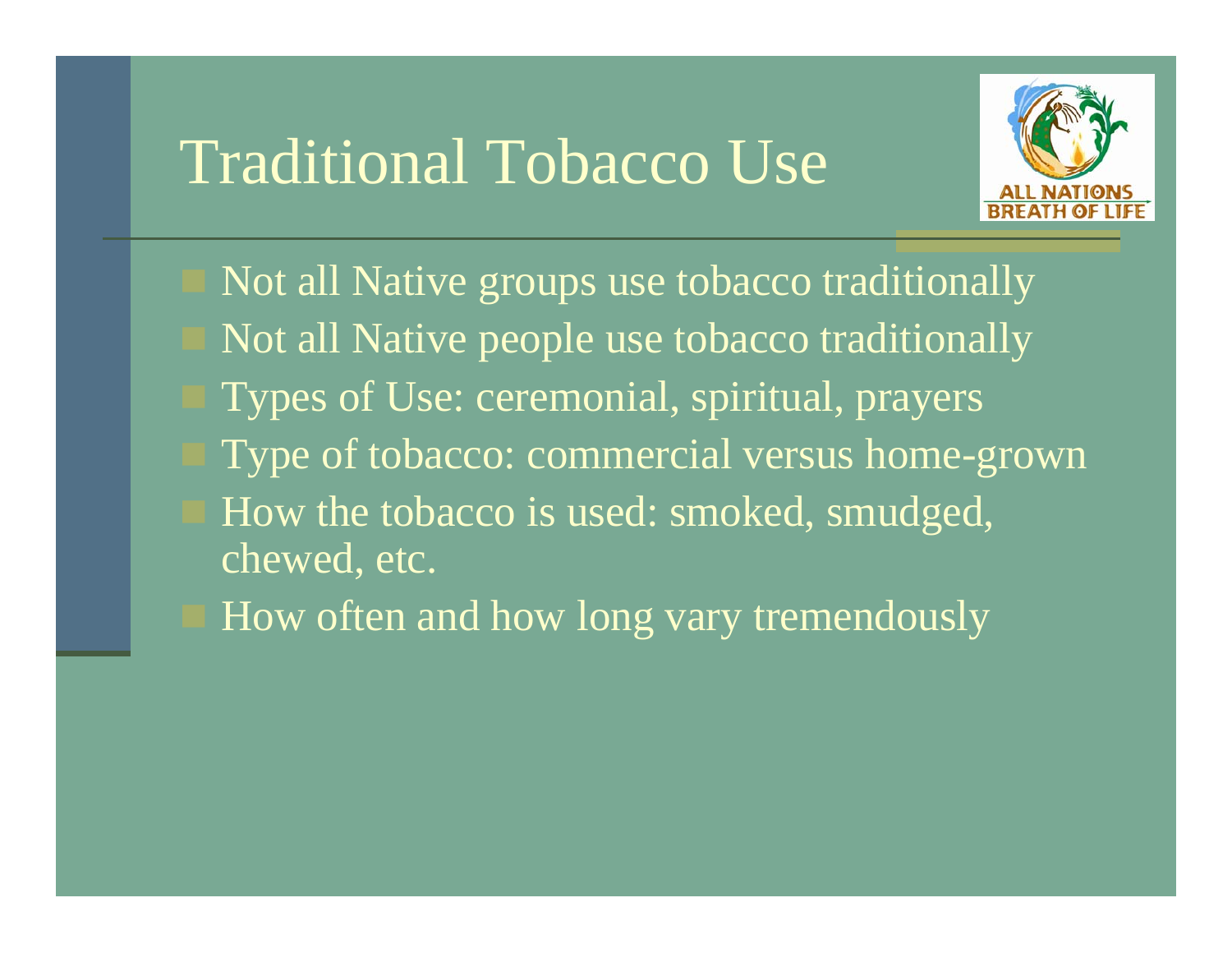### Traditional Tobacco Use



 *Overall there is a huge diversity of traditional tobacco use*

 *Not associated with recreational use and often seen as a way to decrease recreational use*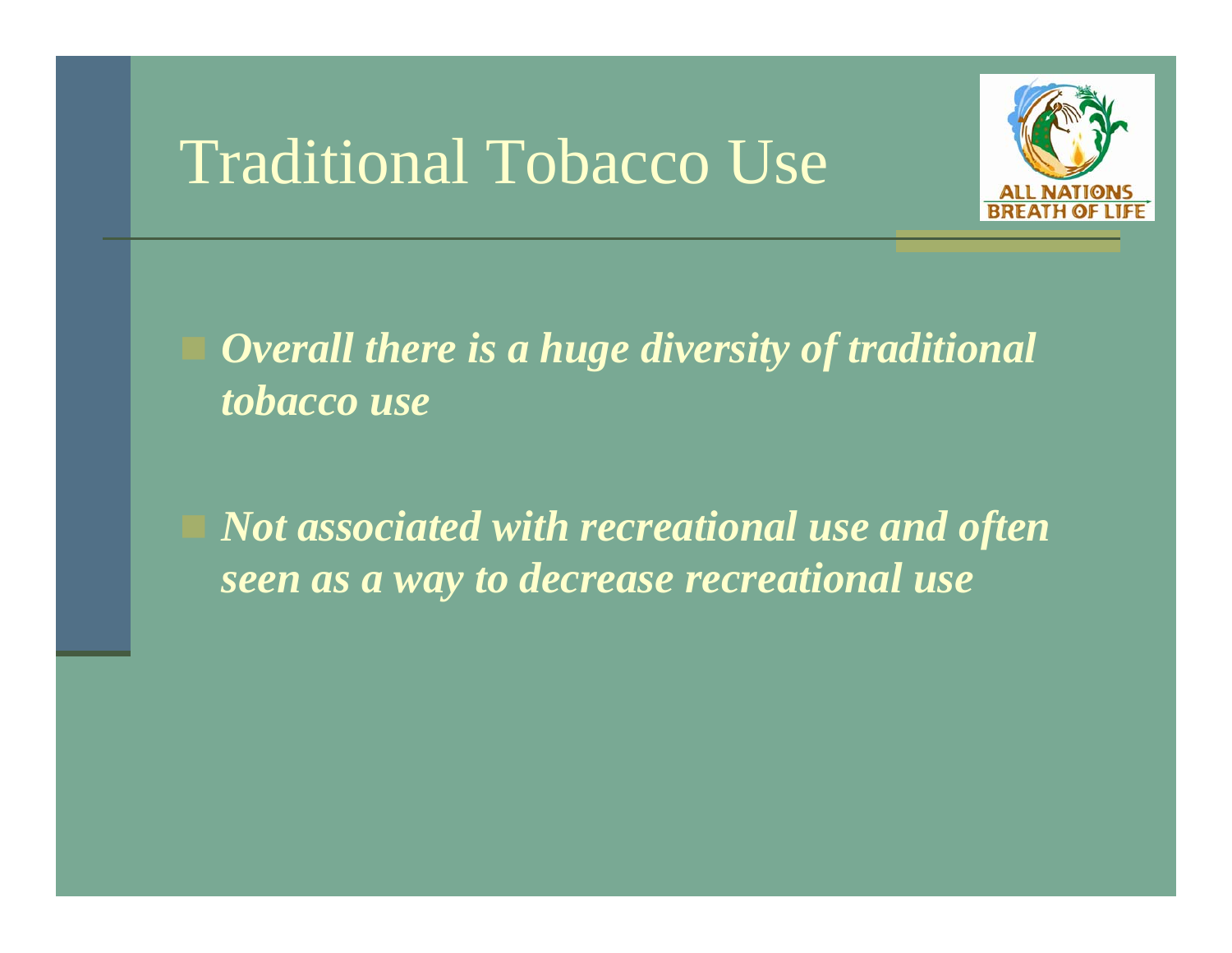## **Other Suggestions for Tailoring**



#### Need for...

- $\Box$  inclusion of family members
- $\blacksquare$  authority figure to speak some mention of physicians, but more elders or other people who have quit smoking
- $\Box$  an incorporation of spirituality
- $\Box$  options
- $\Box$  representation of everyone either wide range of tribes represented or just "generic images"
- $\Box$  permission and attribution to particular tribes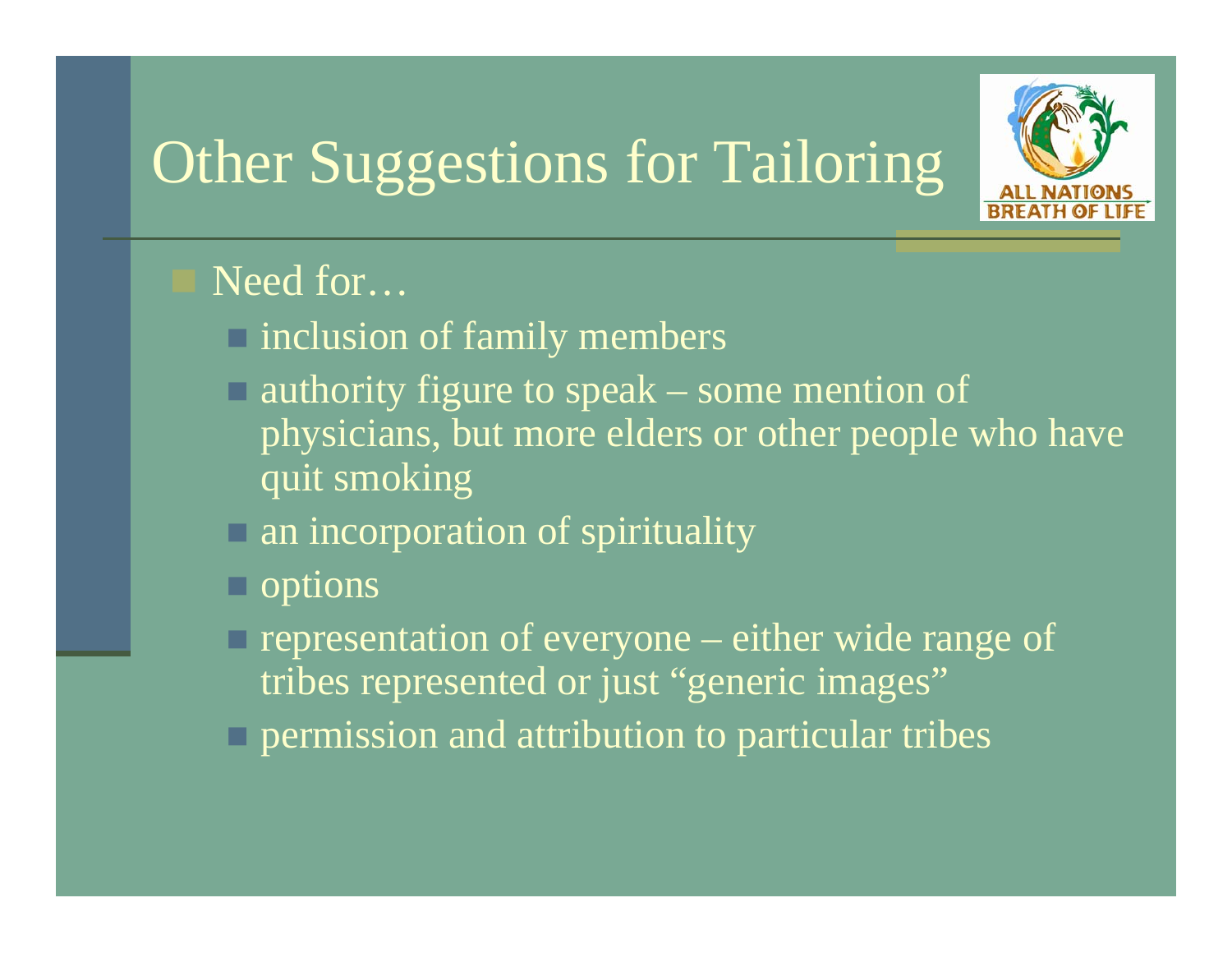## Can we do it?



 Huge variety of response Very heterogeneous population Normal variation in what people want **□ Group versus individual counseling □ Choice of NRT/Pharmacotherapy**  Variation by tribal affiliation **□ Traditional use of tobacco** Culture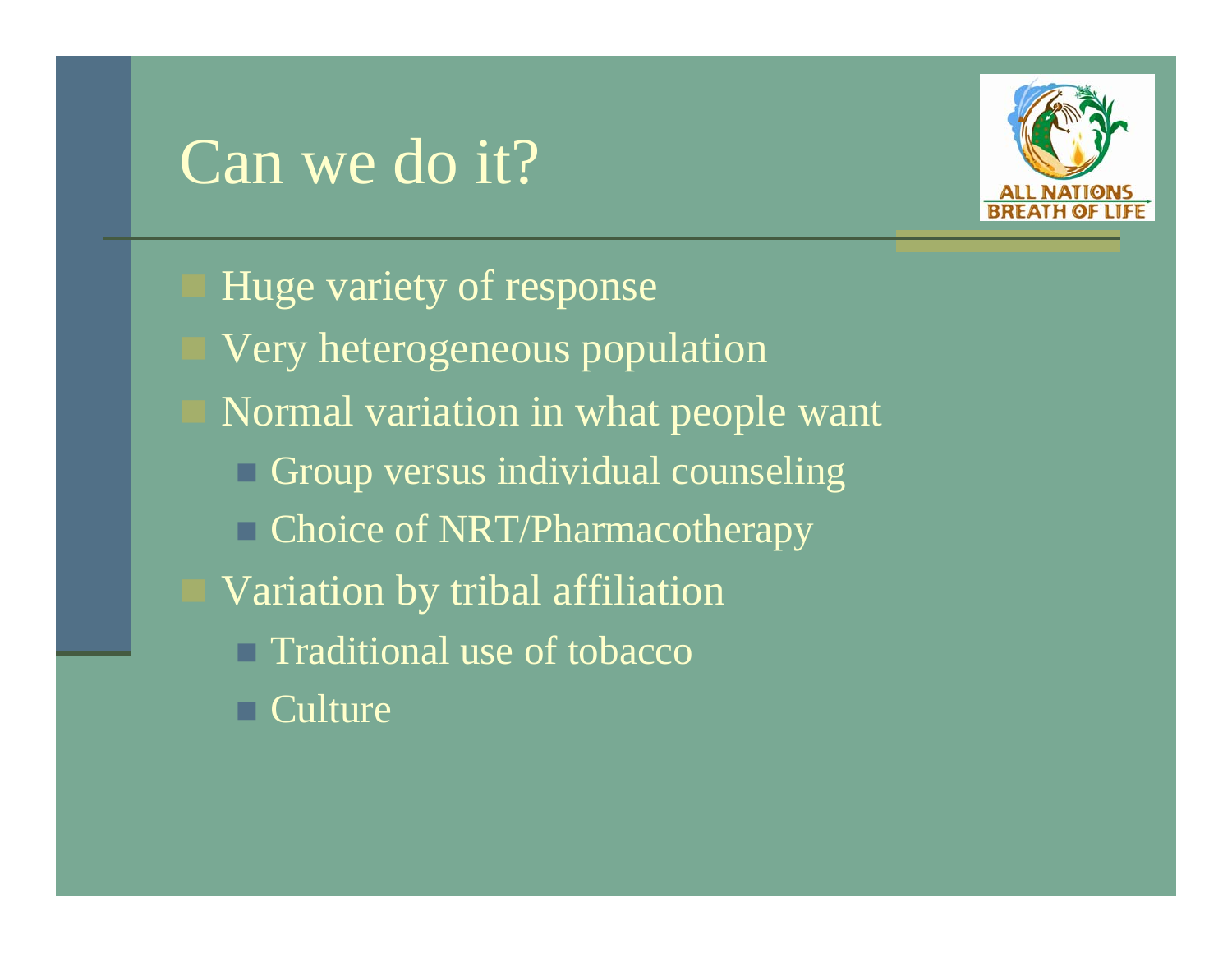## YES WE CAN!!



No program allows for all choices that people want

- Give some choice of counseling and NRT or pharmacotherapy
- Tailoring to the Native community
	- **Present a wide range of images, quotes, origin stories for** tobacco within your literature, representing many different tribes
		- Different words for tobacco on the cover of a brochure
		- Quotes about traditional tobacco use from famous Native people of different tribes within print materials
		- Recognize within the program that not everyone uses tobacco traditionally – ask people about it, make mention of some tribes that do not within print materials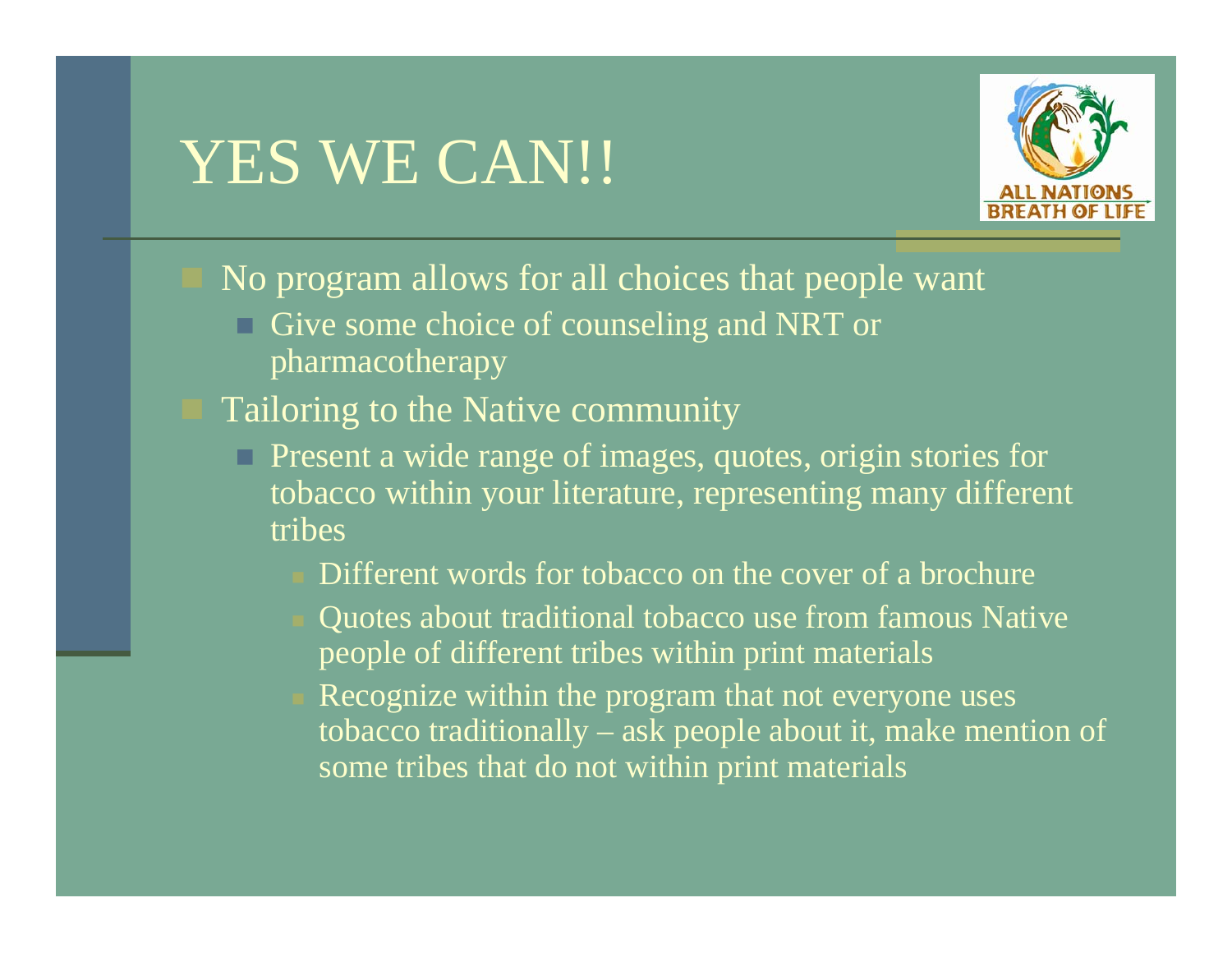# YES WE CAN!!



- Celebrate the diversity rather than try to make everyone fit a stereotypical "Native" image
- Use of "generic" Native images may be difficult our participants mentioned feathers as one possibility, but many "generic" images are actually regional
	- Kokopelli in the Southwest
	- Teepees in the Great Plains
	- Carved totem pole in the Northwest
- Some ideas that may be more generic
	- Use of pictures/oral history is a more pan-Indian idea
	- Inclusion of family members can be key
	- Respect for elders is very important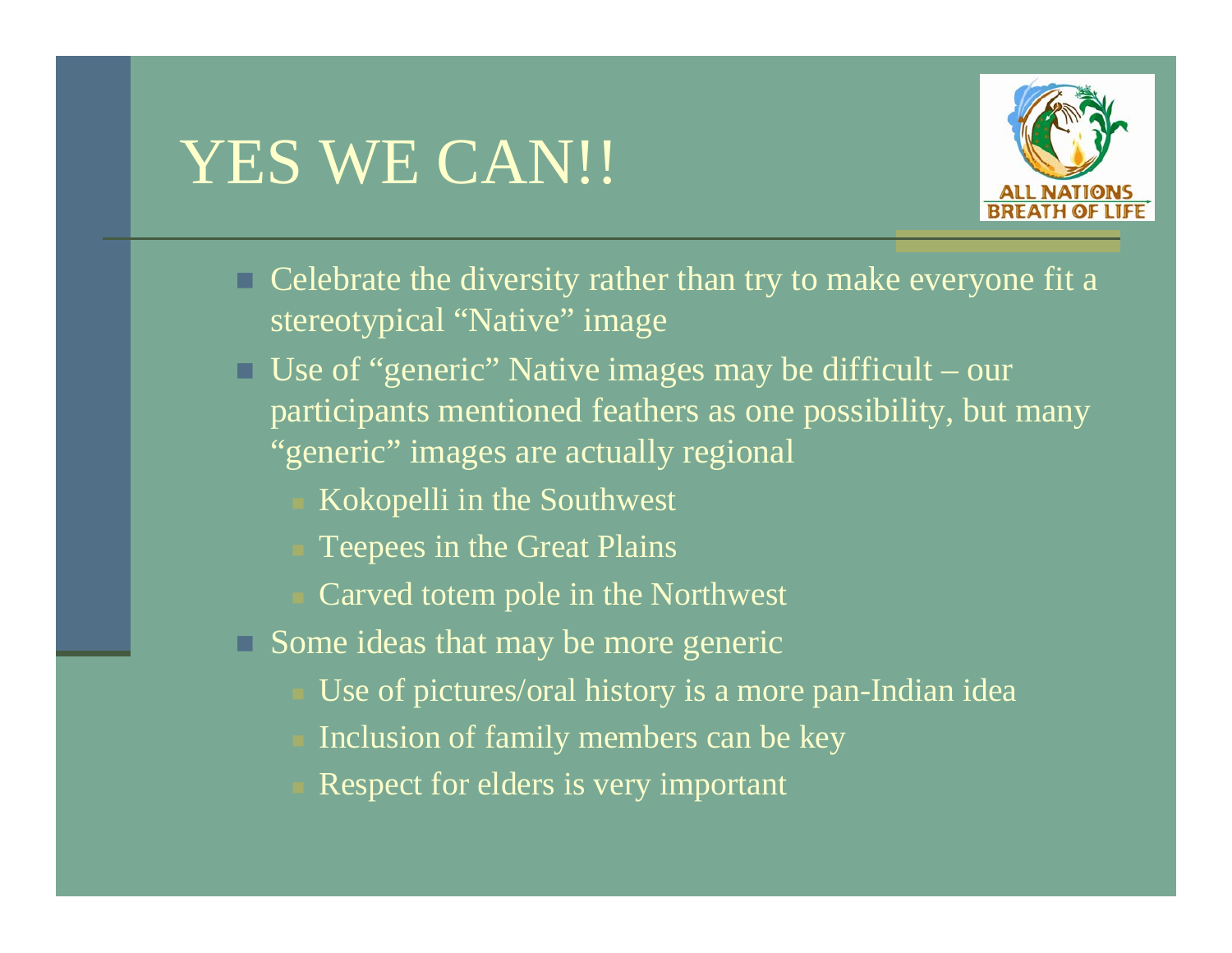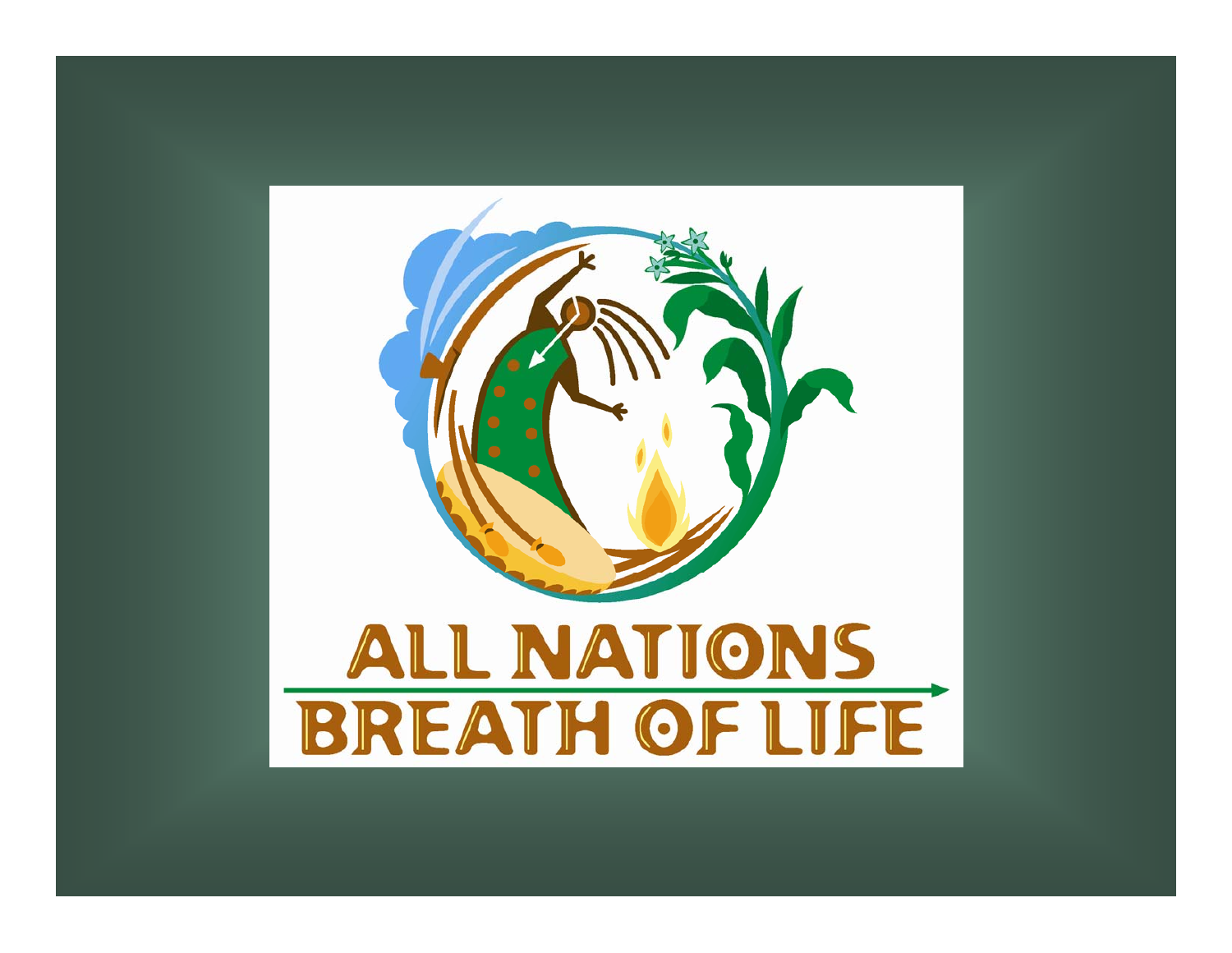## All Nations Breath of Life



- Smoking cessation program designed specifically for a heterogeneous Native population
- Includes all of the "typical" smoking cessation information
- Every session also explores the meaning of tobacco to many Native people
- One session is devoted entirely to discussion of traditional use of tobacco; an elder comes in to discuss use in any one particular tribe
- All program incentives are tailored to the Native community
	- Rez-robics rather than a typical aerobics program
	- Native flute music for relaxation
- Family members are included throughout the program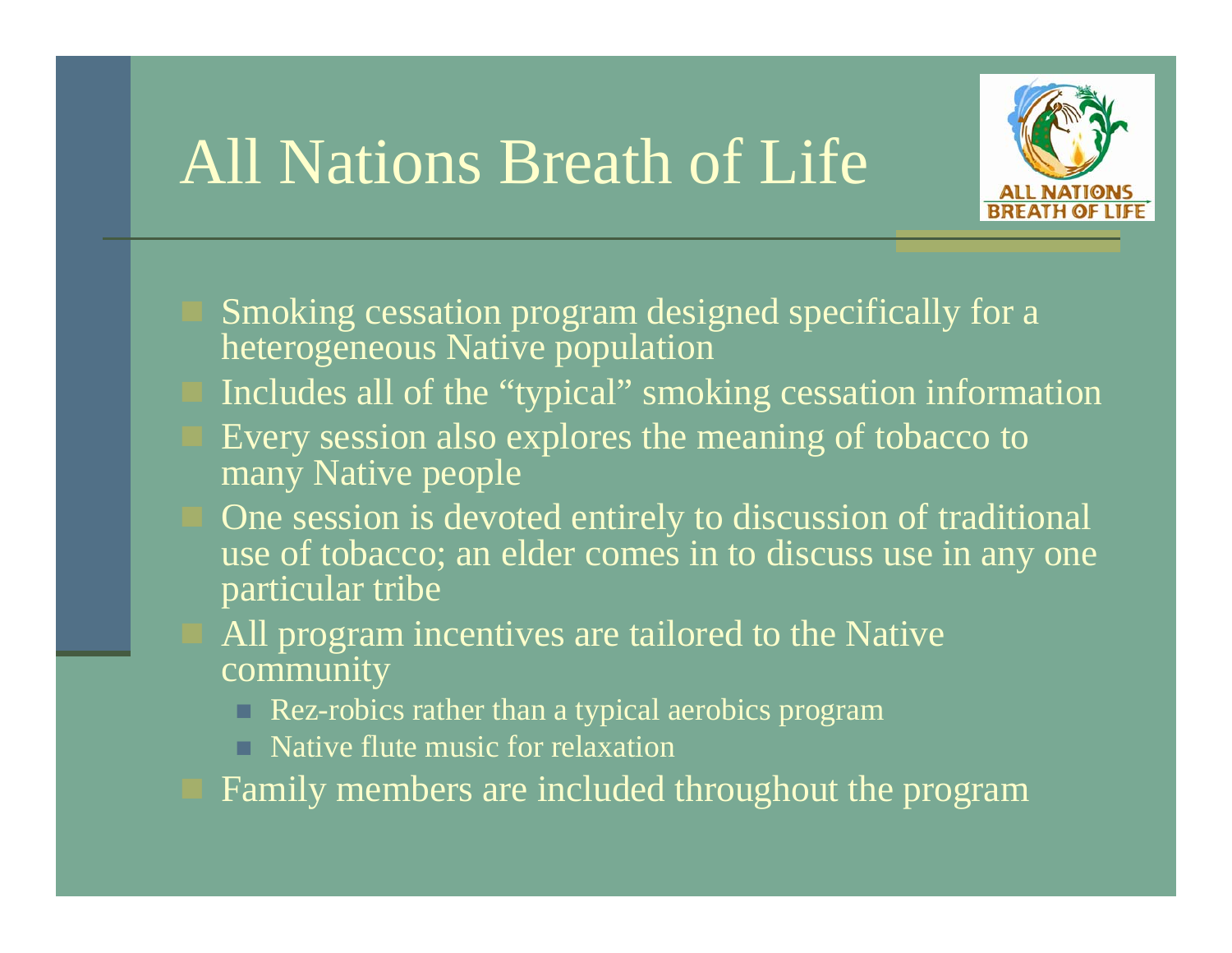| <b>Week</b> | <b>Type of</b><br><b>Topics Covered</b><br><b>Session</b> |                                                                                                      | <b>Brochures/</b><br><b>Handouts</b>                                                             | <b>Incentives</b>                                |
|-------------|-----------------------------------------------------------|------------------------------------------------------------------------------------------------------|--------------------------------------------------------------------------------------------------|--------------------------------------------------|
|             | Telephone<br>Intake                                       | Current smoking levels;<br>smoking history; readiness<br>to quit                                     | <b>NA</b>                                                                                        | <b>NA</b>                                        |
| Week 1      | Individual<br>In-person                                   | Program explanation;<br>personal history with<br>smoking                                             | <b>NRT</b><br>Pharmacotherapy                                                                    | 3-ring binder<br>for educational<br>materials    |
| Week 2      | Group In-<br>person                                       | Personal history with<br>smoking; team building;<br>social support I; facts about<br>pharmacotherapy | <b>Why People Smoke</b><br>Preparing to Quit<br><b>Quit Contract</b><br><b>Quit Reasons Card</b> | Quit kits; NRT;<br>stress balls,<br>photo magnet |
|             | Telephone<br>Motivational<br>Interviewing                 | Personal issues<br>Next session reminder                                                             | <b>NA</b>                                                                                        | <b>NA</b>                                        |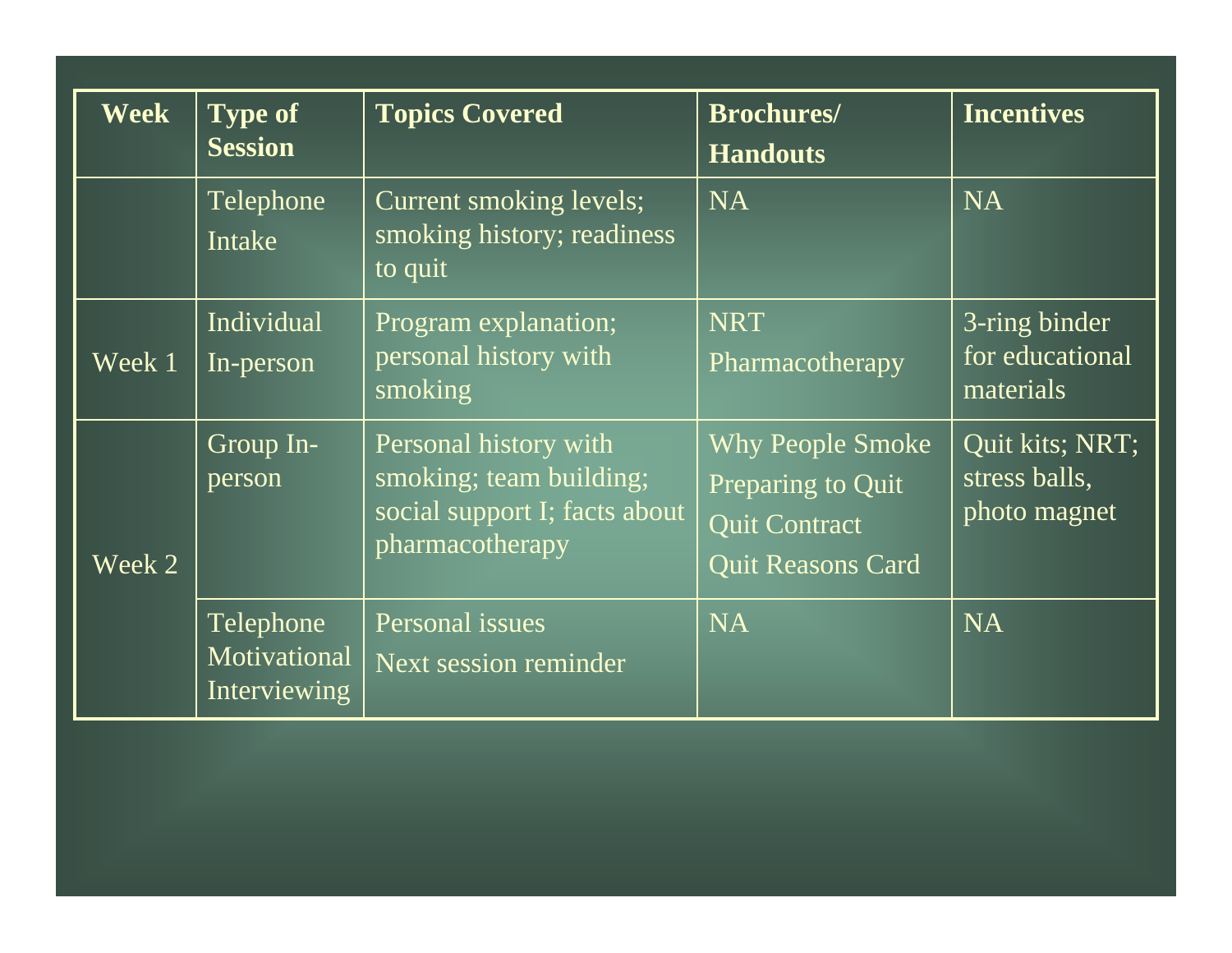| <b>Week</b> | <b>Type of</b><br><b>Session</b>          | <b>Topics Covered</b><br><b>Brochures/</b><br><b>Handouts</b>                             |                                                                                                   | <b>Incentives</b>                                                          |
|-------------|-------------------------------------------|-------------------------------------------------------------------------------------------|---------------------------------------------------------------------------------------------------|----------------------------------------------------------------------------|
| Week 3      | Group In-<br>person                       | Group discussion of<br>personal issues; facts about<br>smoking; coping with<br>withdrawal | <b>Cigarette Smoking</b><br>and Native People<br>Coping with<br>Withdrawal<br>Things Instead Card | Quit kit refills<br><b>NRT</b><br>Water bottles                            |
|             | Telephone<br>Motivational<br>Interviewing | Personal issues<br>Next session reminder                                                  | <b>NA</b>                                                                                         | <b>NA</b>                                                                  |
| Week 4      | Group In-<br>person                       | Group discussion of<br>personal issues; traditional<br>use of tobacco                     | <b>Traditional Use of</b><br>Tobacco                                                              | Quit kit refills<br><b>NRT</b><br>Meal<br>DVD on<br><b>Traditional Use</b> |
|             | Telephone<br>Motivational<br>Interviewing | Personal issues<br>Next session reminder                                                  | <b>NA</b>                                                                                         | <b>NA</b>                                                                  |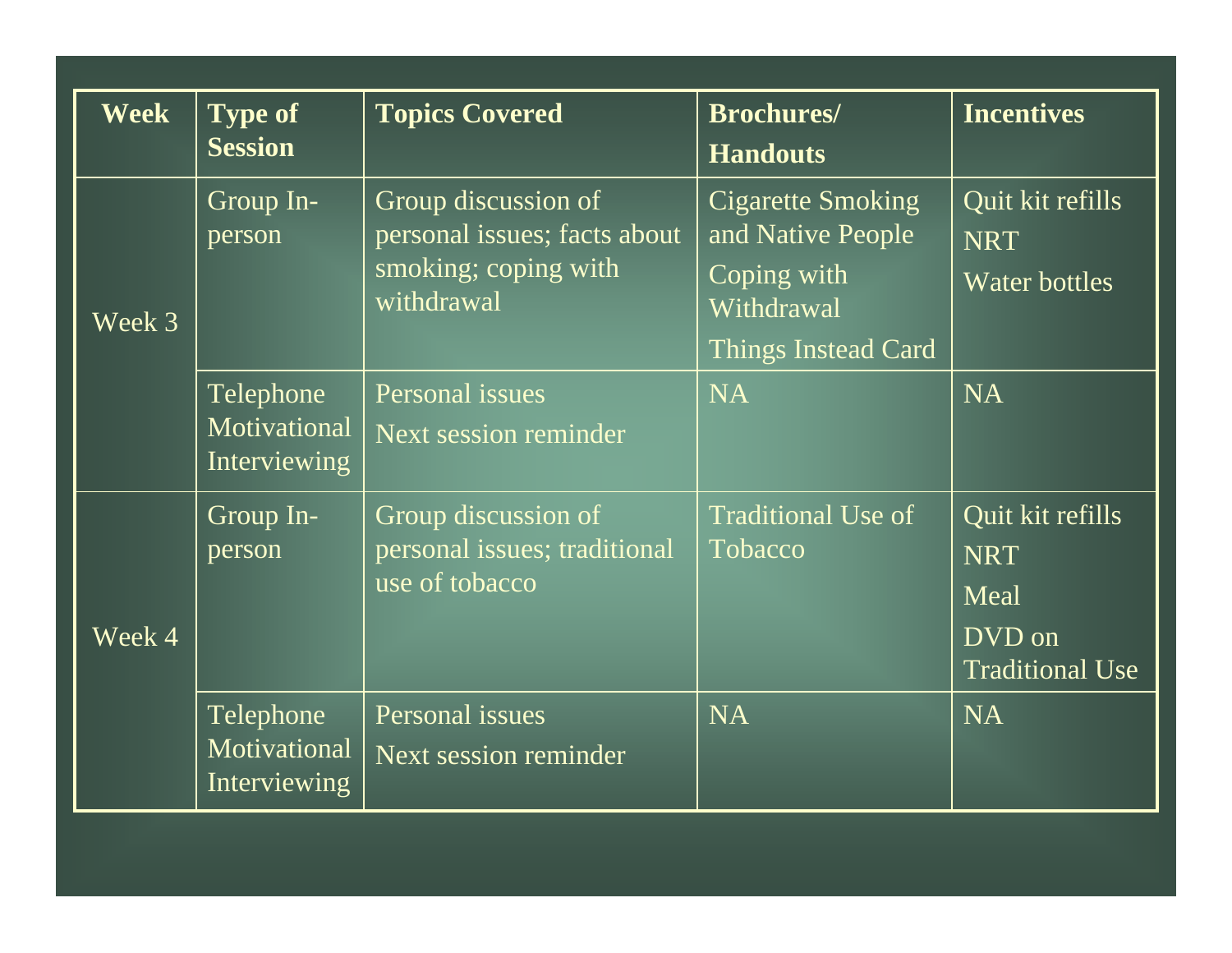| <b>Week</b> | <b>Type of</b><br><b>Session</b>          | <b>Topics Covered</b>                                        | <b>Brochures/</b><br><b>Handouts</b>                       | <b>Incentives</b>                                                     |
|-------------|-------------------------------------------|--------------------------------------------------------------|------------------------------------------------------------|-----------------------------------------------------------------------|
| Week 5      | Group In-<br>person                       | Group discussion of<br>personal issues; stress<br>management | <b>Stress Reduction</b><br>and Management                  | Quit kit refills<br><b>NRT</b><br>Native flute<br>music CD            |
|             | Telephone<br>Motivational<br>Interviewing | Personal issues<br>Next session reminder                     | <b>NA</b>                                                  | <b>NA</b>                                                             |
| Week 6      | Group In-<br>person                       | Group discussion of<br>personal issues; weight<br>management | Weight<br>Management<br><b>During Smoking</b><br>Cessation | Quit kit refills<br><b>NRT</b><br>Rez-robics<br><b>Healthy Snacks</b> |
|             | Telephone<br>Motivational<br>Interviewing | Personal issues<br>Next session reminder                     | <b>NA</b>                                                  | <b>NA</b>                                                             |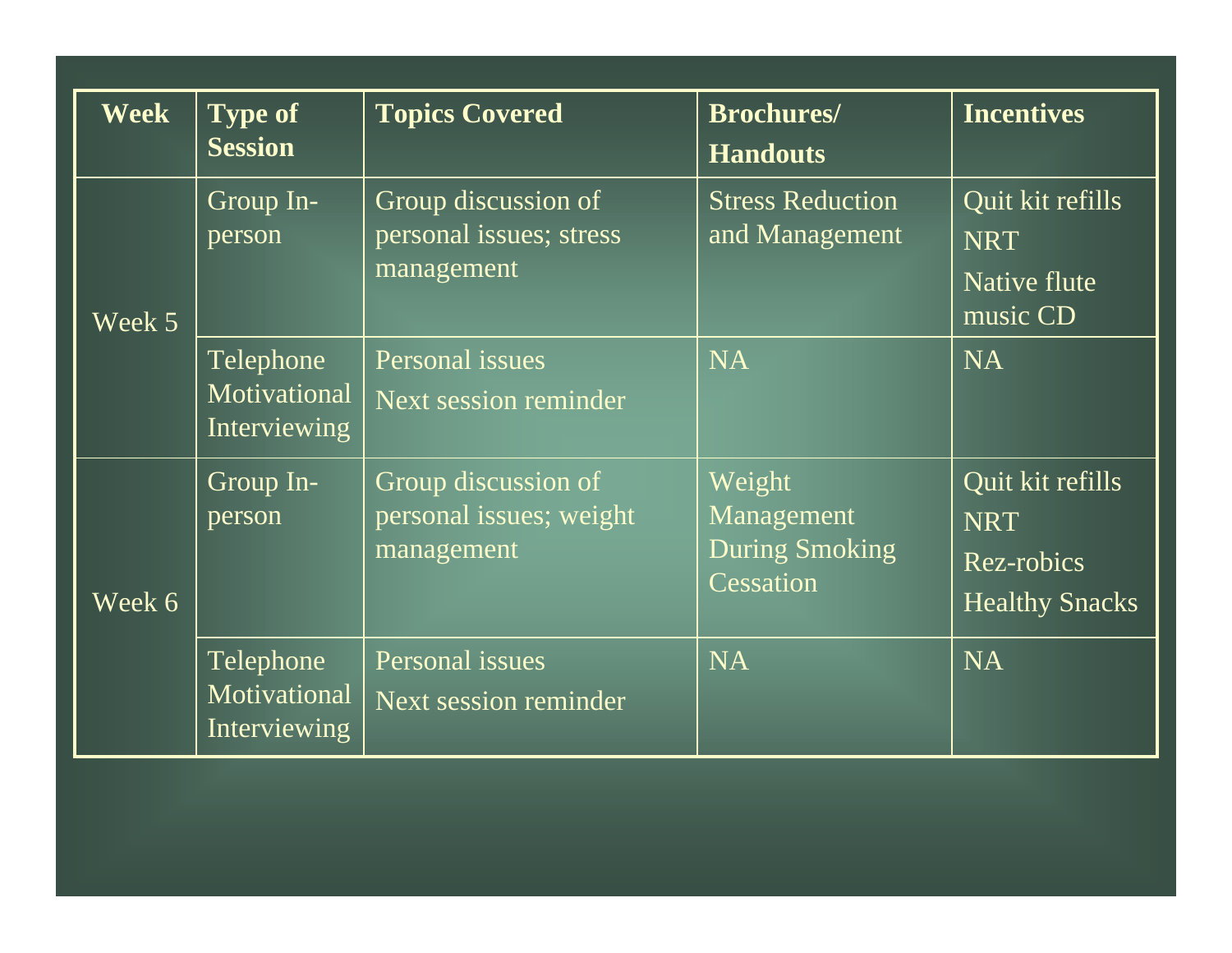| <b>Week</b> | <b>Type of</b>                                                                 | <b>Topics Covered</b>                                        | <b>Brochures/</b>                                           | <b>Incentives</b>                                                         |
|-------------|--------------------------------------------------------------------------------|--------------------------------------------------------------|-------------------------------------------------------------|---------------------------------------------------------------------------|
|             | <b>Session</b>                                                                 |                                                              | <b>Handouts</b>                                             |                                                                           |
| Week 7      | Group In-<br>person                                                            | Group discussion of<br>personal issues; social<br>support II | <b>Friends and Family</b><br>and Quitting<br><b>Smoking</b> | Quit kit refills<br><b>NRT</b><br>Meal with<br>family member<br>or friend |
|             | Telephone<br>Motivational<br>Interviewing                                      | Personal issues<br>Next session reminder                     | <b>NA</b>                                                   | <b>NA</b>                                                                 |
| Week 8      | Group discussion of<br>Group In-<br>personal issues; staying<br>person<br>quit |                                                              | <b>Staying Quit</b>                                         | Quit kit refills<br><b>NRT</b><br>T-shirts<br>Certificate                 |
|             | Telephone<br>Motivational<br>Interviewing                                      | Personal issues                                              | <b>NA</b>                                                   | <b>NA</b>                                                                 |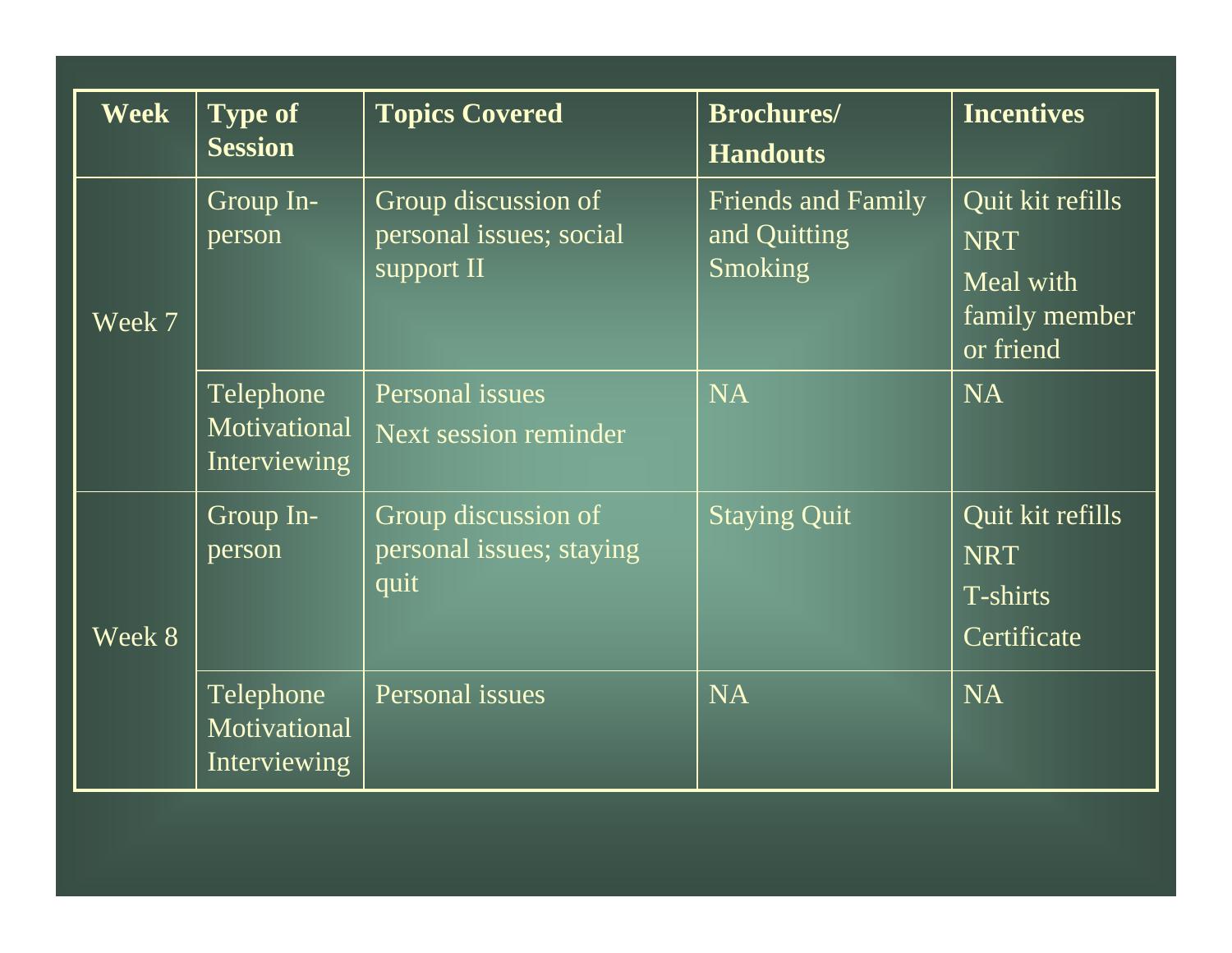| <b>Week</b>       | <b>Type of</b><br><b>Session</b>          | <b>Topics Covered</b>                                                                                                     | <b>Brochures/</b><br><b>Handouts</b> | <b>Incentives</b>                     |
|-------------------|-------------------------------------------|---------------------------------------------------------------------------------------------------------------------------|--------------------------------------|---------------------------------------|
| Week 9            | Telephone<br>Motivational<br>Interviewing | Personal issues                                                                                                           | <b>NA</b>                            | <b>NA</b>                             |
| <b>Week</b><br>10 | Telephone<br>Motivational<br>Interviewing | Personal issues                                                                                                           | <b>NA</b>                            | <b>NA</b>                             |
| Week<br>11        | Telephone<br>Motivational<br>Interviewing | Personal issues                                                                                                           | <b>NA</b>                            | <b>NA</b>                             |
| Week<br>12        | Group In-<br>person                       | Celebration; discussion of<br>how traditional worldview<br>and behaviors helping in<br>quitting; discussion of<br>program | <b>NA</b>                            | \$25 gift card<br>Celebratory<br>meal |
| 6-month           | Telephone<br>Motivational<br>Interviewing | Current smoking status,<br>personal issues                                                                                | <b>NA</b>                            | \$25 gift card<br>mailed              |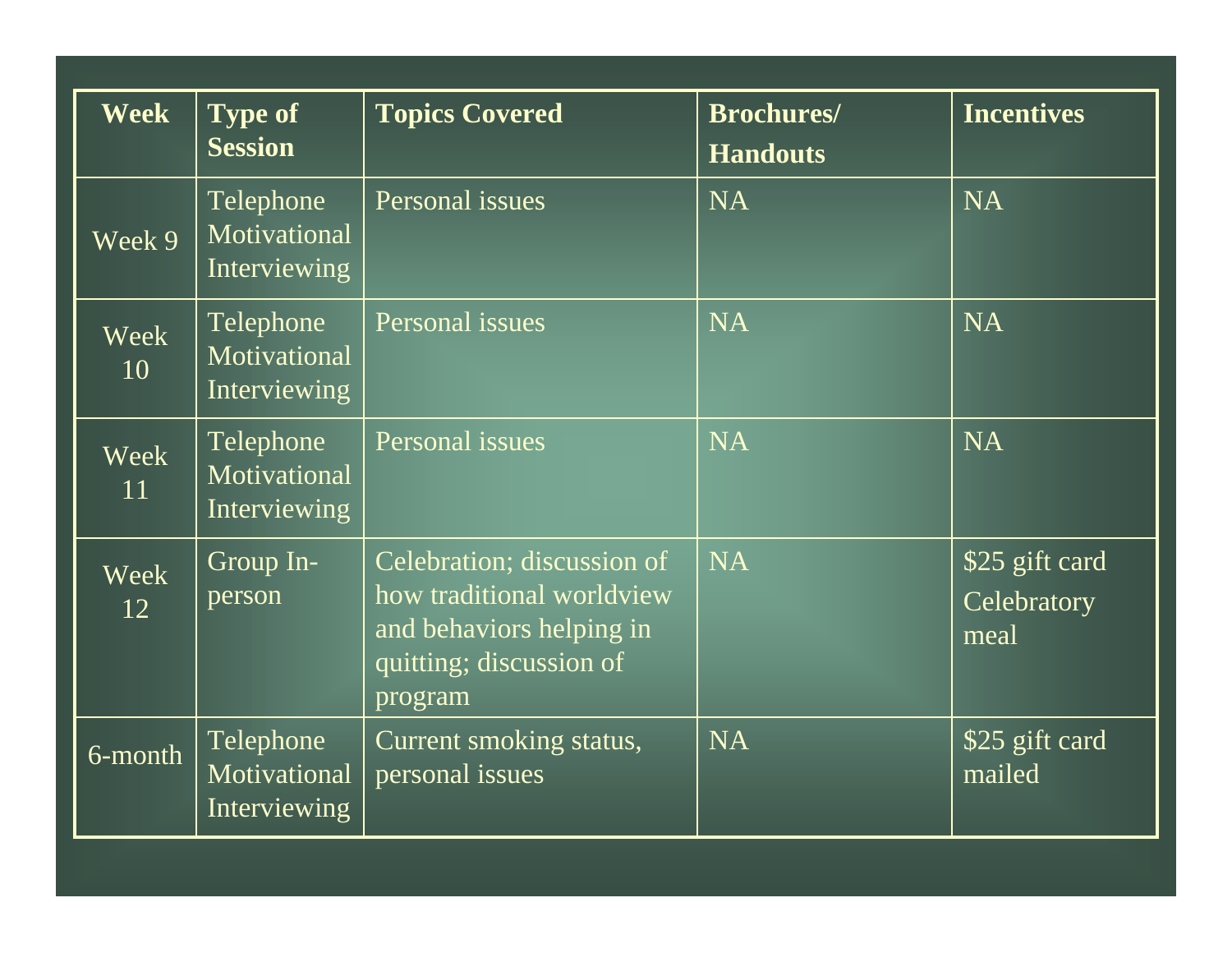All we are really required to do in this life. is breathe... each breath we take sustains the life within us.

We need to appreciate this life... and smoking cigarettes is an abuse of this breath of life.



That "breath of life" appreciation is our Indigenous way of life. So Quit Smoking!

**Funded by the American Cancer** Society, the American Lung Association, and the University of Kansas Medical Center Research Institute, Inc.

#### **Cigarette Smoking and Native People**

- · Native people have the highest smoking rates of all ethnic groups in the United States at 41%, compared to 15% to 24% in other ethnic groups.
- · Cigarette smoking is the number one cause of preventable death among Native people.
- · Death rates from tobacco-related diseases among Native people are double that of other ethnic groups.
- Native women are the only group of people in the United States who smoke more cigarettes now than they did 20 years ago.
- · Cigarette smoking is a major contributor to the top two causes of death among Native people, heart disease and cancer, especially lung cancer.



#### FOR MORE INFORMATION CONTACT:

Jerry Briscoe, Research Associate University of Kansas Medical Center Department of Preventive Medicine and Public Health MS 1008, 3901 Rainbow Boulevard, Kansas City, KS 66160 . 913-588-2708 jbriscoe@kumc.edu . www.anbl.org



"Light Up a new Way of Life"

A Smoking **Cessation Program** for Native People

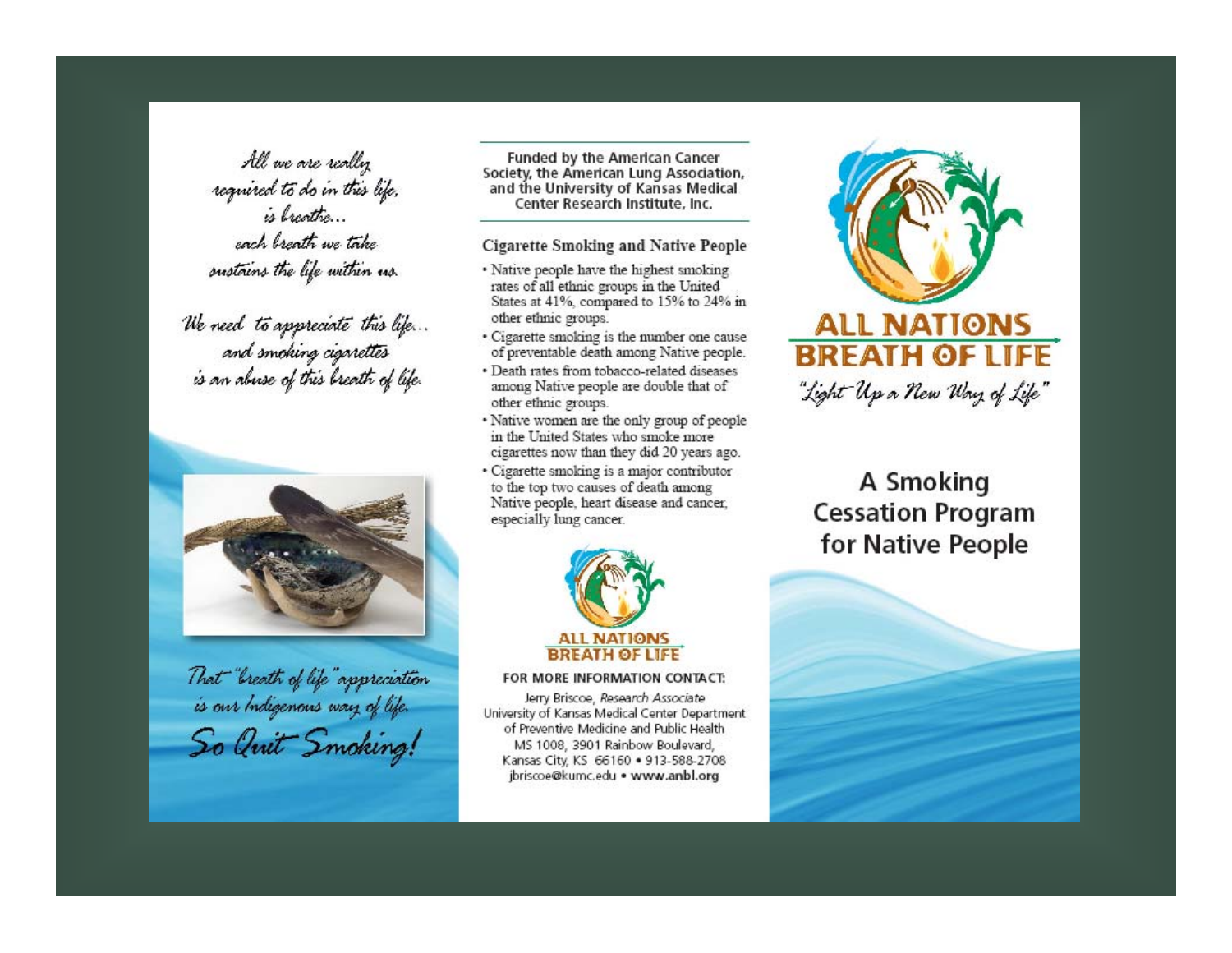"Light Up a New Way of Life"

#### REASONS TO QUIT SMOKING

#### **Health Benefits**

- The benefits of quitting smoking are both immediate and long-term.
- · Within 20 minutes of quitting, your blood pressure and heart rate will drop back to normal.
- · Within 5 years of quitting, your risk of dying from lung cancer will be cut in half.
- · Within 10 to 15 years of quitting, your risk of stroke and heart attack will become similar to those of a non-smoker.

#### **Loved Ones**

- . More of our former smokers tell us they want to quit for their family or friends than for any other reason.
- The health consequences of being exposed to second-hand smoke are similar to those for the smoker himself or herself!

#### **Tradition**

- . Many of our participants have told us that they want to quit smoking cigarettes because tobacco is a sacred plant that should not be abused.
- · Many, though not all. Native peoples historically and currently use tobacco for spiritual and cultural reasons. This is not the same as smoking cigarettes.

#### Because you are worth it!

. You deserve to feel healthy everyday and quitting smoking can help you do that!

#### ALL NATIONS BREATH OF LIFE SMOKING CESSATION PROGRAM

#### **Program Components**

- · Program includes both in-person group sessions and individual telephone sessions, all lead by the same facilitator
- Groups will consist of 15 or less
- All group facilitators are Native
- Telephone calls will be used to discuss individual concerns and issues related to quitting and staying quit
- All educational materials for the program are designed specifically for Native people
- The program is designed to respect the sacred nature of tobacco to many Native people and also recognizes that not all Native people use tobacco for spiritual or cultural reasons
- Participants can choose to use some type of pharmacotherapy to help them quit or they can just participate in the group and individual sessions
- · Family members or friends are asked to participate in some group sessions

#### **ALL NATIONS BREATH OF LIFE**

#### **Session Topics**

- 1. Personal journeys with tobacco
- 2. Basic facts about smoking and preparing to quit
- 3. Coping with withdrawal symptoms and cravings
- 4. Traditional use of tobacco
- 5. Stress reduction
- 6. Weight management while you quit
- 7. Communication and gaining support from family and friends
- 8. How to stay quit and long-term benefits of quitting

#### What is the cost?

This is a FREE program to all Native people, including FREE group sessions, FREE individual phone calls, and FREE pharmacotherapy of your choice.

#### **REMEMBER...**

Quitting smoking is HARD WORK! It can take several tries, but YOU CAN DO IT! We can help you quit this time, even if you haven't been able to do it in the past.

#### Let us try to help you!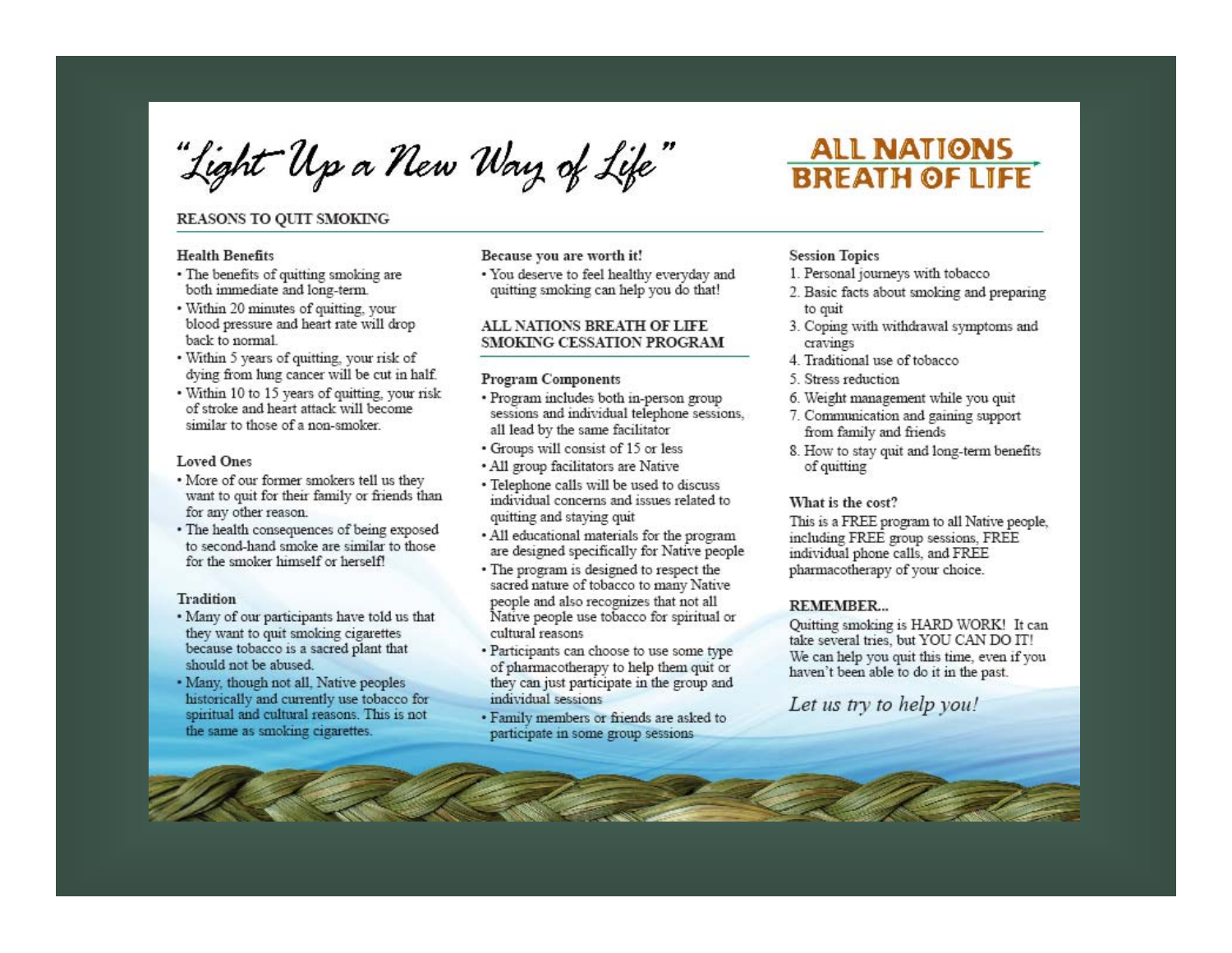#### Development of Educational Materials



- We chose not to use the readily-available, non-tailored smoking cessation information due to its entirely negative portrayal of tobacco
- We created new materials that have the negative information about smoking, specific to Native people where possible
- Unlike most smoking cessation information, we include positive aspects of tobacco and traditional smoking The development process included several partner organizations and community members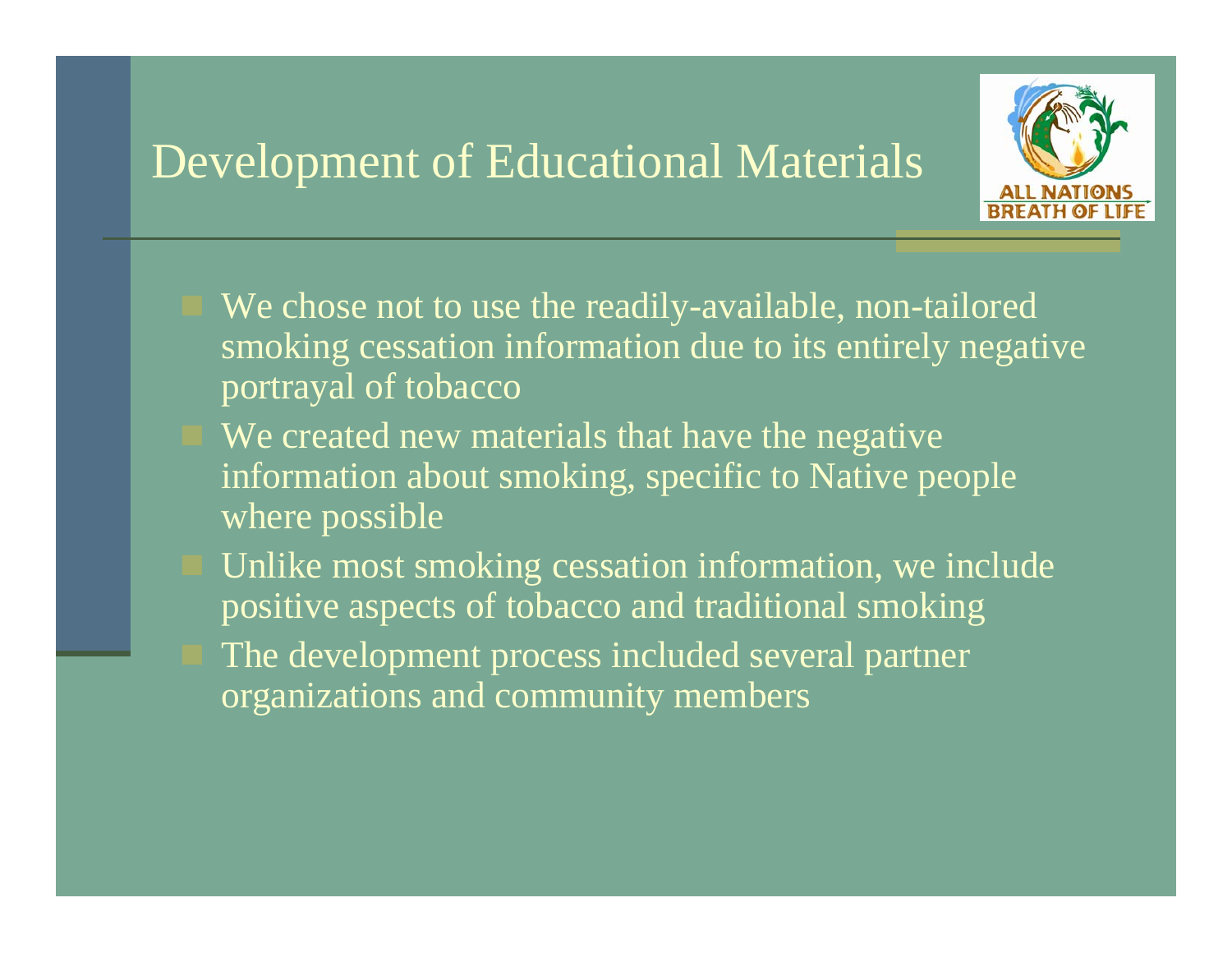#### **Assessment of Educational Materials**

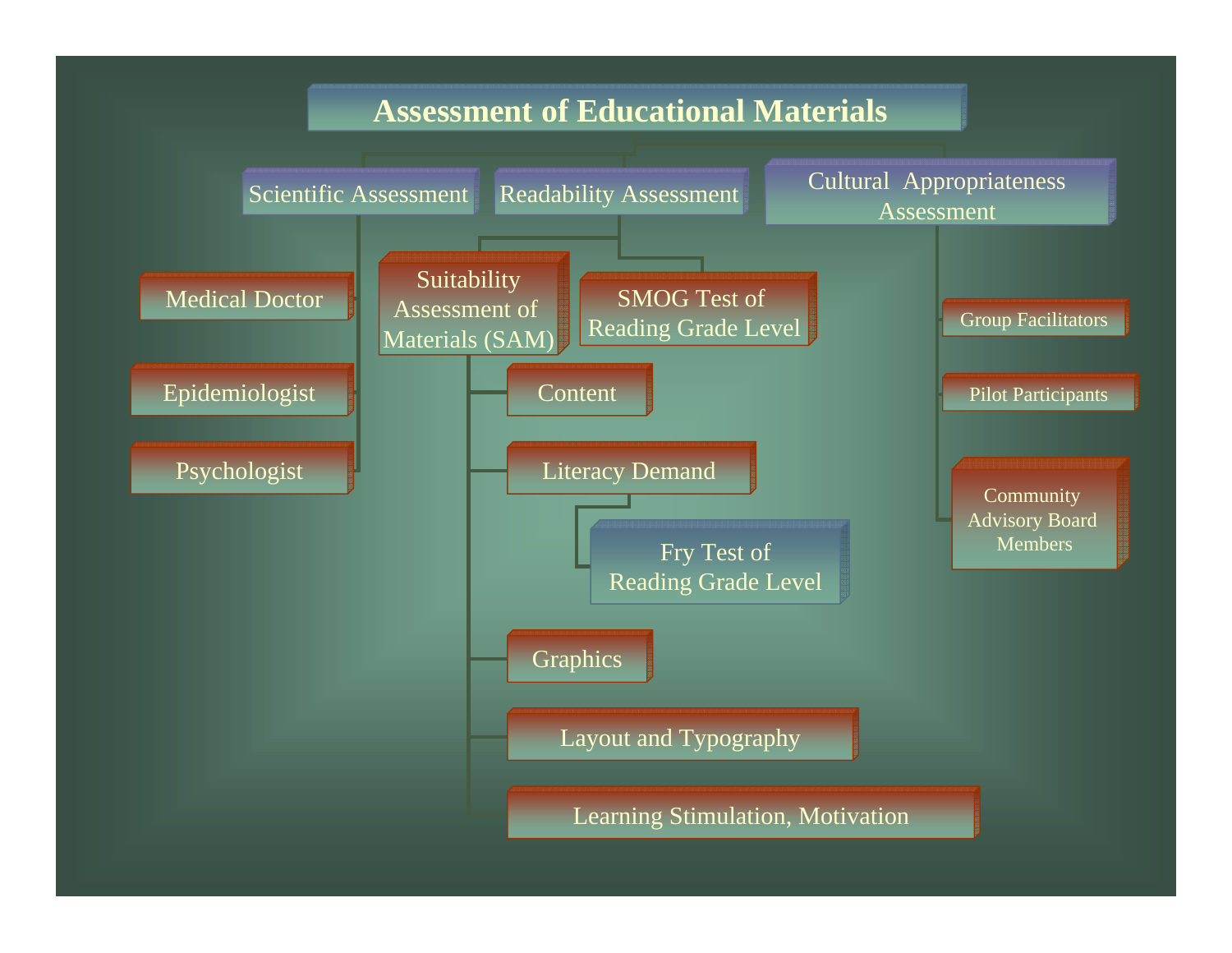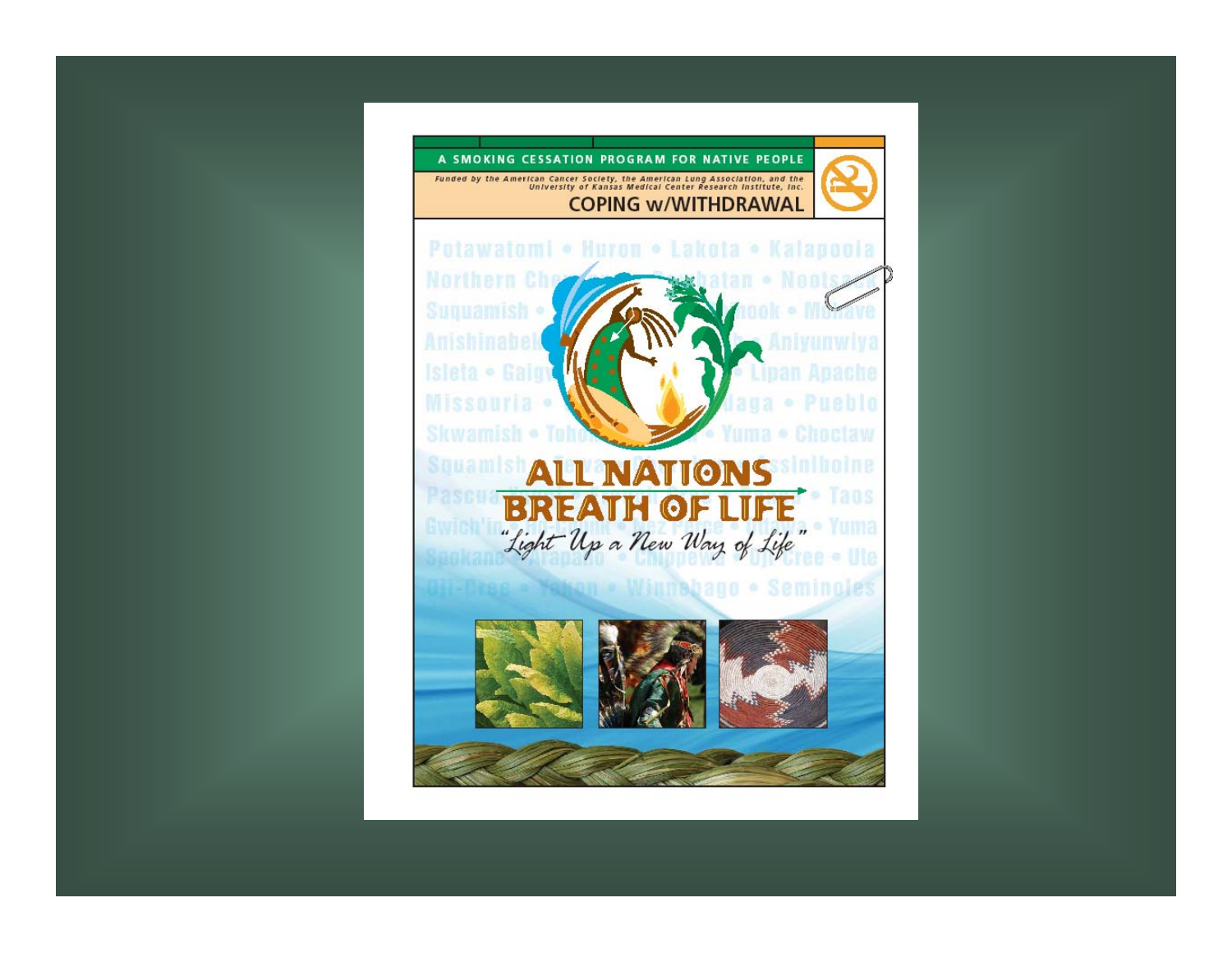### Program Success



- We have run several pilot groups
	- N=30
- At program completion (3-months post-baseline), our quit rates are 65%
- At six-months post-baseline, our quit rates are 25%
	- $\Box$  Current quit rates in the Native population without a program are 5%
	- Quit rates in the Native population using other programs designed for this population are between 5% and 8%
	- We are currently beginning a randomized clinical trial of the program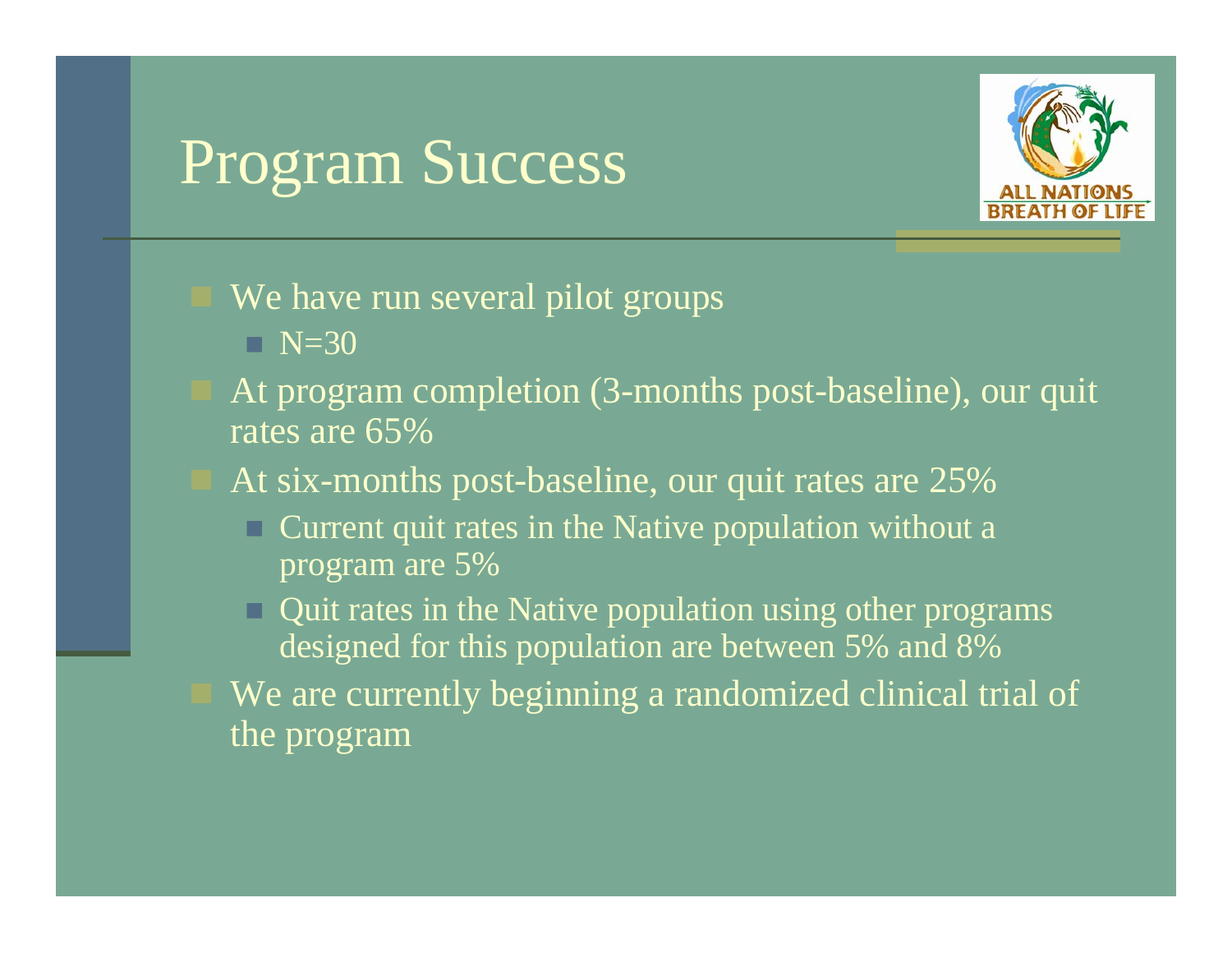

# The Future: The Internet



 Internet site for Native people about smoking and lung health

 American Lung Association (SB40588-N, PI: Daley)

**□ Site will also collect data on acceptability of and** desire for an Internet-based smoking cessation program

On-line ANBL??